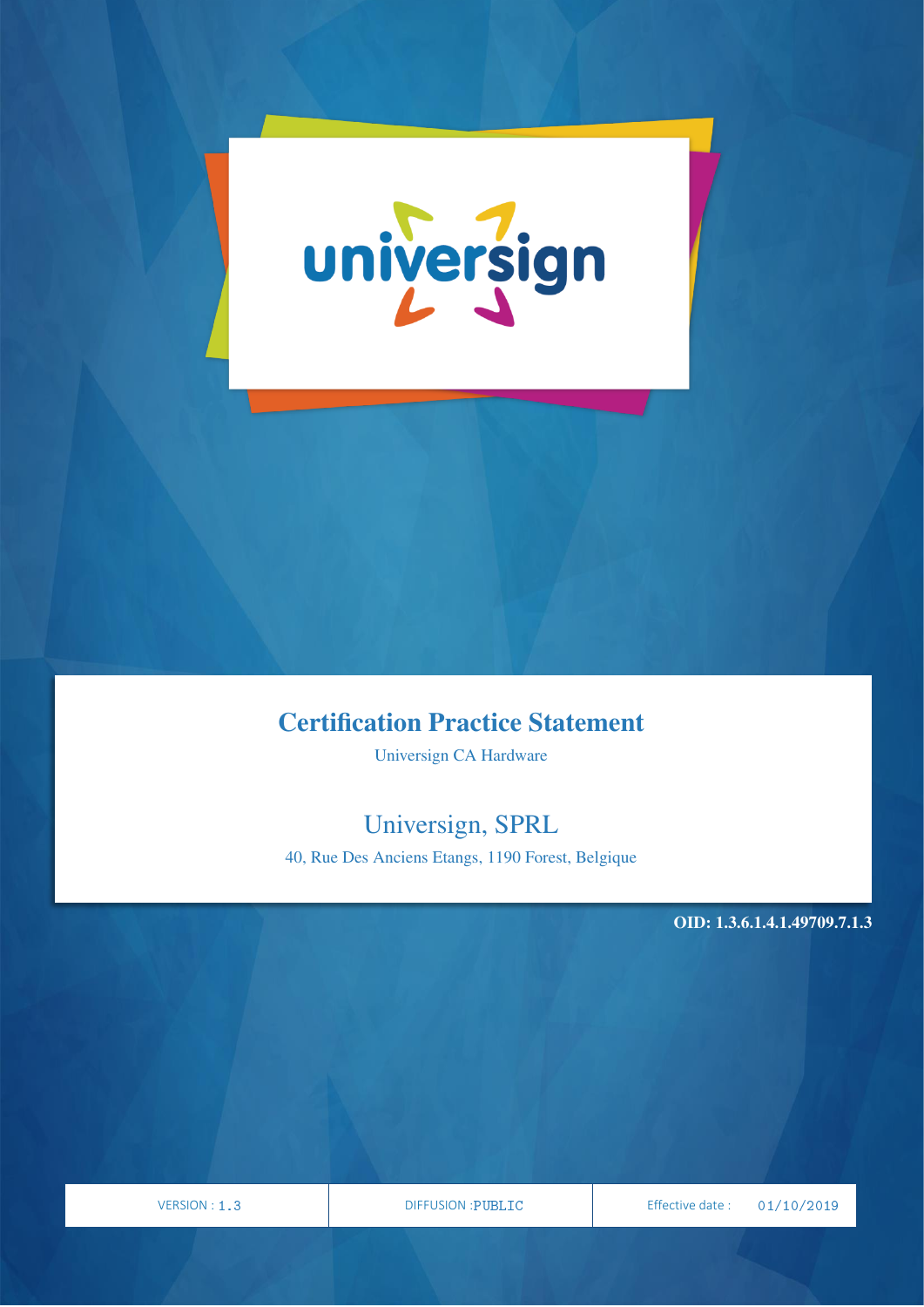# **Contents**

| 1                       |            | <b>Introduction</b>                                          | $\boldsymbol{9}$ |
|-------------------------|------------|--------------------------------------------------------------|------------------|
|                         | 1.1        | Overview                                                     | 9                |
|                         |            | Presentation of the Universign Trust Network<br>1.1.1        | 9                |
|                         |            | Organisation of the Universign Trust Network<br>1.1.2        | 9                |
|                         | 1.2        |                                                              | 11               |
|                         | 1.3        |                                                              | 11               |
|                         |            | 1.3.1                                                        | 11               |
|                         |            | 1.3.2                                                        | 12               |
|                         |            | 1.3.3                                                        | 12               |
|                         |            | 1.3.4<br>Timestamping Authorities                            | 12               |
|                         |            | 1.3.5                                                        | 12               |
|                         |            | 1.3.6                                                        | 13               |
|                         | 1.4        | Certificate usage                                            | 13               |
|                         |            | 1.4.1<br>Appropriate Certificate uses                        | 13               |
|                         |            | Prohibited Certificate uses<br>1.4.2                         | 14               |
|                         | 1.5        |                                                              | 14               |
|                         |            | Organization administering the document<br>1.5.1             | 14               |
|                         |            | 1.5.2                                                        | 14               |
|                         |            | Person determining CP suitability for the policy<br>1.5.3    | 14               |
|                         |            | 1.5.4                                                        | 14               |
|                         | 1.6        |                                                              | 15               |
| $\overline{2}$          |            | <b>Publication and repository responsibilities</b>           | 16               |
|                         | 2.1        |                                                              | 16               |
|                         | 2.2        |                                                              | 16               |
|                         | 2.3        | Time and frequency of publication                            | 17               |
|                         | 2.4        |                                                              | 17               |
| $\overline{\mathbf{3}}$ |            | <b>Identification and Authentication</b>                     | 17               |
|                         | <b>3.1</b> |                                                              | 17               |
|                         |            |                                                              | 17               |
|                         |            | 3.1.2 Need for names to be meaningful                        | 19               |
|                         |            | Anonymity or pseudonymity of Subscribers<br>3.1.3            | 19               |
|                         |            | 3.1.4<br>Rules for interpreting various name forms           | 19               |
|                         |            | 3.1.5                                                        | 19               |
|                         |            | Recognition, authentication, and role of trademarks<br>3.1.6 | 20               |
|                         | 3.2        |                                                              | 20               |
|                         |            | Method to prove possession of private key<br>3.2.1           | 20               |
|                         |            | Authentication of organization identity<br>3.2.2             | 20               |
|                         |            |                                                              |                  |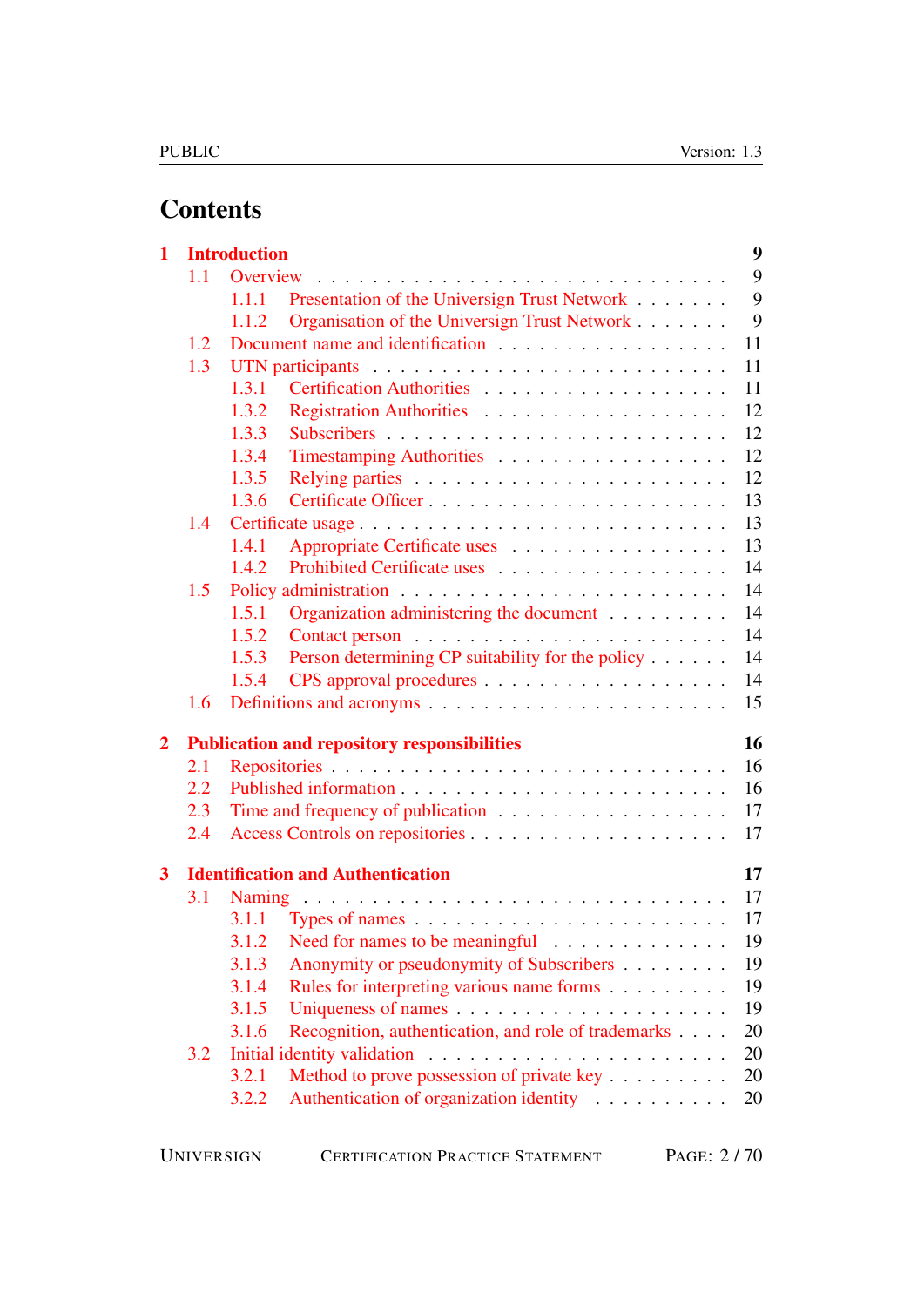|                  |     | 3.2.3<br>Authentication of individual identity                                   | 21       |
|------------------|-----|----------------------------------------------------------------------------------|----------|
|                  |     | Non-verified Subscriber information<br>3.2.4                                     | 21       |
|                  |     | 3.2.5                                                                            | 21       |
|                  |     | 3.2.6                                                                            | 22       |
|                  | 3.3 | Identification and authentication for re-key requests                            | 22       |
|                  |     | Identification and authentication for routine re-key<br>3.3.1                    | 22       |
|                  |     | Identification and authentication for re-key after revocation<br>3.3.2           | 22       |
|                  | 3.4 | Identification and authentication for revocation request                         | 22       |
| $\blacktriangle$ |     | <b>Certificate Life-Cycle Operational Requirements</b>                           | 23       |
|                  | 4.1 |                                                                                  | 23       |
|                  |     | Who can submit a Certificate application<br>4.1.1                                | 23       |
|                  |     | Enrolment process and responsibilities<br>4.1.2                                  | 23       |
|                  | 4.2 |                                                                                  | 24       |
|                  |     | Performing identification and authentication functions<br>4.2.1                  | 24       |
|                  |     | 4.2.2<br>Approval or rejection of Certificate applications                       | 24       |
|                  |     | 4.2.3<br>Time to process Certificate applications                                | 24       |
|                  | 4.3 |                                                                                  | 24       |
|                  |     | CA actions during Certificate issuance<br>4.3.1                                  | 24       |
|                  |     | 4.3.2<br>Notification to Subscriber by the CA of issuance of Cer-                |          |
|                  |     | tificate $\ldots \ldots \ldots \ldots \ldots \ldots \ldots \ldots \ldots \ldots$ | 24       |
|                  | 4.4 |                                                                                  | 25       |
|                  |     | Conduct constituting Certificate acceptance<br>4.4.1                             | 25       |
|                  |     | Publication of the Certificate<br>4.4.2                                          | 25       |
|                  |     | Notification of Certificate issuance by the CA to other en-<br>4.4.3             |          |
|                  |     |                                                                                  | 25       |
|                  | 4.5 |                                                                                  | 25       |
|                  | 4.6 | Circumstance for certificate renewal<br>4.6.1                                    | 26<br>26 |
|                  |     | Who may request renewal<br>4.6.2                                                 | 26       |
|                  |     | Processing certificate renewal requests<br>4.6.3                                 | 26       |
|                  |     | Notification of new certificate issuance to Subscriber<br>4.6.4                  | 26       |
|                  |     | 4.6.5<br>Conduct constituting acceptance of a renewal certificate.               | 26       |
|                  |     | 4.6.6<br>Publication of the renewal certificate by the CA                        | 26       |
|                  |     | 4.6.7<br>Notification of certificate issuance by the CA to other                 |          |
|                  |     |                                                                                  | 26       |
|                  | 4.7 |                                                                                  | 27       |
|                  |     | 4.7.1<br>Circumstance for certificate re-key                                     | 27       |
|                  |     | 4.7.2<br>Who may request certification of a new public key $\dots$ .             | 27       |
|                  |     | 4.7.3<br>Processing certificate re-keying requests                               | 27       |
|                  |     | Notification of new certificate issuance to subscriber<br>4.7.4                  | 27       |
|                  |     |                                                                                  |          |
|                  |     |                                                                                  |          |

| PAGE: 3/70<br>UNIVERSIGN<br><b>CERTIFICATION PRACTICE STATEMENT</b> |
|---------------------------------------------------------------------|
|                                                                     |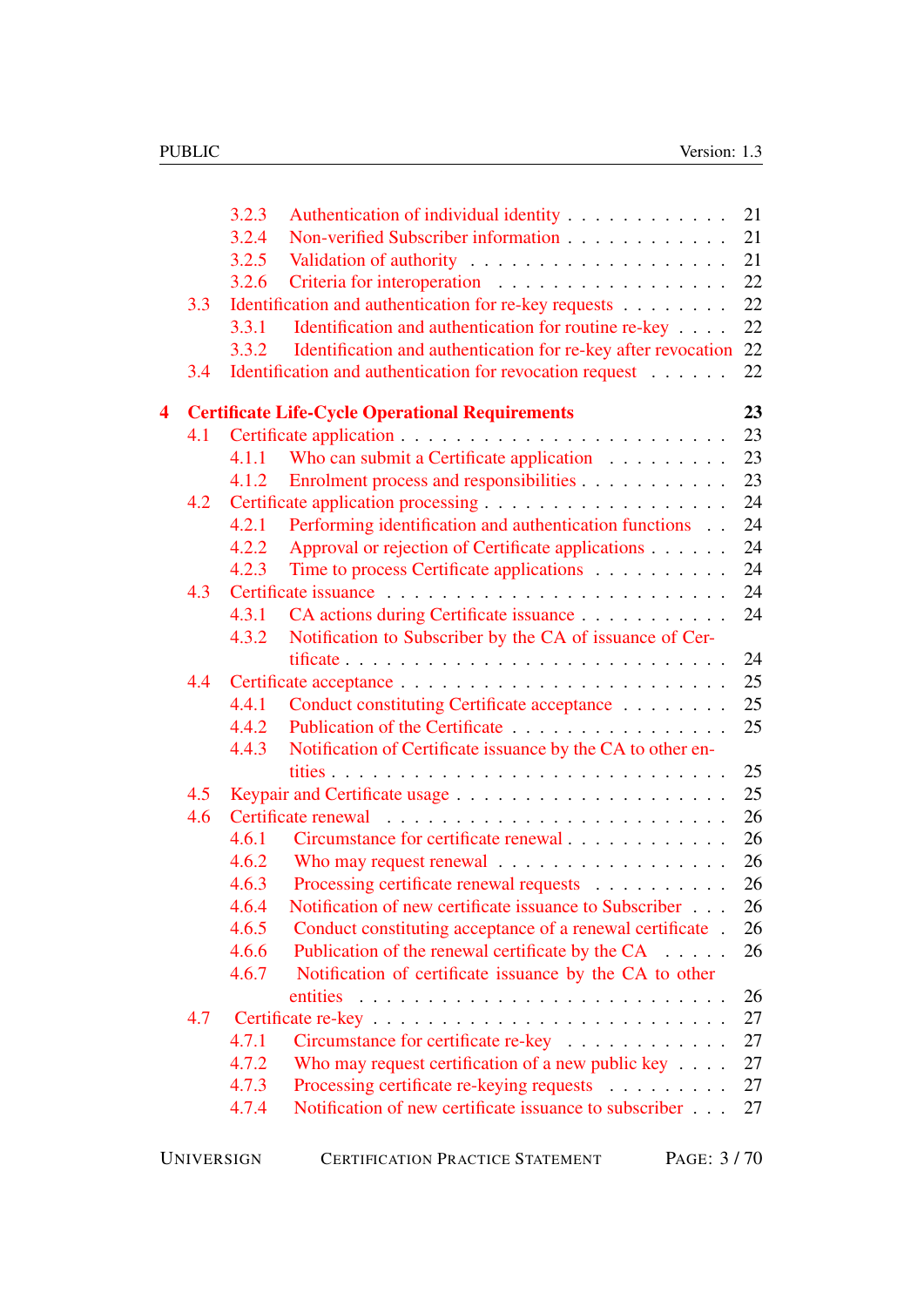|     | 4.7.5  | Conduct constituting acceptance of a re-keyed certificate.      | 27 |
|-----|--------|-----------------------------------------------------------------|----|
|     | 4.7.6  | Publication of the re-keyed certificate by the CA               | 27 |
|     | 4.7.7  | Notification of certificate issuance by the CA to other         |    |
|     |        | entities                                                        | 27 |
| 4.8 |        |                                                                 | 27 |
|     | 4.8.1  | Circumstance for certificate modification                       | 27 |
|     | 4.8.2  | Who may request certificate modification                        | 28 |
|     | 4.8.3  | Processing certificate modification requests                    | 28 |
|     | 4.8.4  | Notification of new certificate issuance to Subscriber          | 28 |
|     | 4.8.5  | Conduct constituting acceptance of modified certificate.        | 28 |
|     | 4.8.6  | Publication of the modified certificate by the CA               | 28 |
|     | 4.8.7  | Notification of certificate issuance by the CA to other         |    |
|     |        | entities                                                        | 28 |
| 4.9 |        | Certificate revocation and suspension                           | 28 |
|     | 4.9.1  | Circumstances for revocation                                    | 28 |
|     | 4.9.2  | Who can request revocation $\ldots \ldots \ldots \ldots \ldots$ | 29 |
|     | 4.9.3  | Procedure for revocation request                                | 29 |
|     | 4.9.4  | Revocation request grace period                                 | 30 |
|     | 4.9.5  | Time within which CA must process the revocation request        | 30 |
|     | 4.9.6  | Revocation checking requirements for Relying Parties            | 30 |
|     | 4.9.7  |                                                                 | 31 |
|     | 4.9.8  | Maximum latency for CRLs                                        | 31 |
|     | 4.9.9  | On-line revocation/status checking availability                 | 31 |
|     | 4.9.10 | On-line revocation checking requirements                        | 31 |
|     | 4.9.11 | Other forms of revocation advertisements available              | 31 |
|     | 4.9.12 | Special requirements regarding key compromise                   | 31 |
|     | 4.9.13 | Circumstances for suspension                                    | 31 |
|     | 4.9.14 |                                                                 | 31 |
|     | 4.9.15 | Procedure for suspension request                                | 32 |
|     | 4.9.16 | Limits on suspension period                                     | 32 |
|     |        |                                                                 | 32 |
|     | 4.10.1 | Operational characteristics                                     | 32 |
|     | 4.10.2 |                                                                 | 32 |
|     |        |                                                                 | 32 |
|     |        |                                                                 | 33 |
|     |        | 4.12 Key escrow and recovery                                    | 33 |
|     | 4.12.1 | Key escrow and recovery policy and practices                    | 33 |
|     | 4.12.2 | Session key encapsulation and recovery policy and practices     | 33 |

UNIVERSIGN CERTIFICATION PRACTICE STATEMENT PAGE: 4 / 70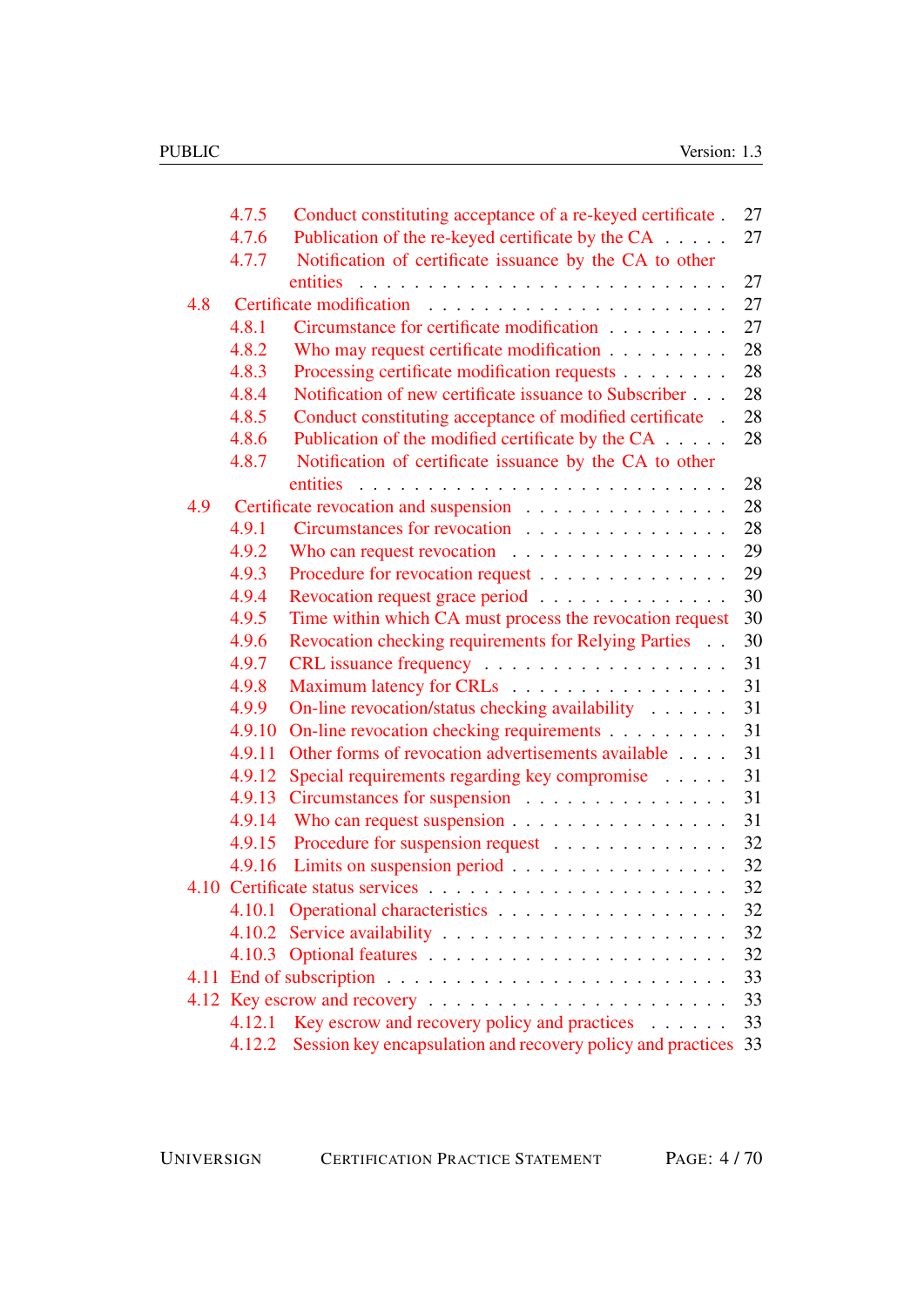| 5 |     |                   | <b>Facility, management, and operational controls</b>  |  |  | 33           |
|---|-----|-------------------|--------------------------------------------------------|--|--|--------------|
|   | 5.1 |                   |                                                        |  |  | 33           |
|   |     | 5.1.1             | Site location and construction                         |  |  | 33           |
|   |     | 5.1.2             |                                                        |  |  | 34           |
|   |     | 5.1.3             | Power and air conditioning                             |  |  | 34           |
|   |     | 5.1.4             |                                                        |  |  | 35           |
|   |     | 5.1.5             | Fire prevention and protection                         |  |  | 35           |
|   |     | 5.1.6             |                                                        |  |  | 35           |
|   |     | 5.1.7             |                                                        |  |  | 35           |
|   |     | 5.1.8             |                                                        |  |  | 36           |
|   | 5.2 |                   |                                                        |  |  | 36           |
|   |     | 5.2.1             |                                                        |  |  | 36           |
|   |     | 5.2.2             | Number of persons required per task                    |  |  | 37           |
|   |     | 5.2.3             | Identification and authentication for each role        |  |  | 37           |
|   |     | 5.2.4             | Roles requiring separation of duties                   |  |  | 37           |
|   |     | 5.2.5             |                                                        |  |  | 37           |
|   | 5.3 |                   |                                                        |  |  | 38           |
|   |     | 5.3.1             | Qualifications, experience, and clearance requirements |  |  | 38           |
|   |     | 5.3.2             | Background check procedures                            |  |  | 38           |
|   |     | 5.3.3             |                                                        |  |  | 38           |
|   |     | 5.3.4             | Retraining frequency and requirements                  |  |  | 38           |
|   |     | 5.3.5             | Job rotation frequency and sequence                    |  |  | 38           |
|   |     | 5.3.6             | Sanctions for unauthorized actions                     |  |  | 39           |
|   |     | 5.3.7             | Independent contractor requirements                    |  |  | 39           |
|   |     | 5.3.8             | Documentation supplied to personnel                    |  |  | 39           |
|   | 5.4 |                   |                                                        |  |  | 39           |
|   |     | 5.4.1             |                                                        |  |  | 39           |
|   |     | 5.4.2             | Frequency of processing log                            |  |  | 40           |
|   |     | 5.4.3             | Retention period for audit log                         |  |  | 40           |
|   |     | 5.4.4             |                                                        |  |  | 40           |
|   |     | 5.4.5             | Audit log backup procedures                            |  |  | 40           |
|   |     | 5.4.6             |                                                        |  |  | 40           |
|   |     | 5.4.7             | Notification to event-causing subject                  |  |  | 41           |
|   |     | 5.4.8             | Vulnerability assessments                              |  |  | 41           |
|   | 5.5 |                   |                                                        |  |  | 41           |
|   |     | 5.5.1             |                                                        |  |  | 41           |
|   |     | 5.5.2             | Retention period for archive                           |  |  | 42           |
|   |     | 5.5.3             |                                                        |  |  | 42           |
|   |     | 5.5.4             | Archive backup procedures                              |  |  | 42           |
|   |     | 5.5.5             | Requirements for time-stamping of records              |  |  | 42           |
|   |     | 5.5.6             |                                                        |  |  | 43           |
|   |     | <b>UNIVERSIGN</b> | <b>CERTIFICATION PRACTICE STATEMENT</b>                |  |  | PAGE: $5/70$ |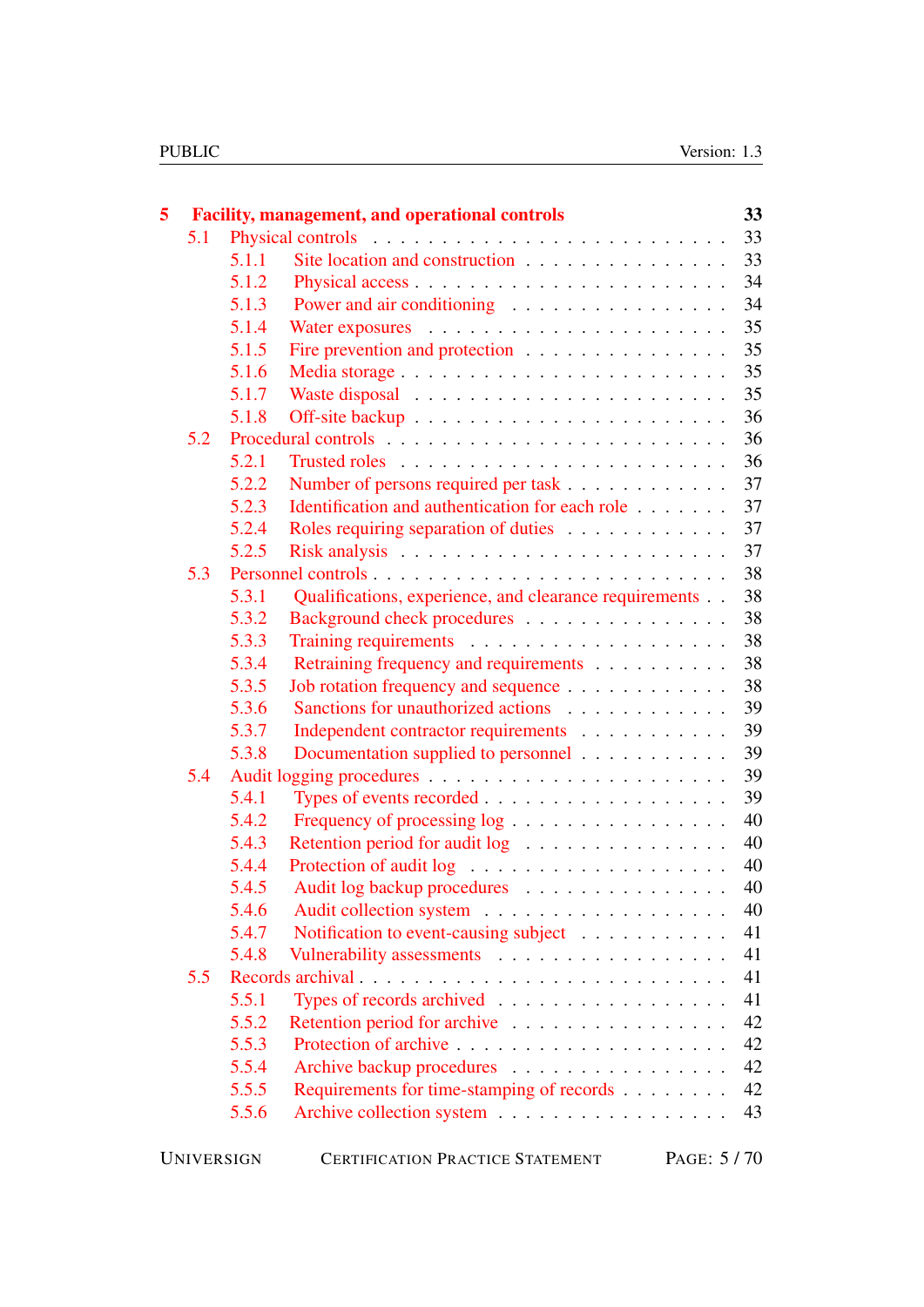|   |     | 5.5.7             | Procedures to obtain and verify archive information              |            | 43 |
|---|-----|-------------------|------------------------------------------------------------------|------------|----|
|   | 5.6 |                   |                                                                  |            | 43 |
|   | 5.7 |                   |                                                                  |            | 43 |
|   |     | 5.7.1             | Incident and compromise handling procedures                      |            | 43 |
|   |     | 5.7.2             | Computing resources, software, and/or data are corrupted.        |            | 43 |
|   |     | 5.7.3             | Entity private key compromise procedures                         |            | 43 |
|   |     | 5.7.4             | Business continuity capabilities after a disaster                |            | 44 |
|   | 5.8 |                   |                                                                  |            | 44 |
| 6 |     |                   | <b>Technical security controls</b>                               |            | 45 |
|   | 6.1 |                   |                                                                  |            | 45 |
|   |     | 6.1.1             |                                                                  |            | 45 |
|   |     | 6.1.2             | Private key delivery to Subscriber                               |            | 45 |
|   |     | 6.1.3             | Public key delivery to CA                                        |            | 45 |
|   |     | 6.1.4             | CA public key delivery to Relying Parties                        |            | 45 |
|   |     | 6.1.5             |                                                                  |            | 45 |
|   |     | 6.1.6             | Public key parameters generation and quality checking            |            | 46 |
|   |     | 6.1.7             |                                                                  |            | 46 |
|   | 6.2 |                   | Private key protection and cryptographic module engineering con- |            |    |
|   |     | trols             |                                                                  |            | 46 |
|   |     | 6.2.1             | Cryptographic module standards and controls                      |            | 46 |
|   |     | 6.2.2             | Private key (n out of m) multi-person control $\dots \dots$      |            | 47 |
|   |     | 6.2.3             |                                                                  |            | 47 |
|   |     | 6.2.4             |                                                                  |            | 47 |
|   |     | 6.2.5             |                                                                  |            | 47 |
|   |     | 6.2.6             | Private key transfer into or from a cryptographic module.        |            | 47 |
|   |     | 6.2.7             | Private key storage on cryptographic module                      |            | 48 |
|   |     | 6.2.8             | Method to activate the private key                               |            | 48 |
|   |     | 6.2.9             | Method to deactivate the private key                             |            | 48 |
|   |     | 6.2.10            | Method to destroy the private key                                |            | 48 |
|   |     | 6.2.11            | Cryptographic Module Rating                                      |            | 48 |
|   | 6.3 |                   | Other aspects of key pair management                             |            | 49 |
|   |     | 6.3.1             |                                                                  |            | 49 |
|   |     | 6.3.2             | Certificate operational periods and key pair usage periods.      |            | 49 |
|   | 6.4 |                   |                                                                  |            | 49 |
|   |     | 6.4.1             | Activation data generation and installation                      |            | 49 |
|   |     | 6.4.2             | Activation data protection                                       |            | 50 |
|   |     | 6.4.3             | Other aspects of activation data                                 |            | 50 |
|   | 6.5 |                   |                                                                  |            | 50 |
|   |     | 6.5.1             | Specific computer security technical requirements                |            | 50 |
|   |     | 6.5.2             |                                                                  |            | 52 |
|   |     | <b>UNIVERSIGN</b> | <b>CERTIFICATION PRACTICE STATEMENT</b>                          | PAGE: 6/70 |    |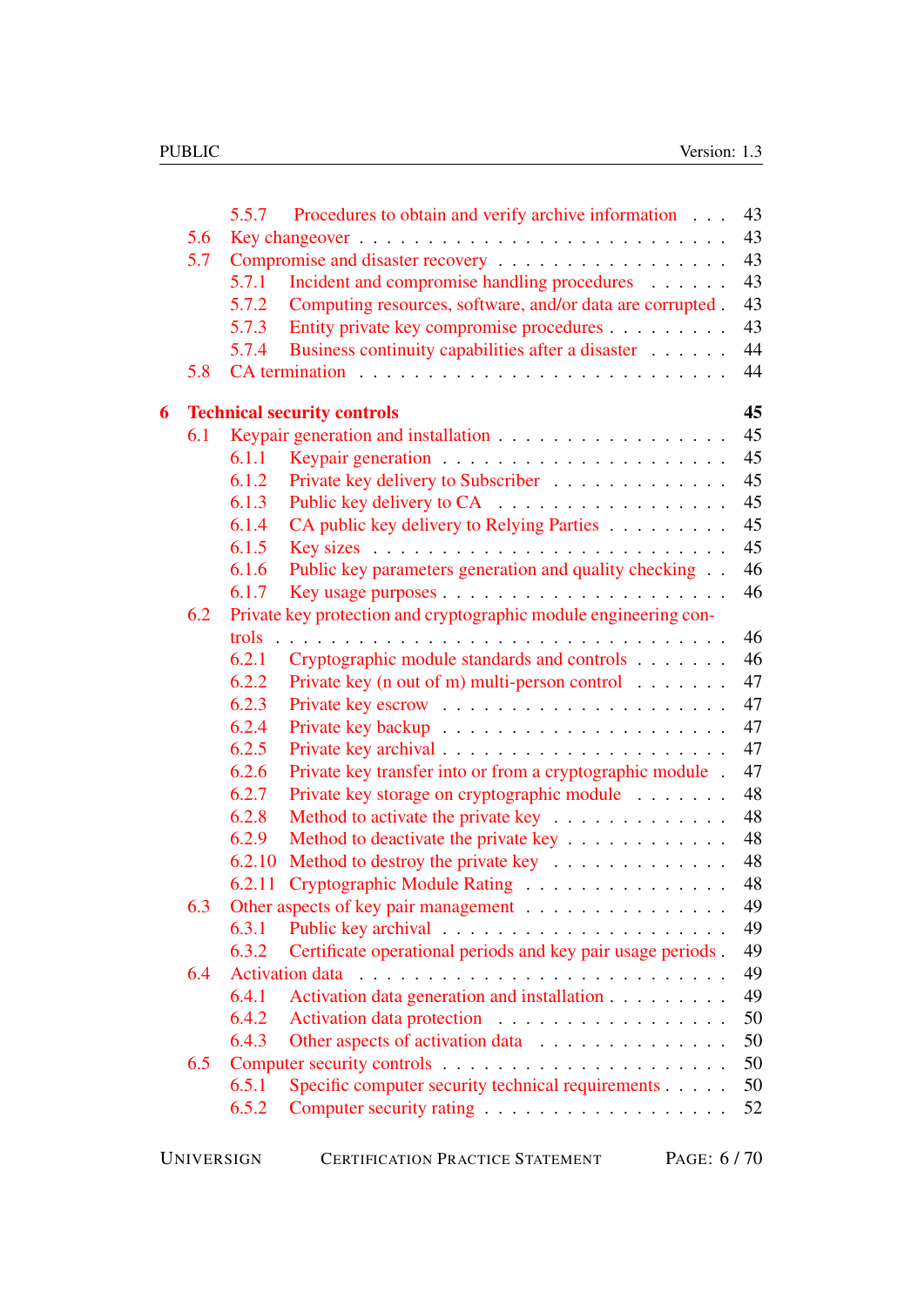|                         | 6.6 | 52                                                                            |
|-------------------------|-----|-------------------------------------------------------------------------------|
|                         |     | System development controls<br>52<br>6.6.1                                    |
|                         |     | 52<br>Security management controls<br>6.6.2                                   |
|                         |     | 52<br>6.6.3                                                                   |
|                         | 6.7 | 53                                                                            |
|                         | 6.8 | 53                                                                            |
| $\overline{\mathbf{7}}$ |     | 53<br><b>Certificate, CRL and OCSP profiles</b>                               |
|                         | 7.1 | 53                                                                            |
|                         |     | 54<br>7.1.1                                                                   |
|                         |     | 56<br>7.1.2                                                                   |
|                         | 7.2 | 58                                                                            |
|                         | 7.3 | 58                                                                            |
| 8                       |     | 59<br><b>Compliance audit and other assessments</b>                           |
|                         | 8.1 | 59<br>Frequency or circumstances of assessment                                |
|                         | 8.2 | 59                                                                            |
|                         | 8.3 | 59<br>Assessor's relationship to assessed entity                              |
|                         | 8.4 | 59                                                                            |
|                         | 8.5 | Actions taken as a result of deficiency<br>60                                 |
|                         | 8.6 | 60                                                                            |
| 9                       |     | 60<br><b>Other business and legal matters</b>                                 |
|                         | 9.1 | 60                                                                            |
|                         |     | 60<br>9.1.1                                                                   |
|                         |     |                                                                               |
|                         |     | 60<br>Revocation or status information access fees<br>9.1.2                   |
|                         |     | 60<br>9.1.3                                                                   |
|                         |     | 61<br>9.1.4                                                                   |
|                         | 9.2 | 61                                                                            |
|                         |     | 61<br>9.2.1                                                                   |
|                         |     | 61<br>9.2.2                                                                   |
|                         |     | 61<br>Insurance or warranty coverage for end-entities<br>9.2.3                |
|                         | 9.3 | Confidentiality of business information<br>61                                 |
|                         |     | Scope of confidential information<br>61<br>9.3.1                              |
|                         |     | Information not within the scope of confidential information<br>62<br>9.3.2   |
|                         |     | 62<br>Responsibility to protect confidential information<br>9.3.3             |
|                         | 9.4 | 62                                                                            |
|                         |     | 9.4.1<br>62                                                                   |
|                         |     | 62<br>9.4.2                                                                   |
|                         |     | 9.4.3<br>62                                                                   |
|                         |     | Non-personal information<br>62<br>9.4.4<br>Responsibility to protect personal |

| <b>UNIVERSIGN</b> | <b>CERTIFICATION PRACTICE STATEMENT</b> | PAGE: 7/70 |
|-------------------|-----------------------------------------|------------|
|-------------------|-----------------------------------------|------------|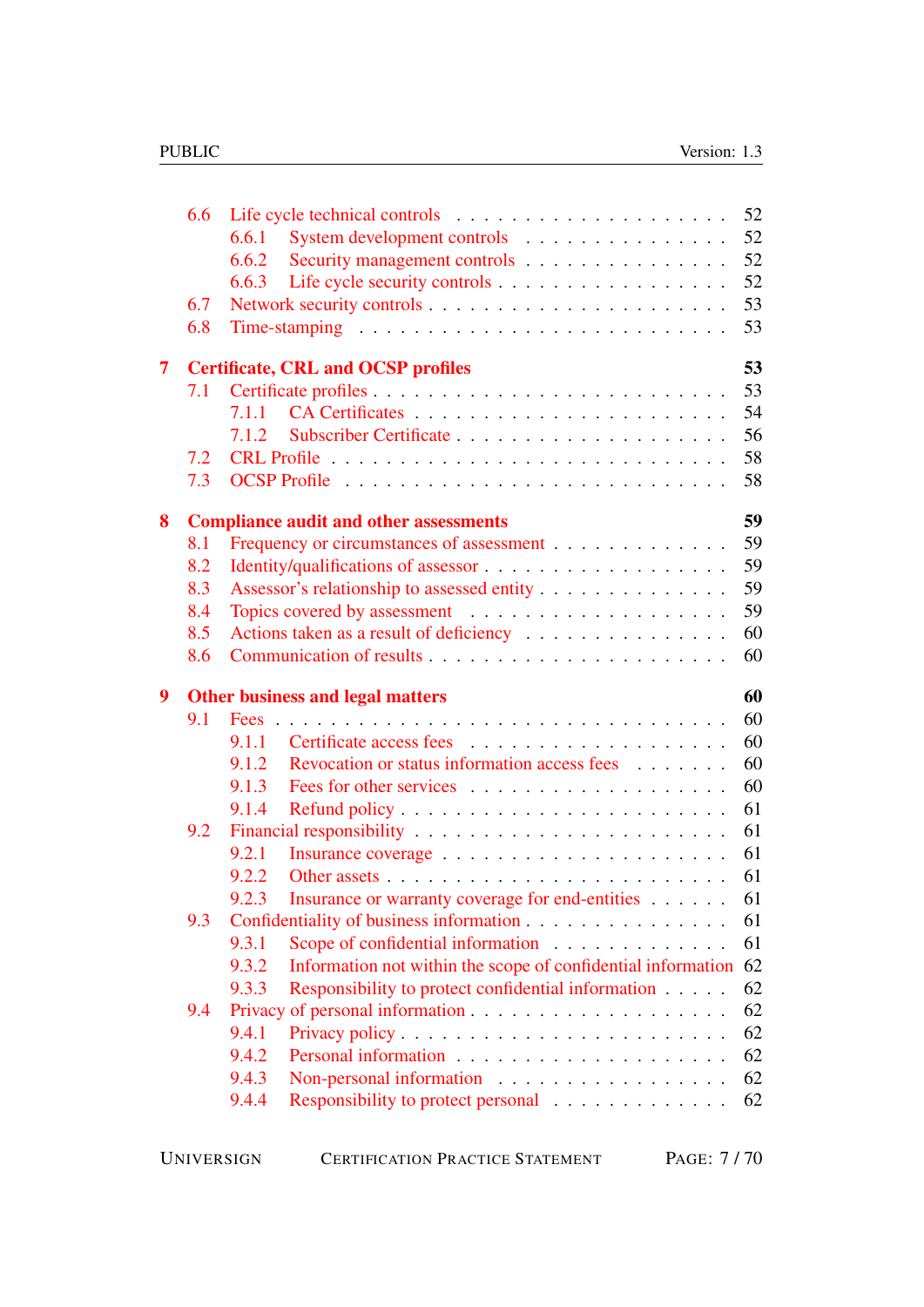|      | 9.4.5           | Notice and consent to use personal information                             | 62 |
|------|-----------------|----------------------------------------------------------------------------|----|
|      | 9.4.6           | Disclosure pursuant to judicial or administrative process.                 | 63 |
|      | 9.4.7           | Other information disclosure circumstances                                 | 63 |
| 9.5  |                 |                                                                            | 63 |
| 9.6  |                 |                                                                            | 63 |
|      | 9.6.1           |                                                                            | 64 |
|      | 9.6.2           |                                                                            | 64 |
|      | 9.6.3           |                                                                            | 64 |
|      | 9.6.4           |                                                                            | 65 |
|      | 9.6.5           |                                                                            | 65 |
| 9.7  |                 |                                                                            | 65 |
| 9.8  |                 |                                                                            | 65 |
| 9.9  |                 |                                                                            | 65 |
| 9.10 |                 |                                                                            | 66 |
|      |                 |                                                                            | 66 |
|      | 9.10.2          |                                                                            | 66 |
|      |                 | 9.10.3 Effect of termination and survival                                  | 66 |
| 9.11 |                 | Individual notices and communications with participants                    | 66 |
|      | 9.12 Amendments |                                                                            | 66 |
|      |                 | 9.12.1 Procedure for amendment                                             | 66 |
|      |                 | 9.12.2 Notification mechanism and period                                   | 66 |
|      |                 | 9.12.3 Circumstances under which OID must be changed                       | 67 |
| 9.13 |                 |                                                                            | 67 |
|      |                 |                                                                            | 67 |
|      |                 |                                                                            | 67 |
|      |                 |                                                                            | 67 |
|      |                 | 9.16.1 Entire agreement $\ldots \ldots \ldots \ldots \ldots \ldots \ldots$ | 67 |
|      |                 |                                                                            | 67 |
|      |                 |                                                                            | 67 |
|      |                 | 9.16.4 Enforcement (attorneys' fees and waiver of rights)                  | 68 |
|      |                 |                                                                            | 68 |
| 9.17 |                 |                                                                            | 68 |
|      | 9.17.1          |                                                                            | 68 |
|      |                 |                                                                            | 68 |

UNIVERSIGN CERTIFICATION PRACTICE STATEMENT PAGE: 8 / 70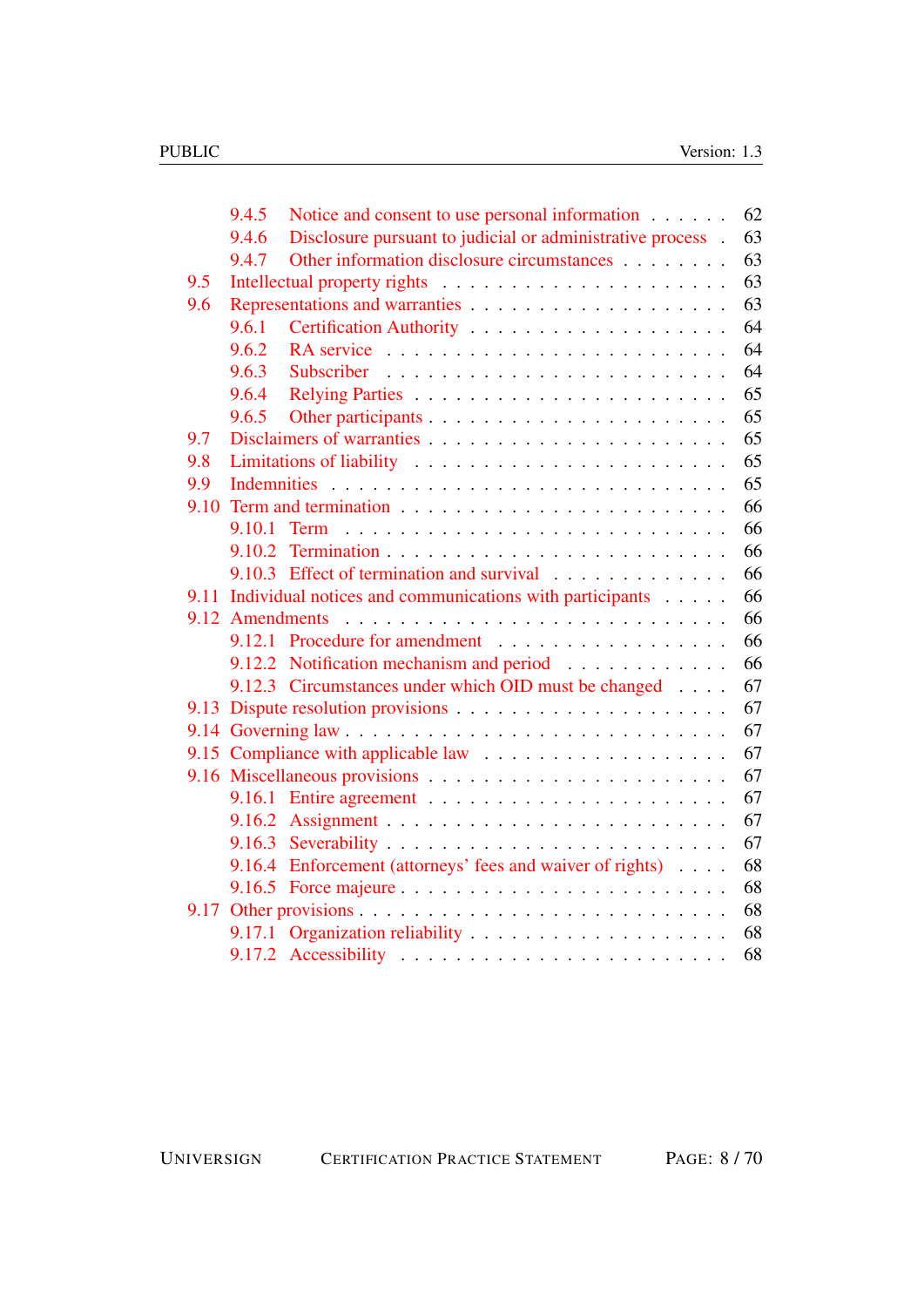# <span id="page-8-0"></span>1 Introduction

# <span id="page-8-1"></span>1.1 Overview

This Certification Practice Statement defines the implementation of the commitments made by Universign, S.P.R.L., member of the UTN, for the issuance and management of electronic Certificates by the CA *Universign CA Hardware*.

### <span id="page-8-2"></span>1.1.1 Presentation of the Universign Trust Network

The Universign Trust Network (UTN) is a network of Certification Authorities (CA) and Timestamping Authorities (TSA) governed by common policies defined by Cryptolog International.

In this document, the term UTN refers, based on its context of use, to the Universign Trust Network or to Cryptolog International, the company in charge of its control and management.

The UTN particularly comprises:

- Primary Certification Authorities (Primary CAs);
- Intermediate Certification Authorities (Intermediate CAs);
- Timestamping Certification Authorities (Timestamping CAs);
- Timestamping Authorities (TSAs);
- Certificate Subscribers;
- Relying Parties.

### <span id="page-8-3"></span>1.1.2 Organisation of the Universign Trust Network

The Certification Authorities operate according to a hierarchically structured chain of trust. The Primary CAs issue Certificates to the Intermediate CAs who, in turn, issue Certificates to natural persons or legal persons (the Subscribers). The Timestamping Units (TSU) of the Timestamping Authorities (TSAs) receive Certificates from the Timestamping CAs and issue Timestamps. The Timestamping CAs may receive Certificates from the Primary CAs.

The Relying Parties rely on the information contained in the Certificates of the Subscribers and the Timestamps.

The UTN:

• publishes the Certification Policy governing the CAs;

UNIVERSIGN CERTIFICATION PRACTICE STATEMENT PAGE: 9 / 70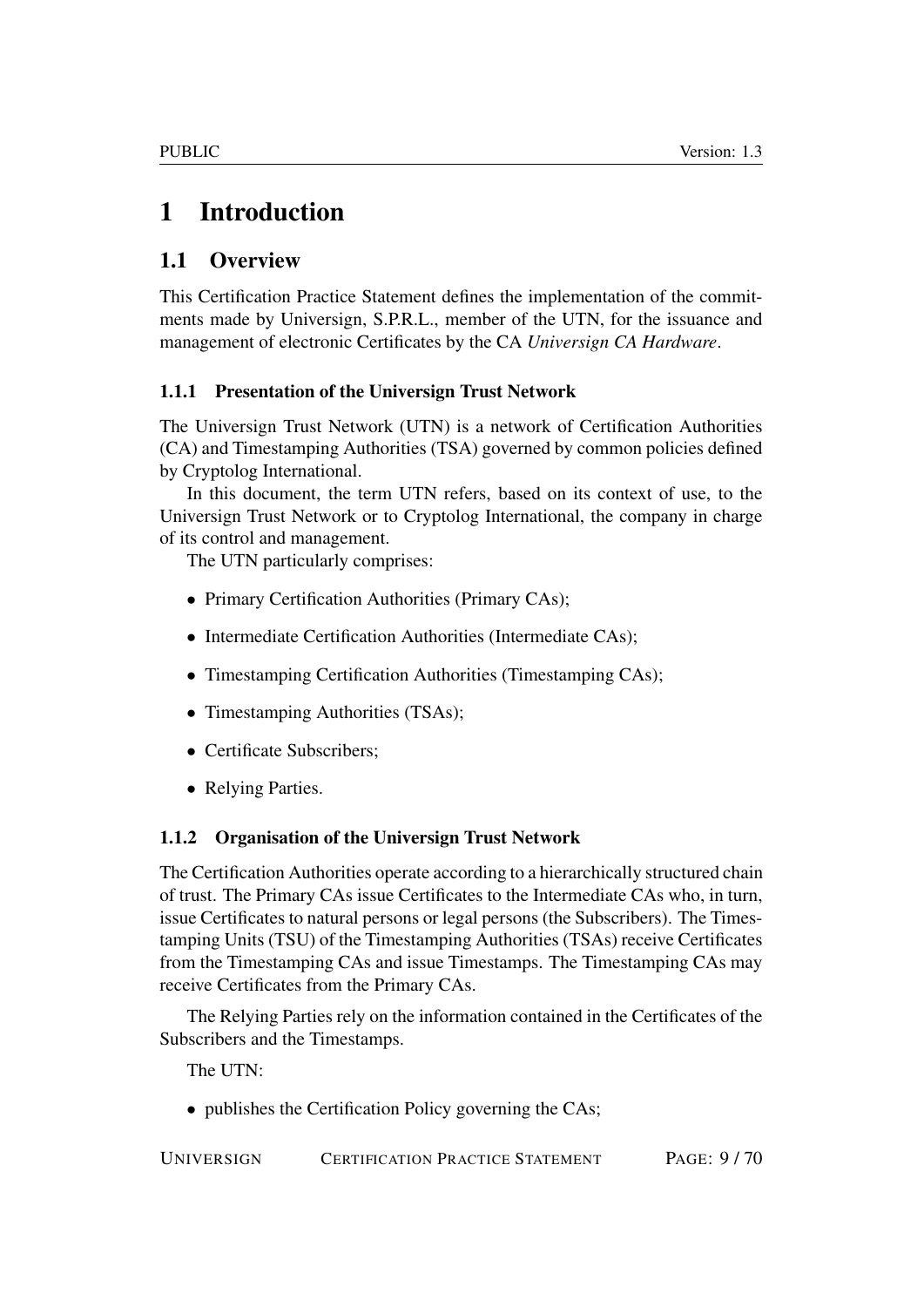- publishes the Timestamping Policy governing the TSAs;
- manages the Primary CAs of the network.

The members of UTN:

- publish their Practice Statements:
- manage the CAs and TSAs associated with the services that they offer.



Figure 1: Organisation of the UTN

The UTN ensures the validation, management and application of the CP and the TSP. The UTN also ensures the consistency of the documentary references (User Agreement, CPS, TSPS, etc.) associated with its Policies. Every member authority of the UTN defines one or more Practice Statements in accordance with UTN 's Policy.

All requests of membership to the network or revocation of a Certificate of a CA or a TSU from the network must be addressed to the UTN. The components of the application file for membership to the network or revocation are communicated by UTN to the eligible bodies that request them.

The UTN monitors the audits and/or compliance controls conducted by members of the network. The UTN decides on the actions to be taken, and ensures that they are applied. It arbitrates disputes between its members.

The UTN may audit its members. The Certificates (Intermediate CAs or TSU) of UTN members may be revoked at any time, pursuant to the cases defined in this CP.

The UTN may delegate all or some of its functions.

UNIVERSIGN CERTIFICATION PRACTICE STATEMENT PAGE: 10 / 70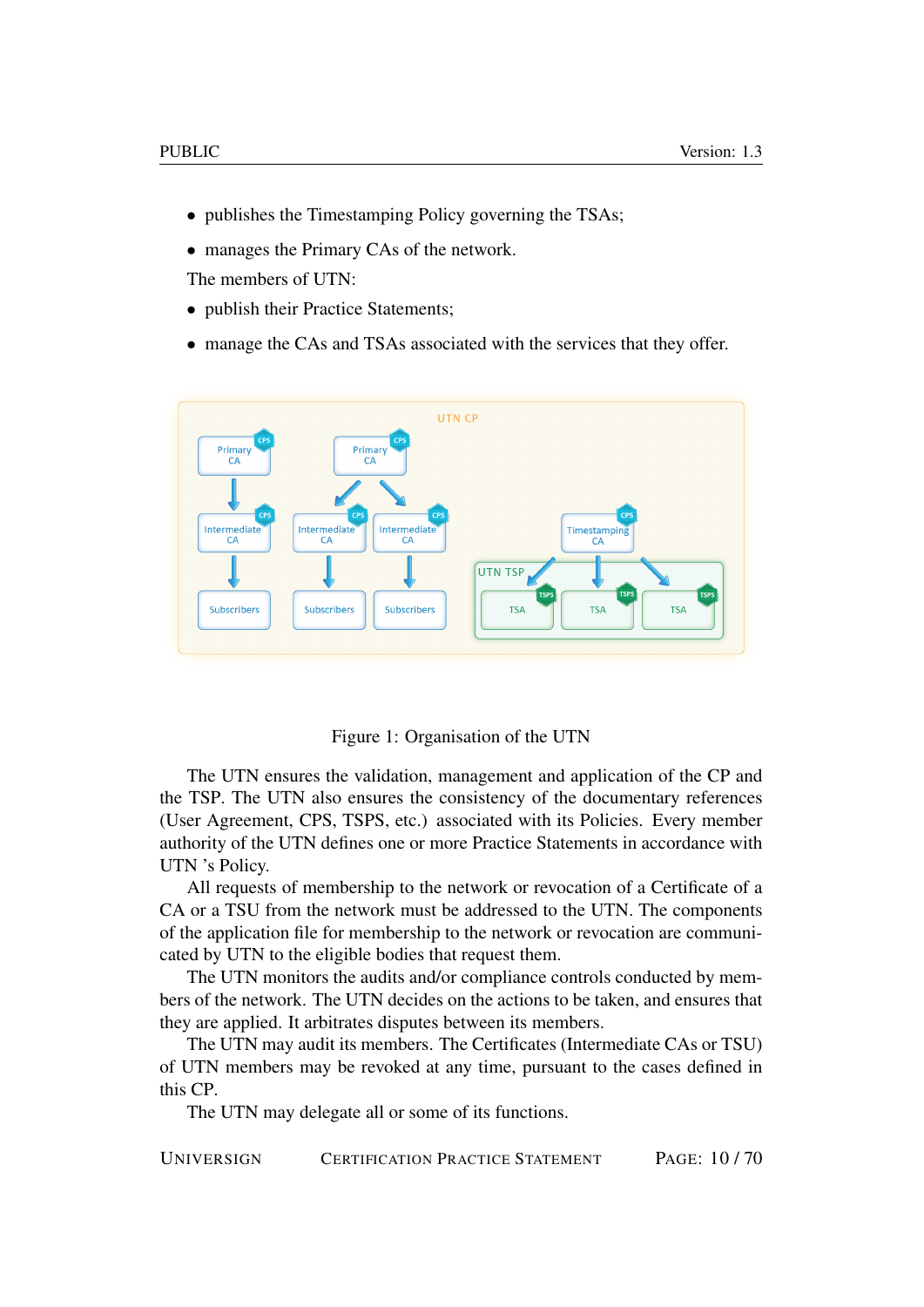# <span id="page-10-0"></span>1.2 Document name and identification

This document is the Certification Practice Statement of the CA *Universign CA Hardware*, operated by Universign, S.P.R.L., and acting in the capacity of Intermediate AC within the UTN.

This CPS defines the procedures that are effectively implemented by the CA to issue and manage Certificates according to the commitments defined in the CP of the UTN.

The OID assigned to this document is: 1.3.6.1.4.1.49709.7.1.3

Within the hierarchy of the UTN, this CA (*Universign CA Hardware*) issues Certificates that comply with the OIDs defined by the CP of the UTN, as summarised below:



### <span id="page-10-1"></span>1.3 UTN participants

### <span id="page-10-2"></span>1.3.1 Certification Authorities

A Certification Authority (CA) refers to the authority in charge of creating, issuing, managing and revoking Certificates in pursuance of the Certification Policy.

Every member of the UTN defines one governing body for each CA: the Approval Board. It is empowered with the authorisations needed to:

• define and approve the Certification Practice Statement of the CA (CPS) in accordance with this CP;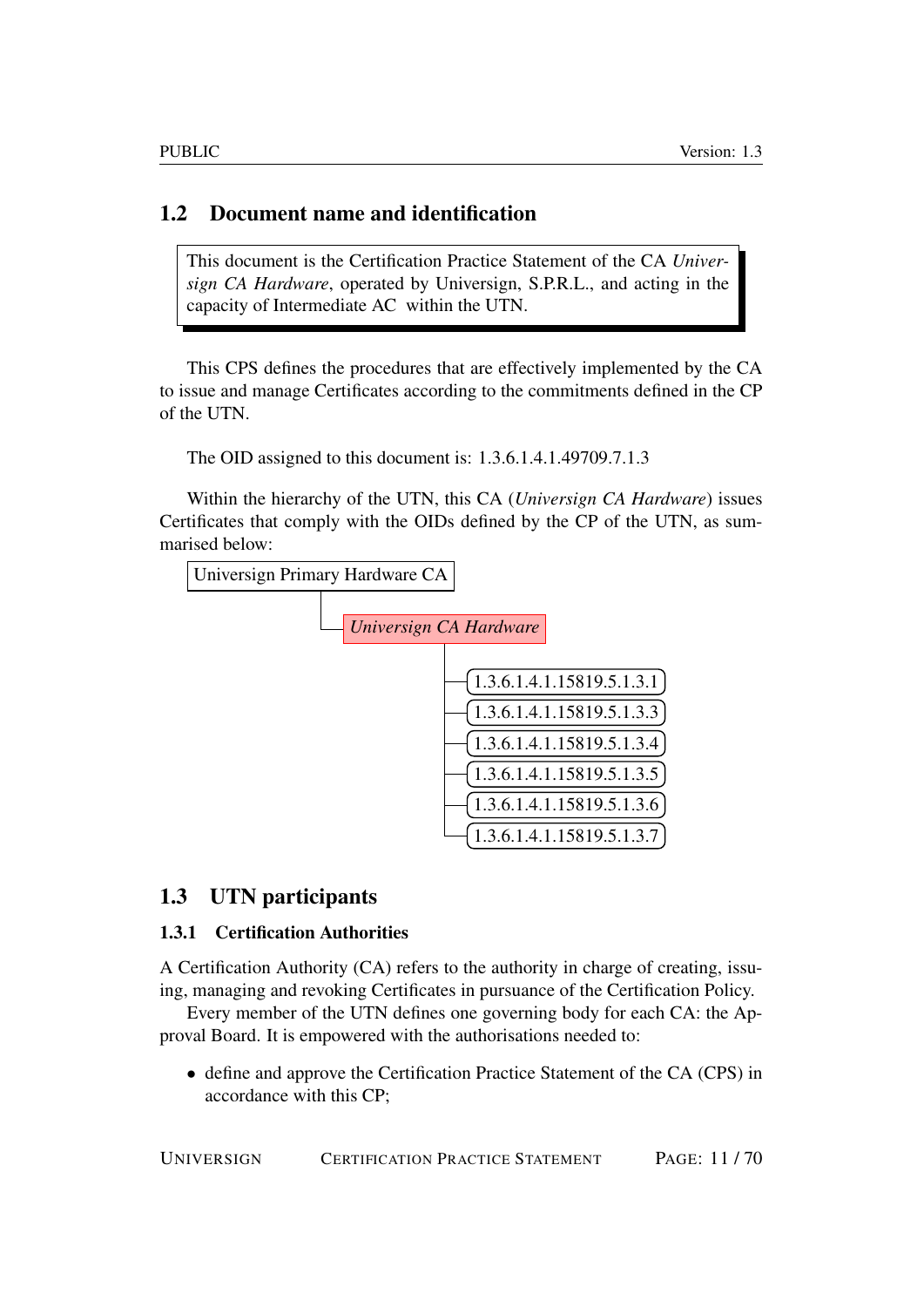- define the process for updating the CPS;
- inform the UTN about and provide it with the CPS and its revisions.

### <span id="page-11-0"></span>1.3.2 Registration Authorities

The Registration Authority (RA) is a component of the CA, in charge of identifying and authenticating Certificate applicants.

### <span id="page-11-1"></span>1.3.3 Subscribers

The Certificate Subscriber is the natural person or legal person who owns the Certificate. The Subscriber must have accepted the terms and conditions defined in the Subscriber Agreement.

### <span id="page-11-2"></span>1.3.4 Timestamping Authorities

A Timestamping Authority (TSA) refers to the authority in charge of creating and issuing Timestamps in accordance with the Timestamping Policy.

Every member of the UTN defines one governing body for each TSA: the Approval Board. It is empowered with the authorisations needed to:

- define and approve the certification practices of the TSA (TSPS) in accordance with this TSP;
- define the process for updating the TSPS;
- inform UTN about and provide it with the TSPS and its revisions.

The Certification Authorities issue Certificates for the Timestamping Units of the TSAs. These Certificates allow the Relying Parties to identify the TSA. The Certificates of TSUs are issued by a Timestamping CA of the UTN.

### <span id="page-11-3"></span>1.3.5 Relying parties

The Relying Parties are natural persons or legal persons who desire, for their own needs, to use the information contained in a Certificate or a Timestamp or to verify the validity of the Timestamp or Certificate. It is the duty of the Relying Parties to verify the information related to the revocation status of the Certificate.

The Relying Parties are subject to the stipulations of the Relying Party Agreement.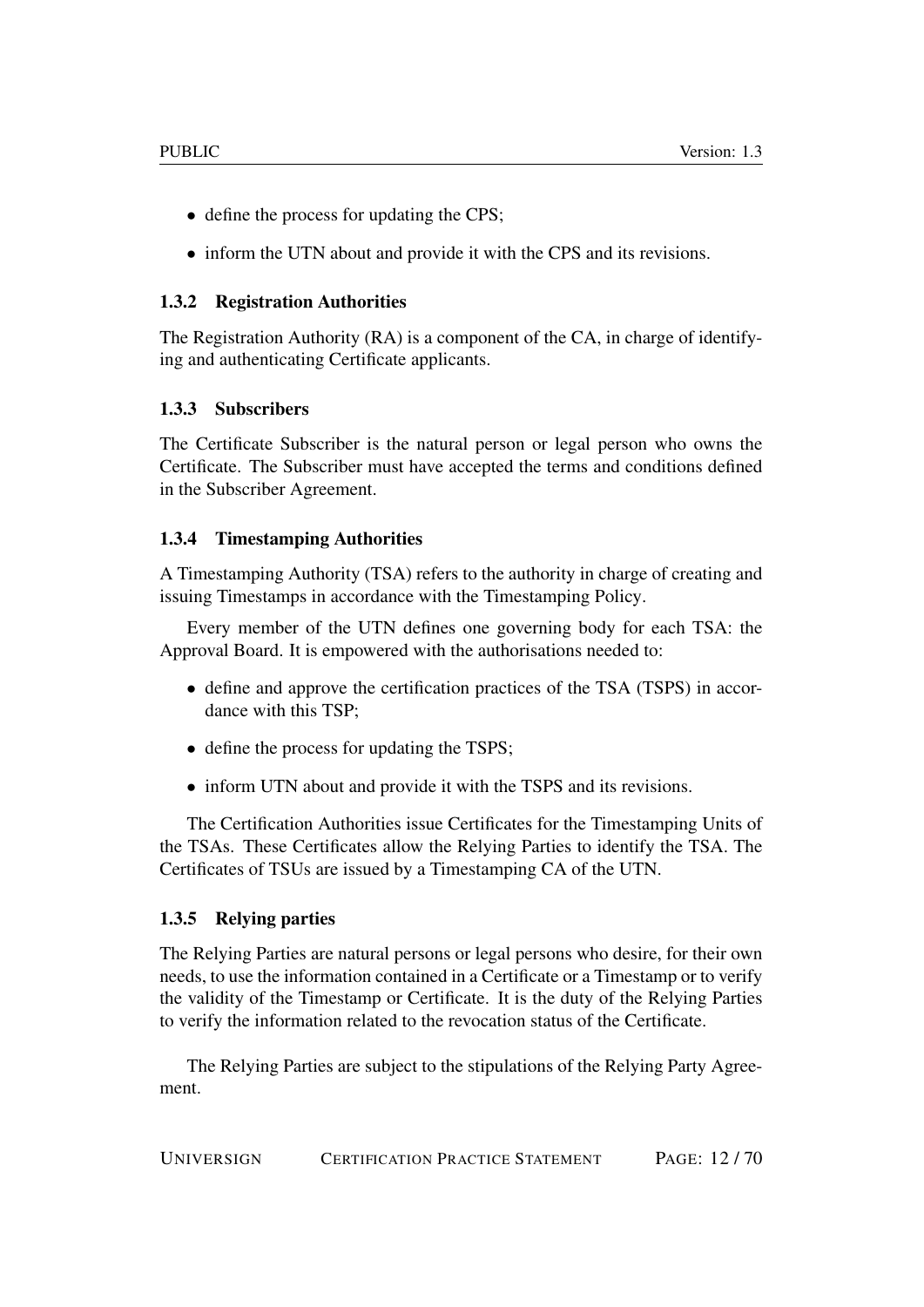### <span id="page-12-0"></span>1.3.6 Certificate Officer

A Certificate Officer is a natural person who:

- carries out the tasks related to the life cycle of a Certificate of a legal person (from the Certificate application to its revocation);
- controls the use of the private key corresponding to this Certificate.

The Certificate Officer is appointed by the Certificate Subscriber. The Certificate Officer has a contractual, hierarchical or regulatory link with the legal person holding the Certificate and must be expressly mandated by it. The Certificate Officer must comply with the conditions stated in this CP, by the mandate that binds him to the Subscriber and by the Subscriber Agreement.

The Certificate Officer may need to be changed during the validity period of the Certificate (departure of the Certificate Officer from the entity, change of assignment and responsibilities in the entity, etc.). The Subscriber must immediately inform the CA about the departure or revocation of a Certificate Officer and appoint a new Certificate Officer. The CA must revoke a Certificate for which the Certificate Officer is no longer identified.

# <span id="page-12-1"></span>1.4 Certificate usage

### <span id="page-12-2"></span>1.4.1 Appropriate Certificate uses

Keypairs and Certificates of CAs The keypairs associated with the CA Certificates can be used to sign:

- the Certificates of Intermediate CAs (for Primary CAs);
- the Certificates of Subscribers (for Intermediate CAs);
- the CRL and/or OCSP responses of the CA;
- the Certificates of technical components of its infrastructure.

### Keypairs and Certificates of Subscribers

The keypairs associated with the Certificates issued by the CA are intended to be used by the Subscribers for:

• signing documents with an electronic signature (for natural person Certificates issued by an Intermediate CA);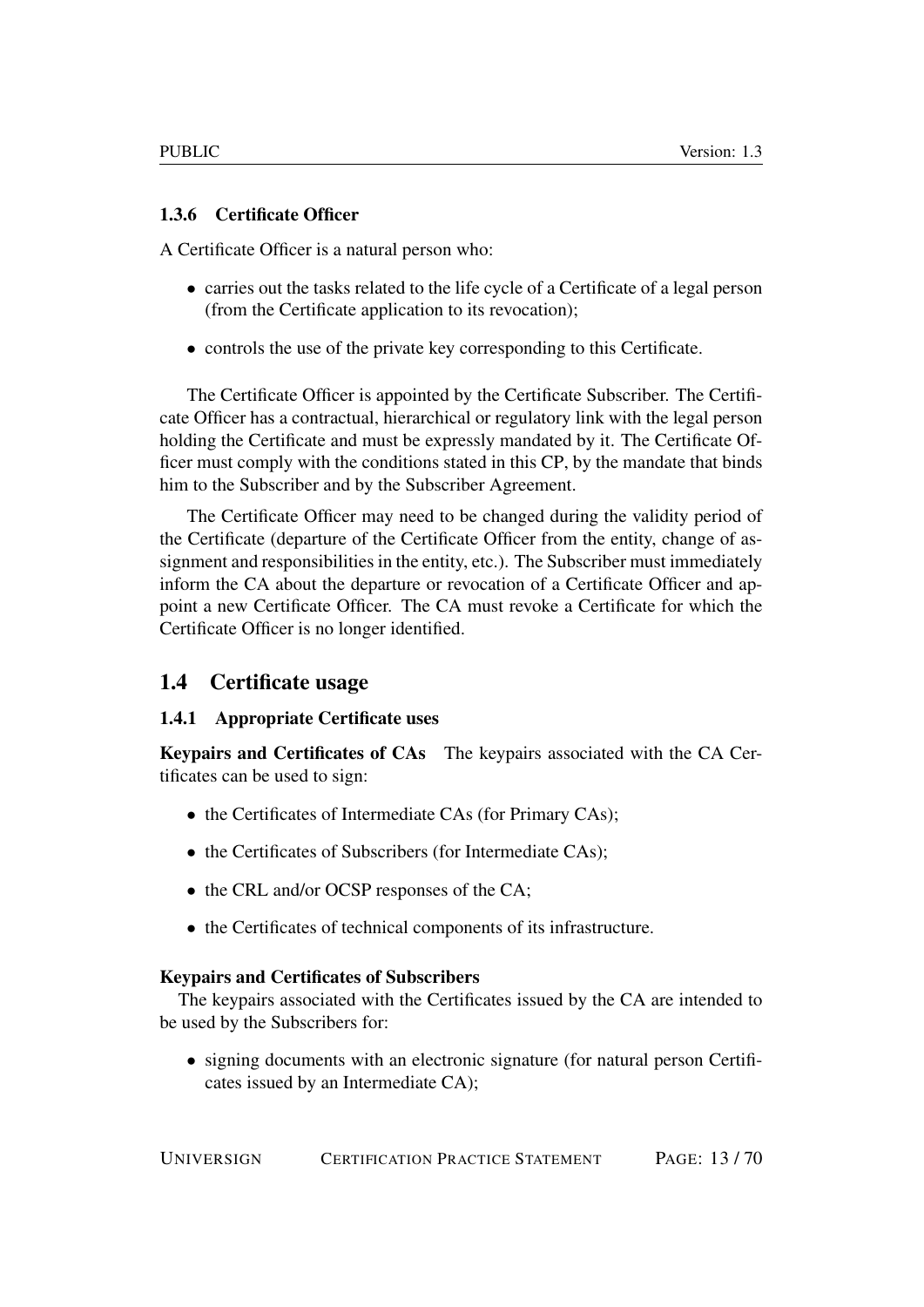- sealing documents with an electronic seal (for legal person Certificates issued by an Intermediate CA);
- issuing Timestamps (for Certificates issued by a Timestamping CA).

### <span id="page-13-0"></span>1.4.2 Prohibited Certificate uses

Any use other than those specified in paragraph [1.4.1](#page-12-2) is forbidden.

# <span id="page-13-1"></span>1.5 Policy administration

### <span id="page-13-2"></span>1.5.1 Organization administering the document

```
Universign, S.P.R.L
40 Rue des Anciens Etangs, 1190 Forest, Belgique
contact@universign.com
```
### <span id="page-13-3"></span>1.5.2 Contact person

Any questions related to this document may be addressed to:

```
The Approval Board
Universign, S.P.R.L
40 Rue des Anciens Etangs, 1190 Forest, Belgique
contact@universign.com
```
### <span id="page-13-4"></span>1.5.3 Person determining CP suitability for the policy

The UTN determines the appropriateness of a CPS as regards the CP.

### <span id="page-13-5"></span>1.5.4 CPS approval procedures

The UTN pronounces the compliance of CPS with the CP according to an approval process that it defines at its discretion. This approval process includes audits conducted by UTN.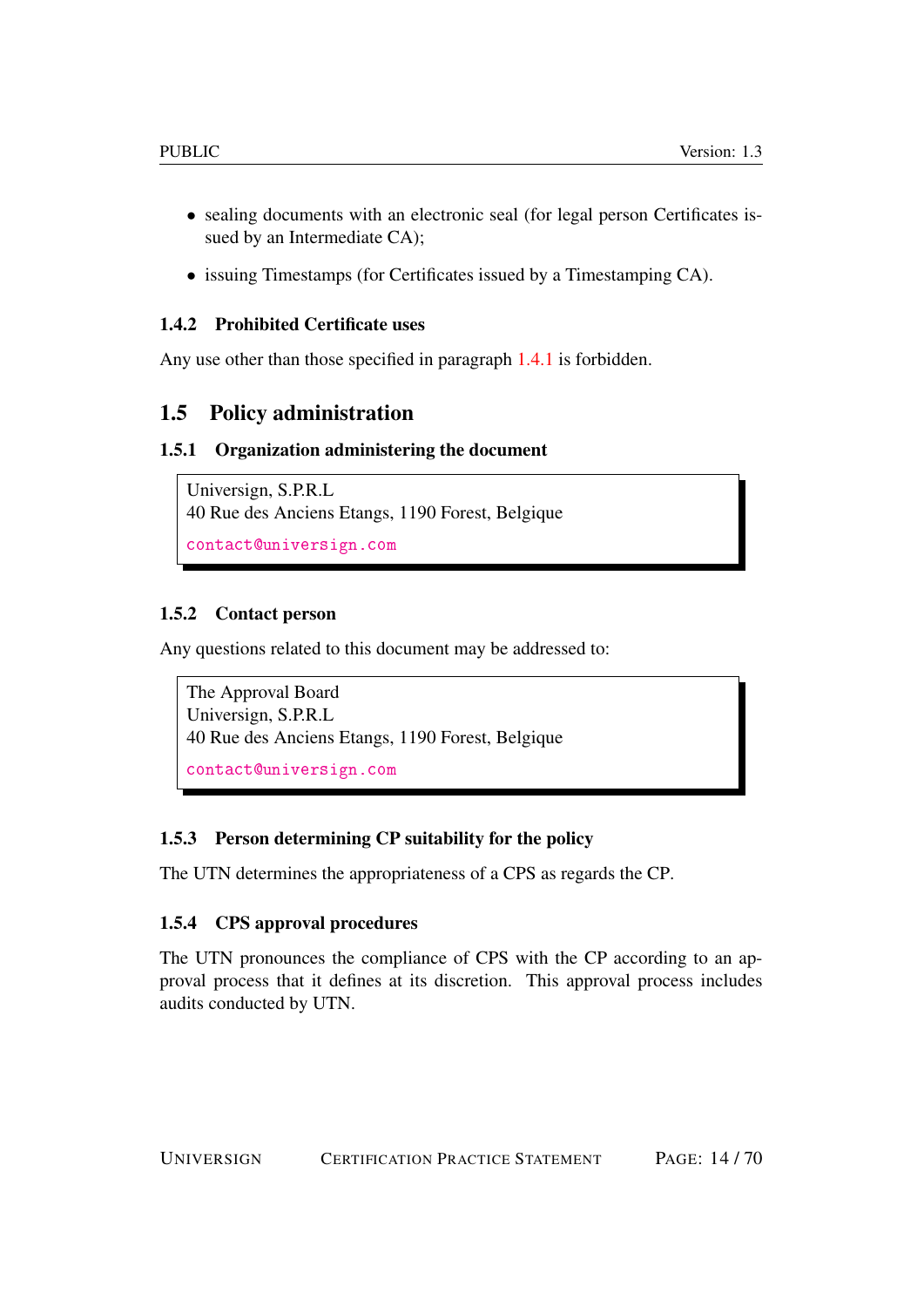### <span id="page-14-0"></span>1.6 Definitions and acronyms

The terms used in this document are as follows:

Certificate Refers to the electronic file issued by the Certification Authority, comprising identification elements of its Subscriber and a cryptographic key allowing the verification of the Electronic Signature or Electronic Seal for which it is used.

#### Certification Authority (CA)

Refers to the authority in charge of creating, issuing, managing and revoking Certificates in pursuance of the Certification Policy.

- Certification Policy (CP) Refers to all the rules that the CA must comply with for implementing the certification service.
- Certification Practice Statement (CPS) Refers to the practices (organisation, operating procedures, technical and human resources) applied by the CA to implement its electronic certification service. These practices are compliant with the CP (s) that the CA has pledged to comply with.
- Certificate Revocation List (CRL) Refers to the list identifying the Certificates issued and later revoked by the Certification Authority.
- **Object IDentifier** (OID) Refers to the unique identification numbers organised hierarchically, which particularly enable referencing the conditions applicable to the certification or timestamping service, e.g. Certification or Timestamping Policy, Certificate family, Certification or Timestamping Practice Statements.
- Online Certificate Status Protocol (OCSP) A protocol that allows the Relying Parties to verify the status of a Certificate.

#### Registration Authority (RA)

Refers to the authority in charge of implementing the identification and authentication procedures for Certificate applications.

#### Relying Party Agreement

Refers to the agreement governing the relations between UTN and the Relying Parties.

#### Subscriber Agreement

Refers to the agreement governing the relations between the CA and the Subscriber.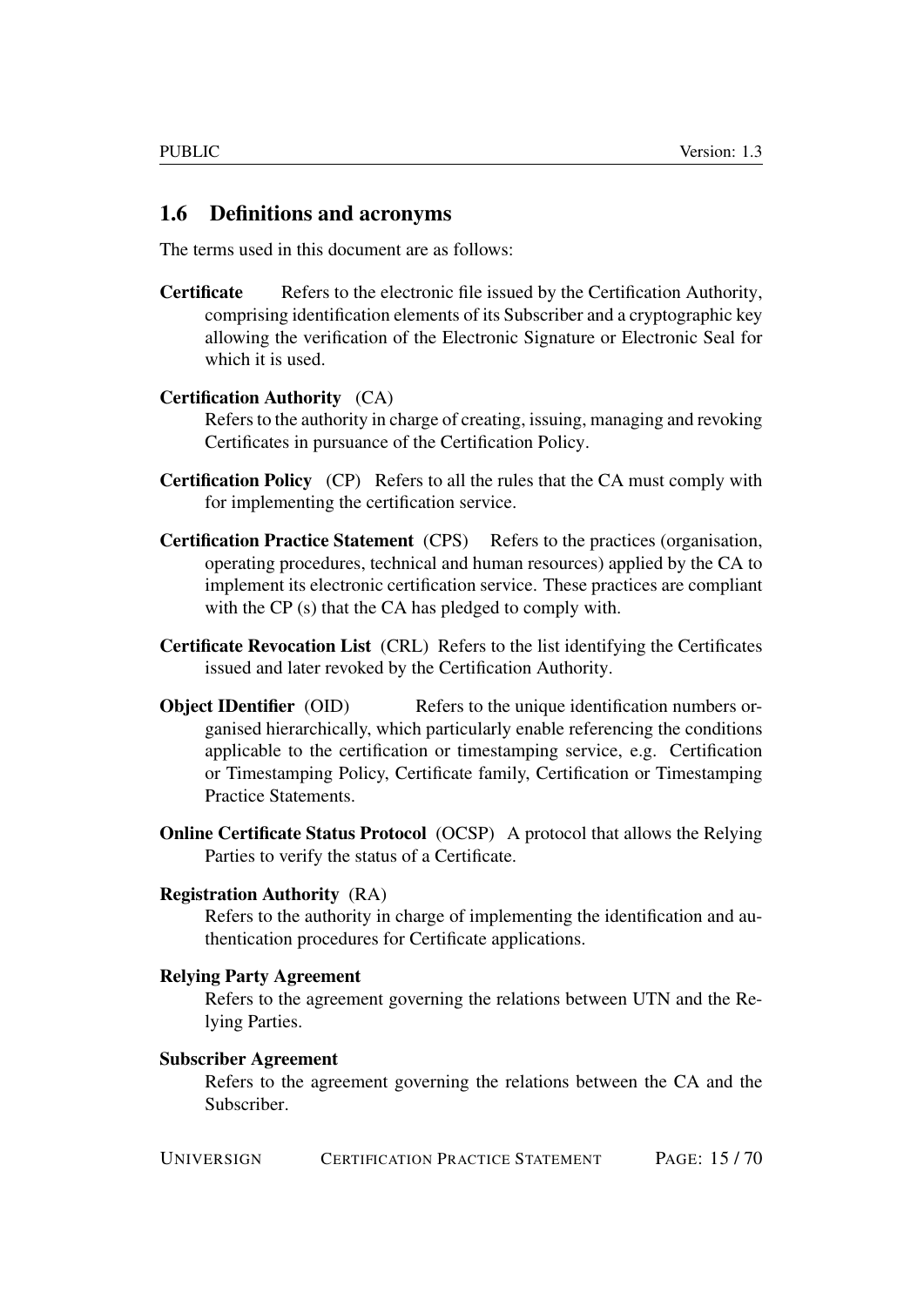- **Timestamp** Refers to the electronic file issued by the Timestamping Authority, which binds the representation of a piece of data to a particular time, thereby establishing proof that the data existed at the said moment.
- **Timestamping Authority** (TSA) Refers to the authority in charge of creating and issuing Timestamps in pursuance of the Timestamping Policy.
- Timestamping Policy (TSP) Refers to all the rules that the TSA must comply with for implementing the timestamping service.
- Timestamping Practice Statement (TSPS) Refers to the practices (organisation, operating procedures, technical and human resources) applied by the TSA to implement its timestamping service. These practices are compliant with the TSP (s) that the TSA has pledged to comply with.
- **Timestamping Unit** (TSU) Set of hardware and software used by the TSA to create Timestamps. The TSU is identified via a unique key for sealing Timestamps.

# <span id="page-15-0"></span>2 Publication and repository responsibilities

### <span id="page-15-1"></span>2.1 Repositories

The CA publishes information related to the service that it provides (see [2.2\)](#page-15-2).

The UTN publishes the CP in force and its prior versions as well as the Relying Party Agreement.

### <span id="page-15-2"></span>2.2 Published information

The CA pledges to inform the Subscribers and the Relying Parties about:

- the CP applicable to the Certificates that they use;
- the terms of use of the certification service:
- the CPS related to the applicable CP;
- the CRLs published in accordance with the requirements of the CP applicable to the Certificates;
- the currently valid Certificates of the CA.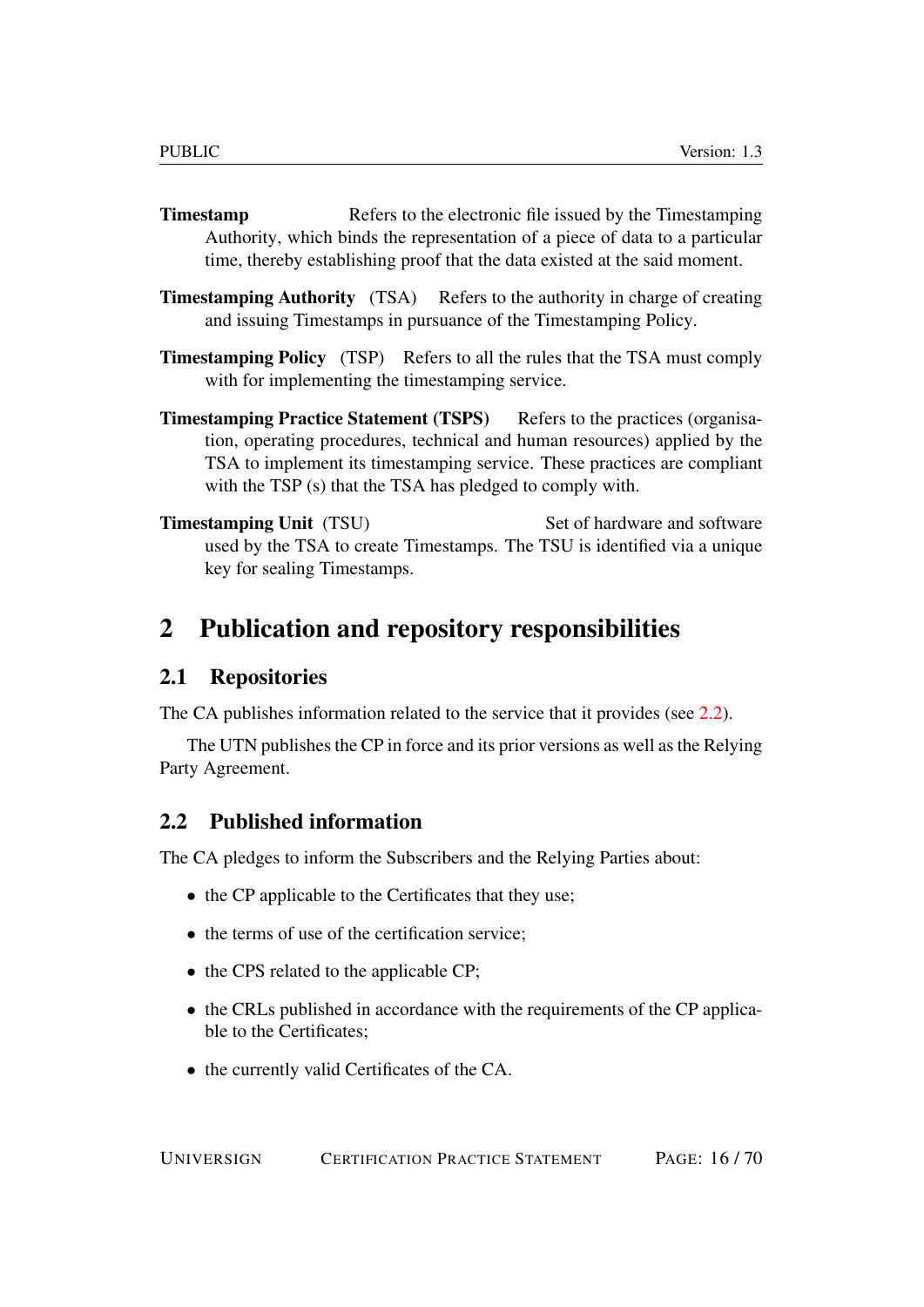The UTN provides the CA with a publishing website accessible at the address <http://docs.universign.eu> for providing the published information.

The CA publishes the information defined in section [2.2](#page-15-2) on the UTN 's publishing website. It transmits this information to the UTN in timeframes that are compatible with section [2.3.](#page-16-0)

## <span id="page-16-0"></span>2.3 Time and frequency of publication

The time and frequency vary according to the information concerned:

- The CRLs are published every hour for Intermediate CAs and every day for the Primary CAs.
- The CA Certificates are distributed or uploaded before use.
- The CP, CPS and Relying Party Agreement are published after every update.

## <span id="page-16-1"></span>2.4 Access Controls on repositories

The published information is made public in accordance with section [2.1.](#page-15-1) They can be freely accessed in read-only mode.

Additions, deletions and modifications of this information are limited to only those persons who are authorised by the entity in charge of the published information.

# <span id="page-16-2"></span>3 Identification and Authentication

### <span id="page-16-3"></span>3.1 Naming

#### <span id="page-16-4"></span>3.1.1 Types of names

The names used are compliant with the specifications of standard X.500.

The CA and the Subscriber are identified by an explicit name: the "Distinguished Name" ("DN " hereinafter) of type X.501. The DN fields and their semantics are given in the table below.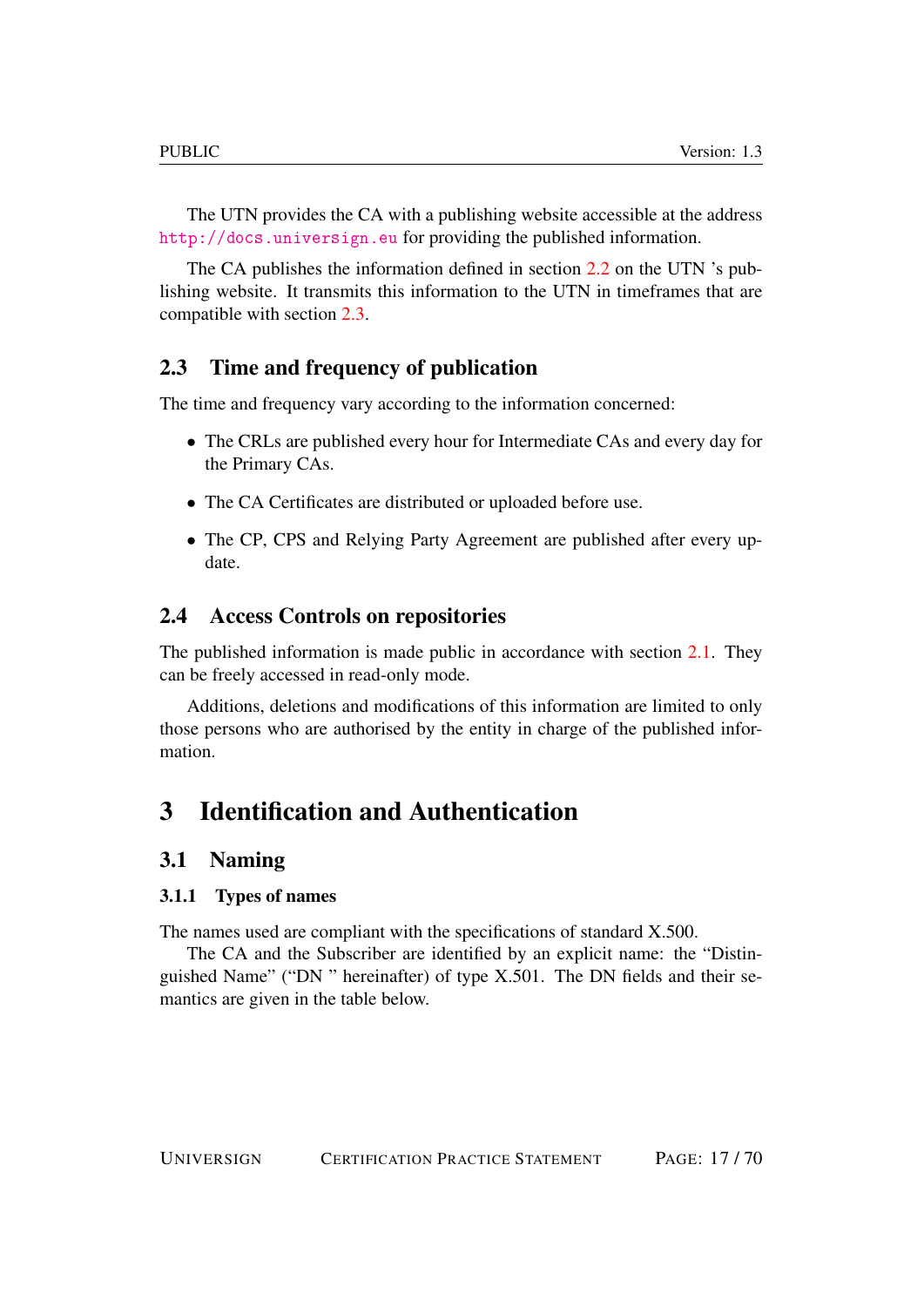| Field        | Mandatory      | <b>Field Semantic</b>                                                                                                               | Verified by the RA | Document used for verifi-<br>cation                                             |
|--------------|----------------|-------------------------------------------------------------------------------------------------------------------------------------|--------------------|---------------------------------------------------------------------------------|
| C            | Yes            | Nationality of the CA                                                                                                               |                    |                                                                                 |
| givenName    | Yes            | Given name of the natural<br>person                                                                                                 | Yes                | ID proof that is valid at the<br>time of the application                        |
| surname      | Yes            | Surname of the natural per-<br>son                                                                                                  | Yes                | ID proof that is valid at the<br>time of the application                        |
| 0            | N <sub>o</sub> | Designation of the legal per-<br>son to which the natural per-<br>son is linked                                                     | Yes                | Official identification docu-<br>ment of the legal person and<br>signed mandate |
| 0I           | N <sub>o</sub> | Legal unique identifier of<br>the legal person to which<br>the natural person is linked,<br>structured as per ETSI 319<br>$412 - 1$ | Yes                | Official identification docu-<br>ment of the legal person and<br>signed mandate |
| SERIALNUMBER | Yes            | The serial number assigned<br>by the RA                                                                                             | Yes <sup>1</sup>   |                                                                                 |
| CN           | <b>Yes</b>     | Usual given name and sur-<br>name of the natural person                                                                             | Yes                | ID proof that is valid at the<br>time of the application                        |

Natural person Certificates Natural person Certificates issued by the CA contain the following fields in the DN:

Legal person Certificates Legal person Certificates issued by the CA contain the following fields in the DN:

<sup>&</sup>lt;sup>1</sup>It will only be verified that this number is unique.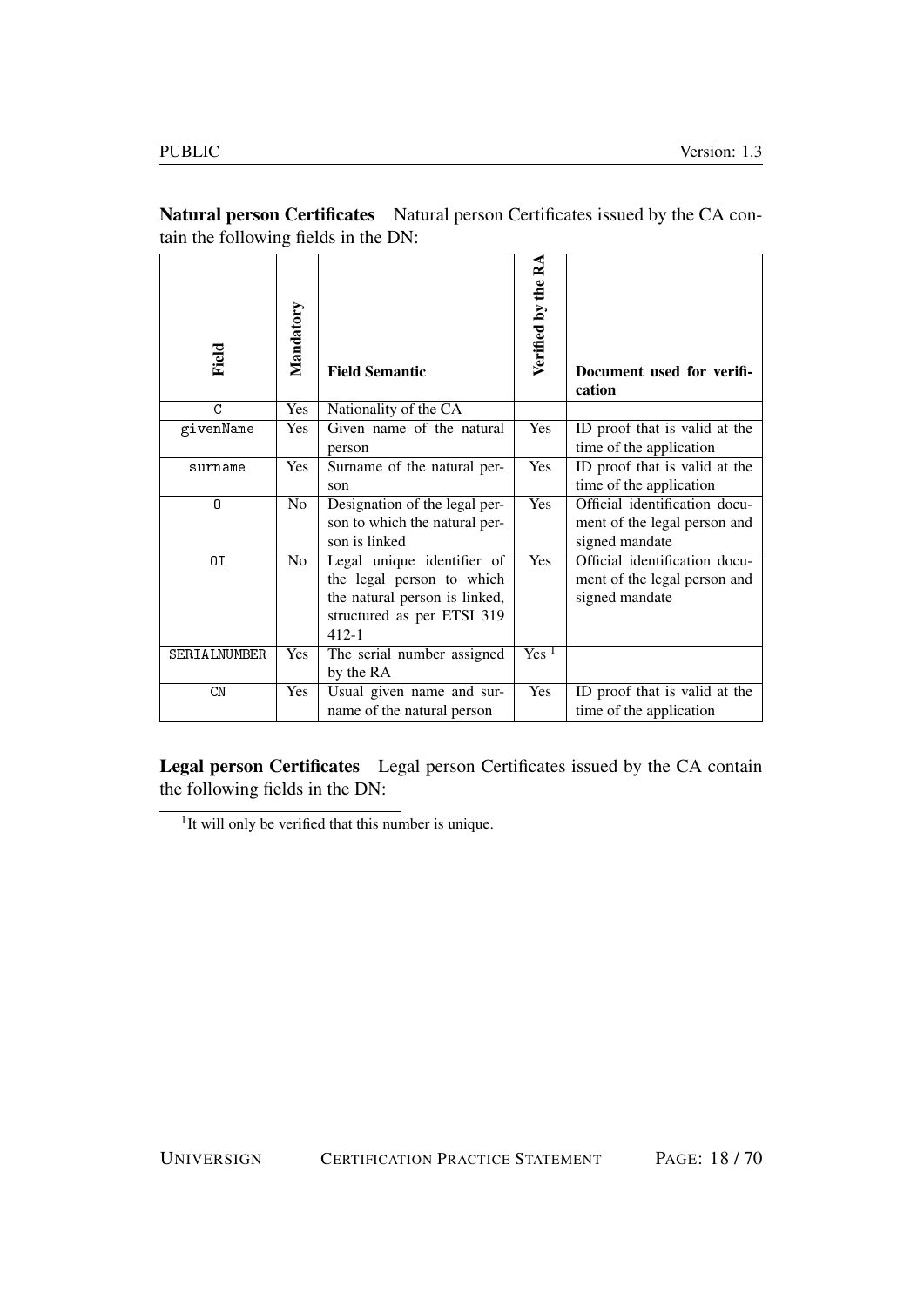| Field | Mandatory      | <b>Field Semantic</b>                                                                   | Verified by the RA | Document used for verification                  |
|-------|----------------|-----------------------------------------------------------------------------------------|--------------------|-------------------------------------------------|
| C     | <b>Yes</b>     | Country of establishment of the<br>Subscriber                                           | Yes                | Identification document of the legal<br>person. |
| ST    | N <sub>0</sub> | State/Region of the Subscriber                                                          | Yes                | Identification document of the legal<br>person. |
| L     | N <sub>0</sub> | City of the Subscriber                                                                  | Yes                | Identification document of the legal<br>person. |
| 0     | Yes            | Legal name of the Subscriber                                                            | Yes                | Identification document of the legal<br>person. |
| ΟI    | <b>Yes</b>     | Legal unique identifier of the Sub-<br>scriber, structured as per ETSI 319<br>$412 - 1$ | Yes                | Identification document of the legal<br>person. |
| CN    | Yes            | Free named referring to the organi-<br>zation                                           | Yes <sup>2</sup>   |                                                 |

### <span id="page-18-0"></span>3.1.2 Need for names to be meaningful

The names chosen to designate the Certificate Subscribers must be meaningful, and must allow directly or indirectly identifying the Certificate Subscriber.

### <span id="page-18-1"></span>3.1.3 Anonymity or pseudonymity of Subscribers

The anonymity or pseudonymity of Subscribers is forbidden.

### <span id="page-18-2"></span>3.1.4 Rules for interpreting various name forms

No specific commitment.

### <span id="page-18-3"></span>3.1.5 Uniqueness of names

The same DN cannot be assigned by a CA to different Subscribers.

The RA ensures the uniqueness of the DNs by following the conditions defined by the registration process (see [3.2.2\)](#page-19-3).

The CA generates a unique serial number for every registration file corresponding to an application for a natural person Certificate. This unique serial number is entered in the SERIALNUMBER field of the Certificate 's DN.

<sup>&</sup>lt;sup>2</sup>It will only be verified that the name is meaningful (see Sect.  $3.1.2$ )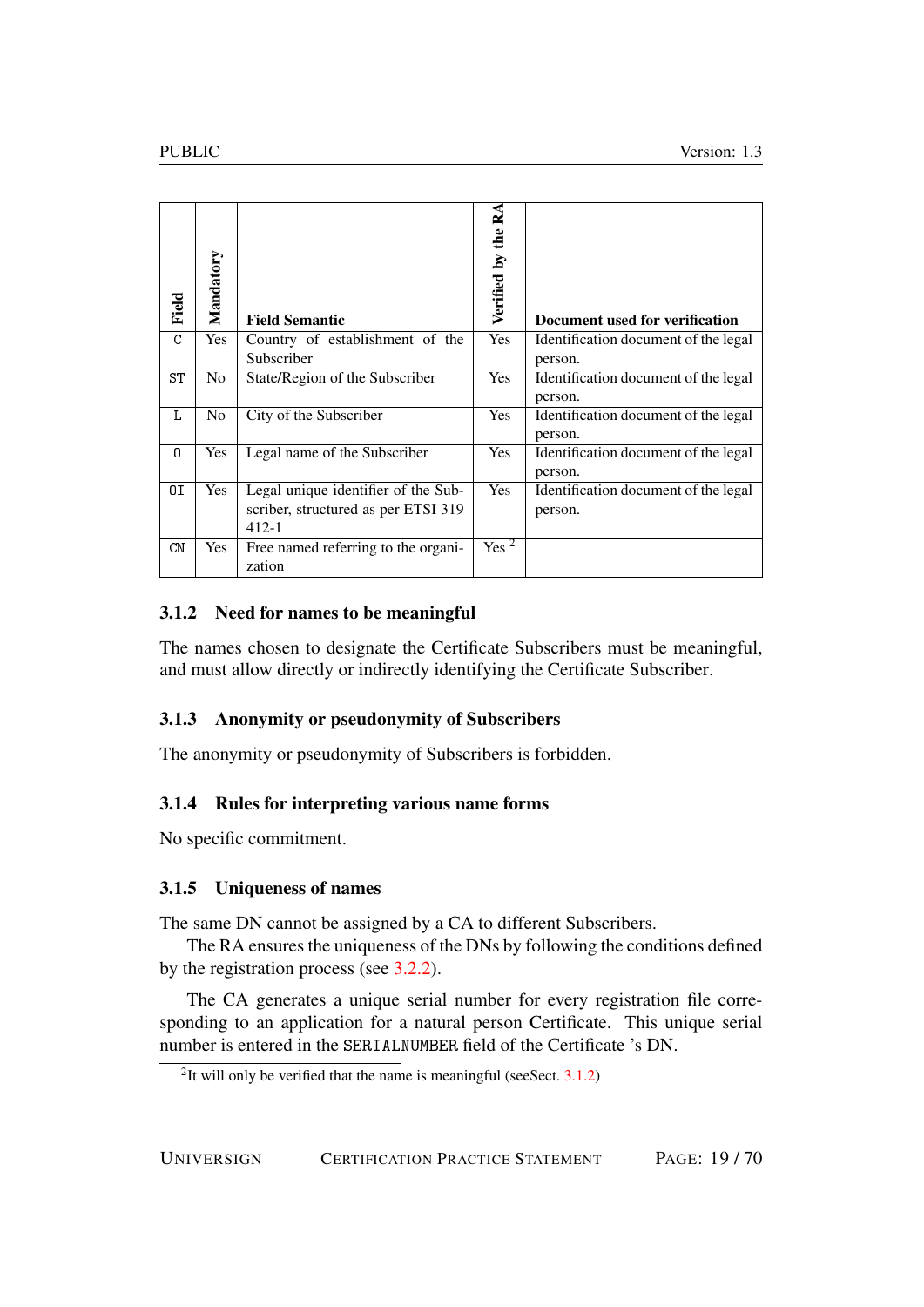The CA enters a unique identifier in the OI field of the legal person Certificates that it issues, which corresponds to an enrolment, registration or record number in a national repository or register.

### <span id="page-19-0"></span>3.1.6 Recognition, authentication, and role of trademarks

The Subscribers declare that they possess the intellectual property rights associated with the names, brands, domain name or any other distinctive sign contained in their Certificate. The CA does not carry out any verification of these rights, but is still authorised to reject a Certificate application or to revoke a Certificate in case of a dispute regarding these distinctive signs. The CA cannot be held liable in the event of an unauthorised use of elements protected by intellectual property rights.

# <span id="page-19-1"></span>3.2 Initial identity validation

### <span id="page-19-2"></span>3.2.1 Method to prove possession of private key

If it generates its keypair, a Subscriber must prove to the CA issuing the Certificate, by appropriate means, that it is indeed in possession of the private key corresponding to the public key to be certified.

The proof of possession is obtained:

- either by signing the certificate application in the PKCS#10 format (or another mechanism accepted by the CA providing equivalent assurance) using the Subscriber 's private key;
- or by sending an application through a service that is recognised and accepted by the CA managing the Subscriber 's key pair.

### <span id="page-19-3"></span>3.2.2 Authentication of organization identity

The identity of the Certificate Officer of the legal person is verified by the RA:

- during a face-to-face meeting for Certificates issued under OID 1.3.6.1.4.1.15819.5.1.3.5 or 1.3.6.1.4.1.15819.5.1.3.7 or Intermediate CA Certificates.
- without an obligation to meet face-to-face for Certificates issued under OID 1.3.6.1.4.1.15819.5.1.3.4.

The applicant shall provide the following information:

• a national identity proof of the future Certificate Officer bearing an identity photograph, specifying the date and place of birth, and still valid at the time of submitting the application;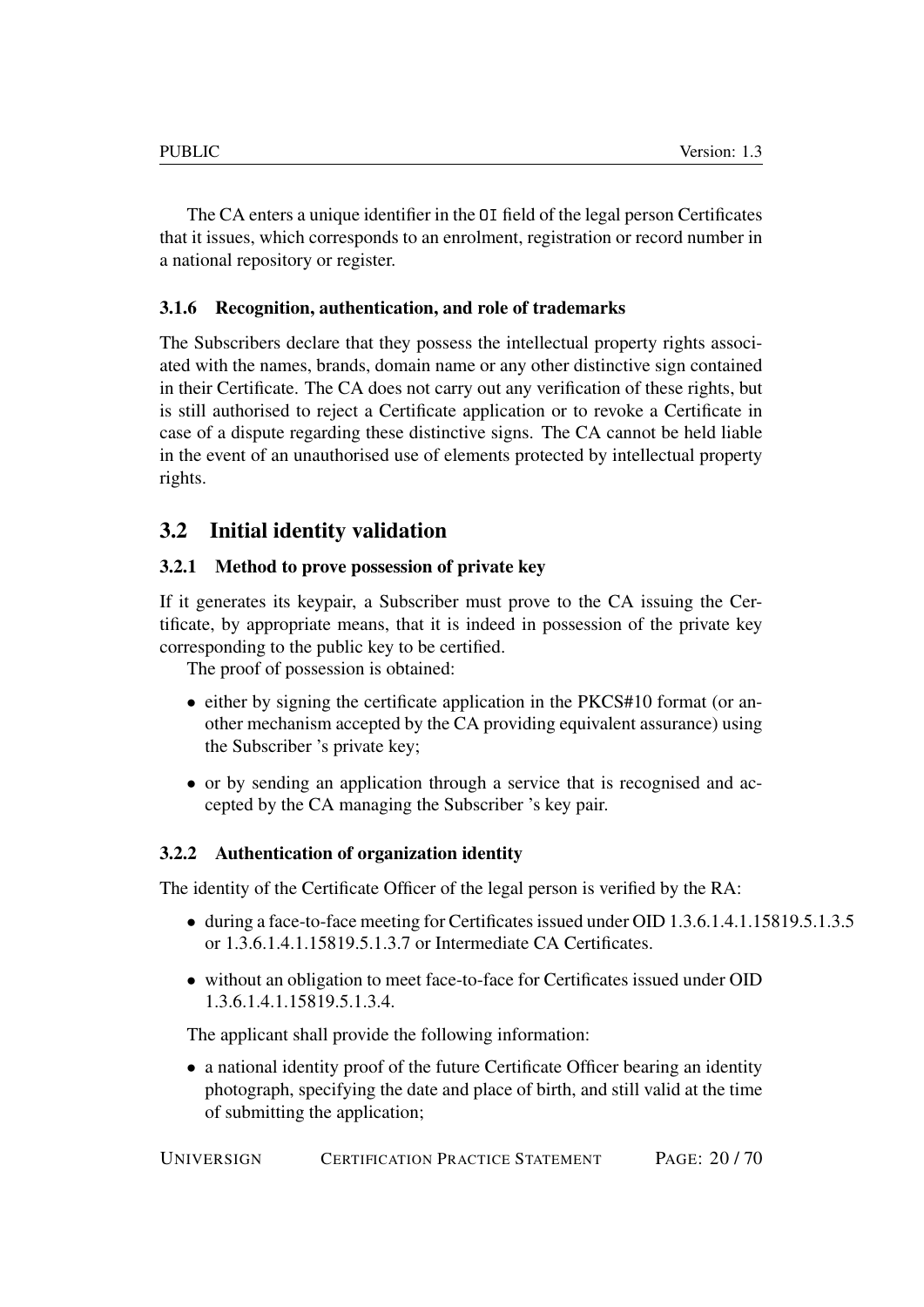- an email address and/or mobile number allowing the CA to contact the Certificate Officer;
- a mandate, signed and dated less than 3 months in the past by a legal representative of the entity, appointing the future officer to whom the Certificate is to be issued. This mandate must be signed to signify acceptance of the future officer.
- a legal document bearing proof of the existence of the organisation, valid at the time of submission of the Certificate application (e.g. a company registration certificate dated less than 3 months in the past). The document must bear the legal unique identifier number of the legal person in question.

#### <span id="page-20-0"></span>3.2.3 Authentication of individual identity

The identity of the future Subscriber is verified by the RA. This verification is conducted:

- during a face-to-face meeting for Certificates issued under OID 1.3.6.1.4.1.15819.5.1.3.1 or 1.3.6.1.4.1.15819.5.1.3.6.
- without an obligation to meet face-to-face for Certificates issued under OID 1.3.6.1.4.1.15819.5.1.3.3.

The applicant shall provide the following information:

- a national identity proof bearing an identity photograph, specifying the date and place of birth, and still valid at the time of submitting the application;
- an email address and/or mobile number personally assigned to the Subscriber.

### <span id="page-20-1"></span>3.2.4 Non-verified Subscriber information

Information that is not verified by the RA is specified in section [3.1.1.](#page-16-4)

#### <span id="page-20-2"></span>3.2.5 Validation of authority

The RA verifies the authorisation of a natural person to represent a legal person during the validation of the Subscriber 's identity.

The Certificate Officer is authorised to represent the Subscriber through a signed mandate of the legal representative of the legal person. The mandate is provided and verified during the registration (see Section [3.2.3\)](#page-20-0).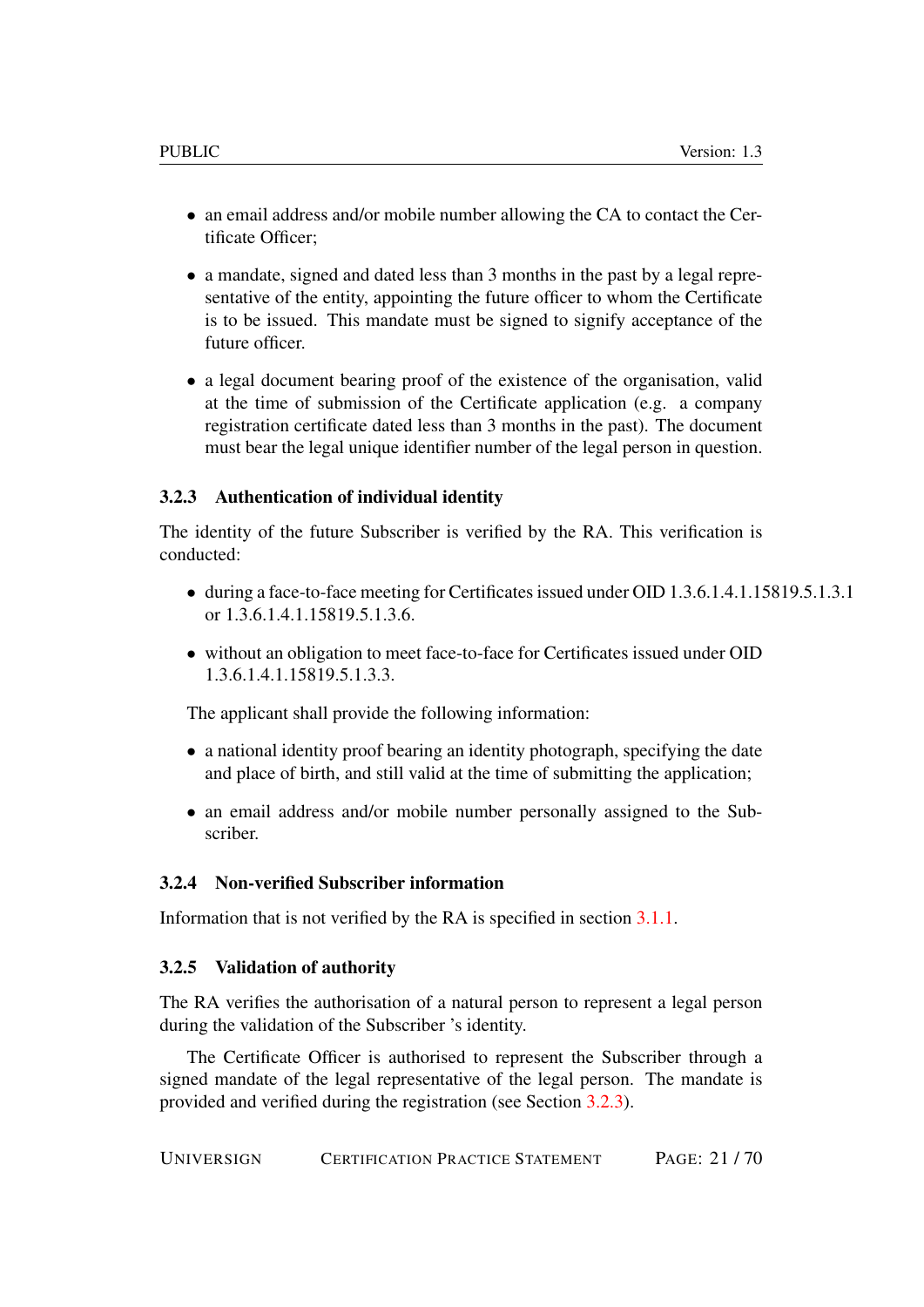### <span id="page-21-0"></span>3.2.6 Criteria for interoperation

Not applicable.

# <span id="page-21-1"></span>3.3 Identification and authentication for re-key requests

The keys associated with the Certificates are not renewed.

### <span id="page-21-2"></span>3.3.1 Identification and authentication for routine re-key

Not applicable.

## <span id="page-21-3"></span>3.3.2 Identification and authentication for re-key after revocation

Not applicable.

# <span id="page-21-4"></span>3.4 Identification and authentication for revocation request

The RA authenticates the revocation applicant, mainly on the basis of the information contained in the registration file in the case of a revocation application of a Certificate intended for a natural person. It also verifies the applicant's authorisation in accordance with section [4.9.2](#page-28-0) in case of a revocation application of a Certificate intended for a legal person.

Natural person Certificate a revocation application can be filed in the following manner:

- through the interface of the CA's revocation service, after authenticating the Subscriber;
- in case of loss of password, via a specific service accessible to all Certificate Subscribers. The CA authenticates the applicant (e.g. by using the information in the registration file) and then, if successful, revokes the Certificate.

Legal person Certificate a revocation application can be filed in the following manner:

• through the interface of the revocation service, after authenticating the Certificate Officer.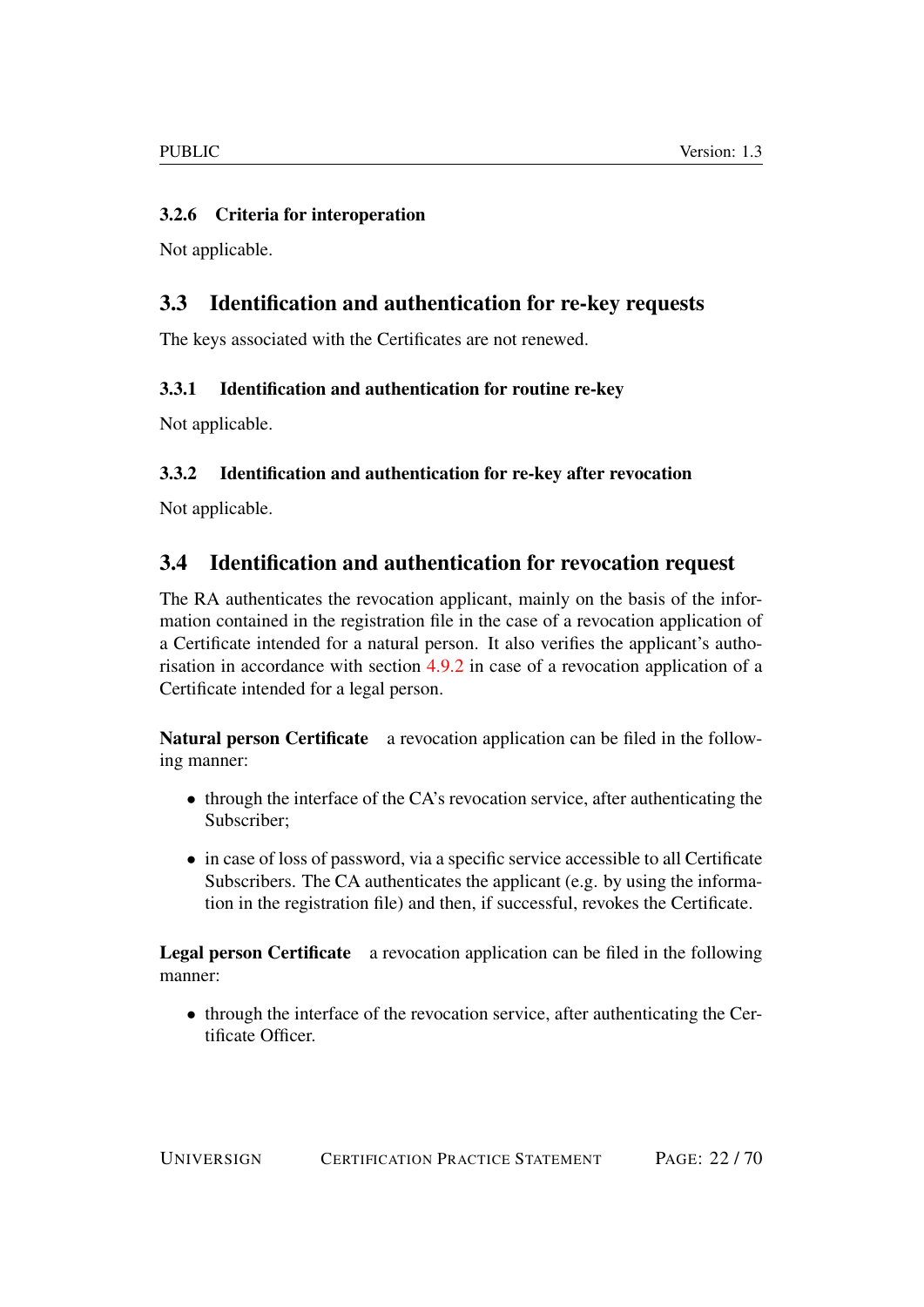# <span id="page-22-0"></span>4 Certificate Life-Cycle Operational Requirements

# <span id="page-22-1"></span>4.1 Certificate application

### <span id="page-22-2"></span>4.1.1 Who can submit a Certificate application

The Certificate application is sent by the Subscriber or by a person expressly appointed by the Subscriber (i.e. the prior consent of the future Subscriber is compulsory).

Natural person Certificate: the applicant files the Certificate application by filling a registration application form. The applicant is the Subscriber.

Legal person Certificate: the applicant files the Certificate application by filling the registration application form. The applicant is the Certificate Officer.

### <span id="page-22-3"></span>4.1.2 Enrolment process and responsibilities

The Certificate application includes identification data on the Subscriber. This identification data is transmitted under its sole responsibility.

The registration process at the CA requires the following steps:

- The applicant reads and accepts the CA 's Subscriber Agreement;
- the applicant provides the required information during the registration application. In this respect, he/she guarantees the accuracy of the provided information and must provide the RA with all information required for the registration file;
- the RA validates the information of the registration file (see Section [3.2.3\)](#page-20-0) and transmits it securely to the CA;
- the applicant generates (or requests the generation of) its dual-key in a cryptographic device that complies with the requirements of Section [6.2.11;](#page-47-4)
- the applicant transmits (or requests the transmission of) its public key to the  $CA:$
- the applicant proves to the CA that it possesses and/or controls its private key in accordance with section [3.2.1.](#page-19-2)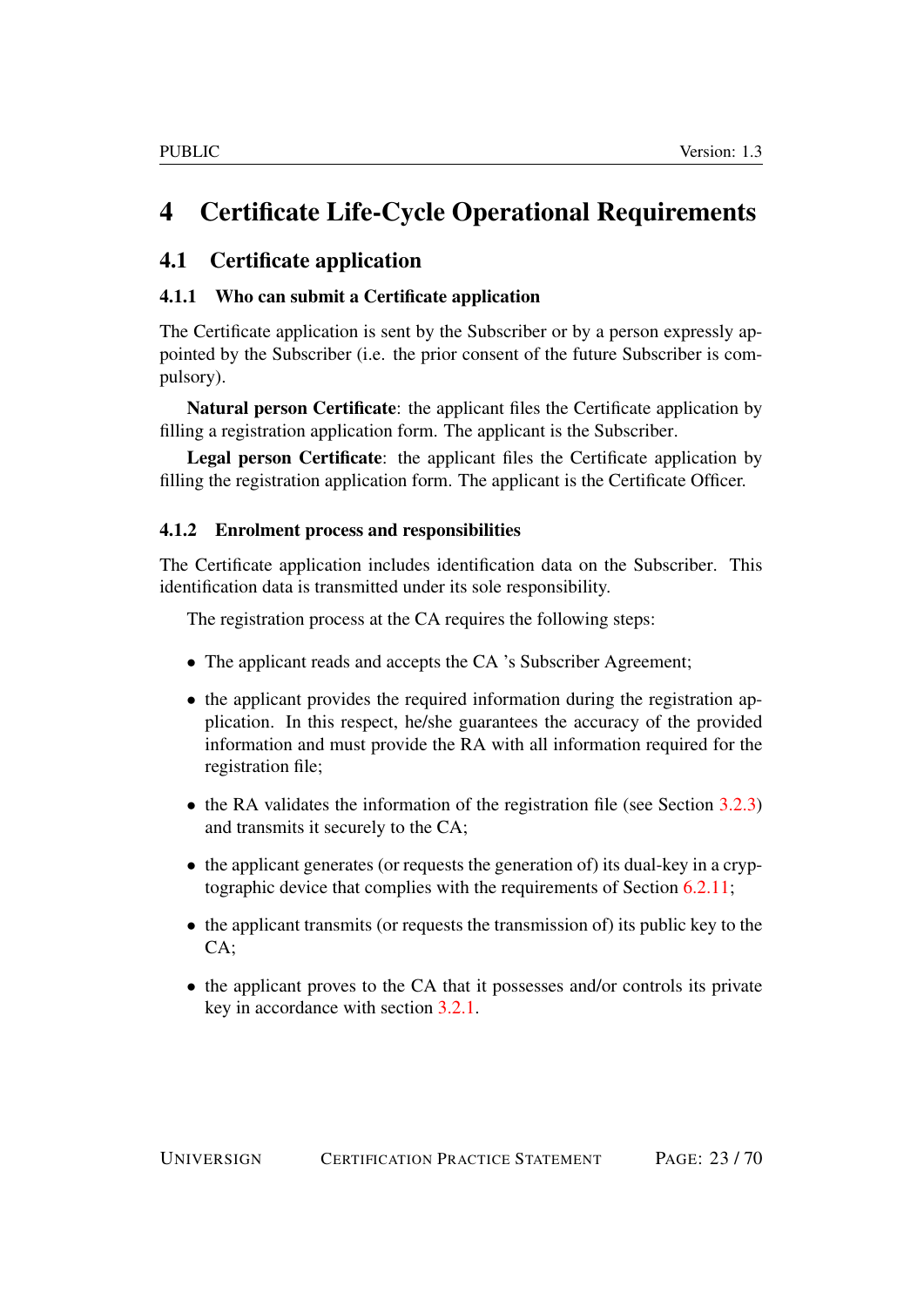# <span id="page-23-0"></span>4.2 Certificate application processing

### <span id="page-23-1"></span>4.2.1 Performing identification and authentication functions

The RA validates the Certificate applications from the Subscribers. The RA validates the information provided by the Subscribers in accordance with the provisions of section [3.2.](#page-19-1)

### <span id="page-23-2"></span>4.2.2 Approval or rejection of Certificate applications

The CA processes the application on receiving it. If the application is rejected during one of these steps, the applicant is informed of this as soon as possible.

The procedure for the validation of a Certificate application by the RA is as follows:

- the RA verifies that the registration file is complete and valid. In particular, the RA verifies the compliance of the information in the registration application with the supporting documents provided by the applicant;
- the RA successfully identifies the applicant and the provided information in accordance with section [3.2.](#page-19-1)

### <span id="page-23-3"></span>4.2.3 Time to process Certificate applications

A Certificate application remains valid until it is rejected. There is no maximum duration for the issue of a Certificate.

# <span id="page-23-4"></span>4.3 Certificate issuance

### <span id="page-23-5"></span>4.3.1 CA actions during Certificate issuance

The CA creates a Certificate once the validation process of the Certificate application is complete, as defined in section [4.2.](#page-23-0) The issued Certificate is compliant with the information contained in the Certificate application and with the profile defined in section [7.1.](#page-52-3)

The CA verifies the Certificate 's compliance with the data and proof contained in the registration file.

### <span id="page-23-6"></span>4.3.2 Notification to Subscriber by the CA of issuance of Certificate

The CA notifies the applicant within a reasonable period about the issue of the Certificate and provides it in an appropriate manner.

There are no special notifications on the issue of the Certificate.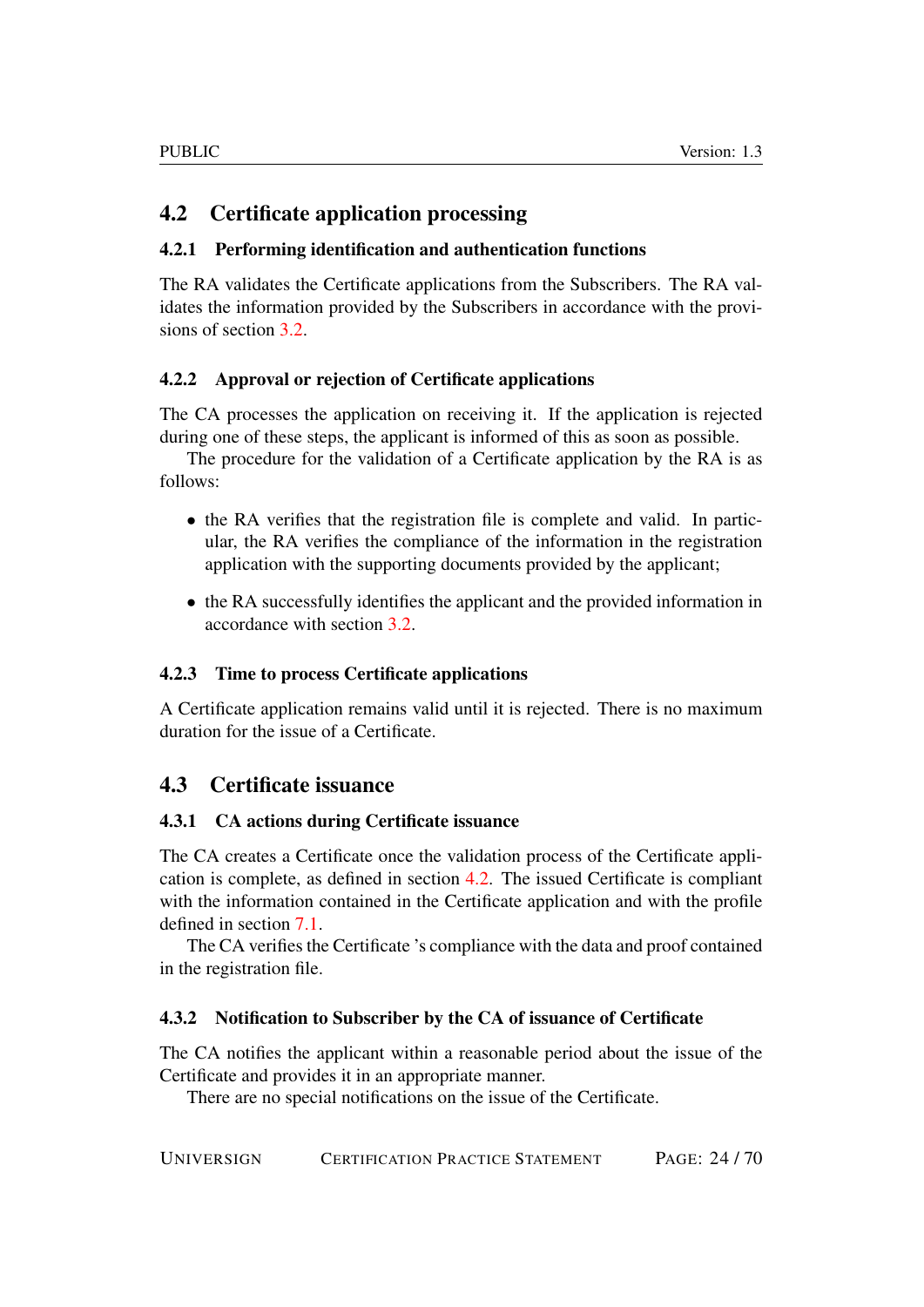### <span id="page-24-0"></span>4.4 Certificate acceptance

### <span id="page-24-1"></span>4.4.1 Conduct constituting Certificate acceptance

The Certificates are deemed as accepted if no objection is made within 48 hours after its provision or at the first use of the associated private key.

The following facts are deemed as acceptance by a Subscriber of the Certificate issued by the CA:

- downloading of the Certificate by the Subscriber or downloading of a message containing the Certificate constitutes an implicit acceptance of the Certificate;
- no objection filed on the contents of the Certificate within a period of 48 hours after the issue of the Certificate.

### <span id="page-24-2"></span>4.4.2 Publication of the Certificate

The Certificates are public.

### <span id="page-24-3"></span>4.4.3 Notification of Certificate issuance by the CA to other entities

Not applicable.

# <span id="page-24-4"></span>4.5 Keypair and Certificate usage

The Subscriber pledges to use the Certificate in accordance with:

- the CP, especially for the limits of use defined in section [1.4;](#page-12-1)
- the Subscriber Agreement that it consented to;
- the special terms and conditions defined between the CA and the Subscriber, where applicable;
- the KeyUsage extension or any other extension restricting the use of the key, defined in the issued Certificate.

The Relying Parties consent to the terms and conditions of the Relying Party Agreement before any use of the Certificates of UTN.

The Relying Parties are required to:

• determine that the use of the Certificate is compliant with the conditions defined in the CP (see section [1.4\)](#page-12-1);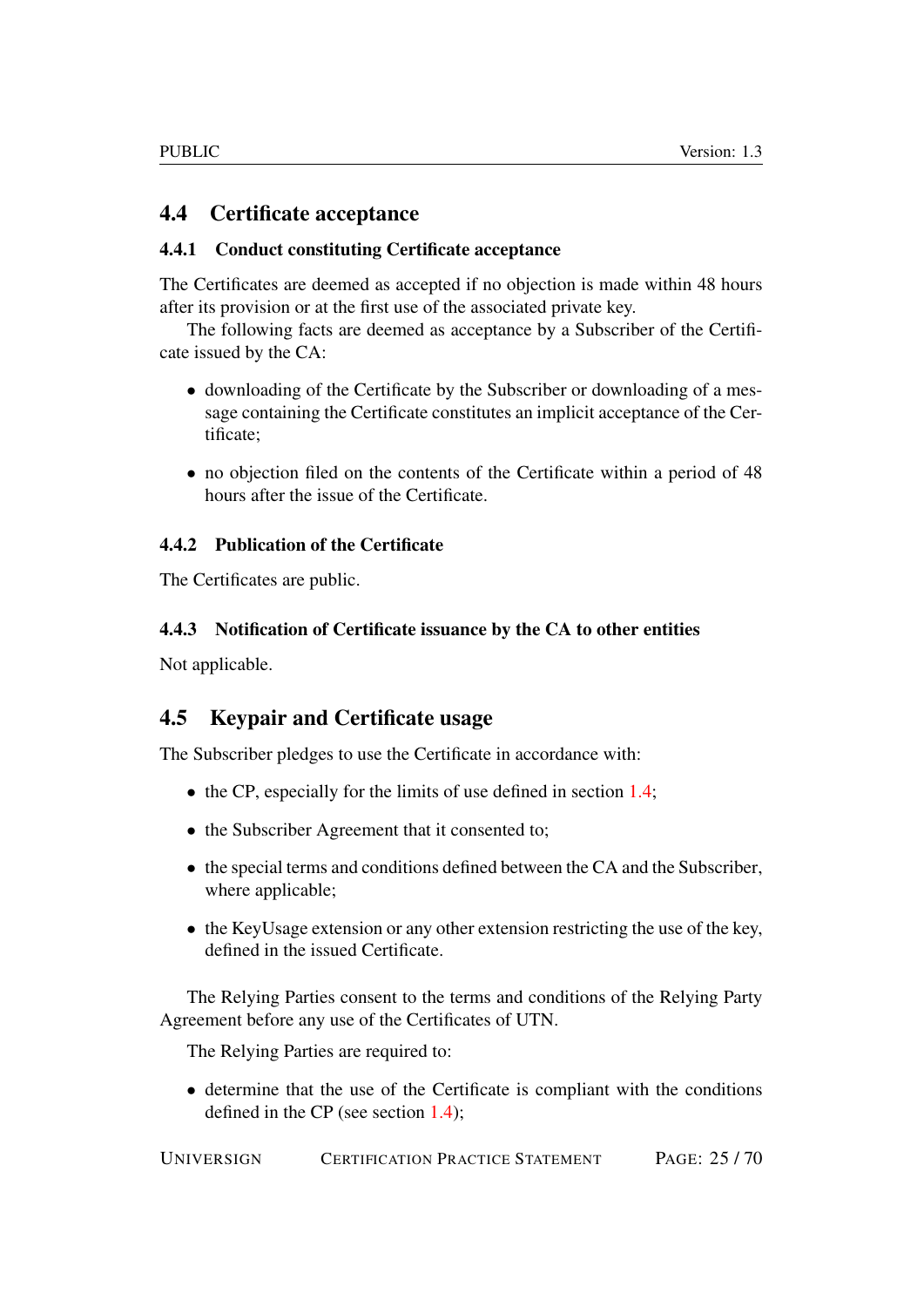- determine that the Certificate is used in compliance with the KeyUsage extension defined in it;
- verify the status of the Certificate.

The CA cannot be held liable in case of any use of the Certificate that does not comply with the CP, the Subscriber Agreement, the Relying Party Agreement or any other special agreement signed between the CA and the Subscriber.

# <span id="page-25-0"></span>4.6 Certificate renewal

No renewal is authorised.

### <span id="page-25-1"></span>4.6.1 Circumstance for certificate renewal

Not applicable.

### <span id="page-25-2"></span>4.6.2 Who may request renewal

Not applicable.

### <span id="page-25-3"></span>4.6.3 Processing certificate renewal requests

Not applicable.

### <span id="page-25-4"></span>4.6.4 Notification of new certificate issuance to Subscriber

Not applicable.

### <span id="page-25-5"></span>4.6.5 Conduct constituting acceptance of a renewal certificate

Not applicable.

### <span id="page-25-6"></span>4.6.6 Publication of the renewal certificate by the CA

Not applicable.

# <span id="page-25-7"></span>4.6.7 Notification of certificate issuance by the CA to other entities

Not applicable.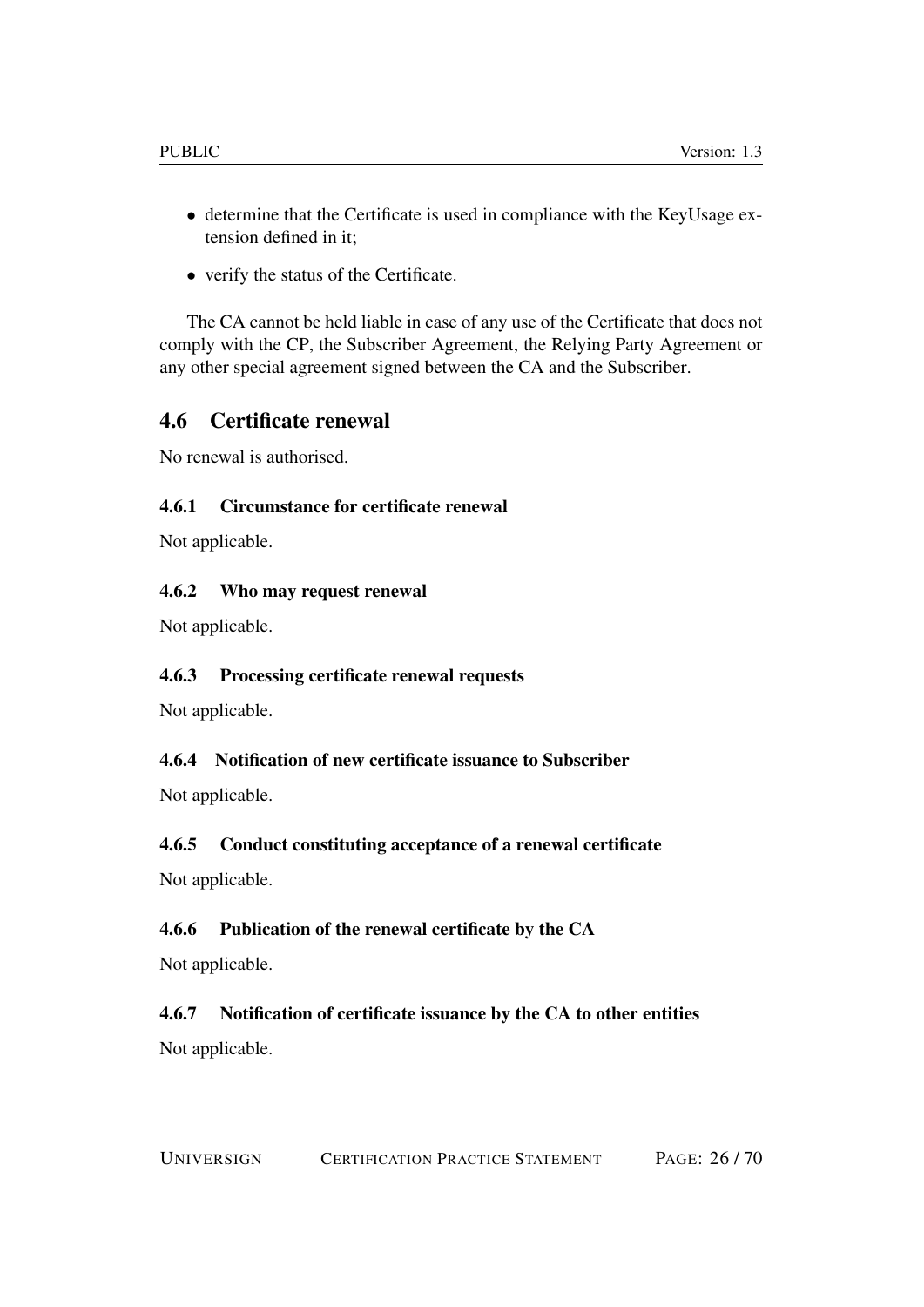# <span id="page-26-0"></span>4.7 Certificate re-key

Certificate re-key is not allowed.

# <span id="page-26-1"></span>4.7.1 Circumstance for certificate re-key

Not applicable.

## <span id="page-26-2"></span>4.7.2 Who may request certification of a new public key

Not applicable.

# <span id="page-26-3"></span>4.7.3 Processing certificate re-keying requests

Not applicable.

## <span id="page-26-4"></span>4.7.4 Notification of new certificate issuance to subscriber

Not applicable.

# <span id="page-26-5"></span>4.7.5 Conduct constituting acceptance of a re-keyed certificate

Not applicable.

# <span id="page-26-6"></span>4.7.6 Publication of the re-keyed certificate by the CA

Not applicable.

# <span id="page-26-7"></span>4.7.7 Notification of certificate issuance by the CA to other entities

Not applicable.

# <span id="page-26-8"></span>4.8 Certificate modification

No modification of the Certificate is authorised without renewal.

An application to modify a Certificate results in its revocation, followed by the filing of a new initial application.

# <span id="page-26-9"></span>4.8.1 Circumstance for certificate modification

Not applicable.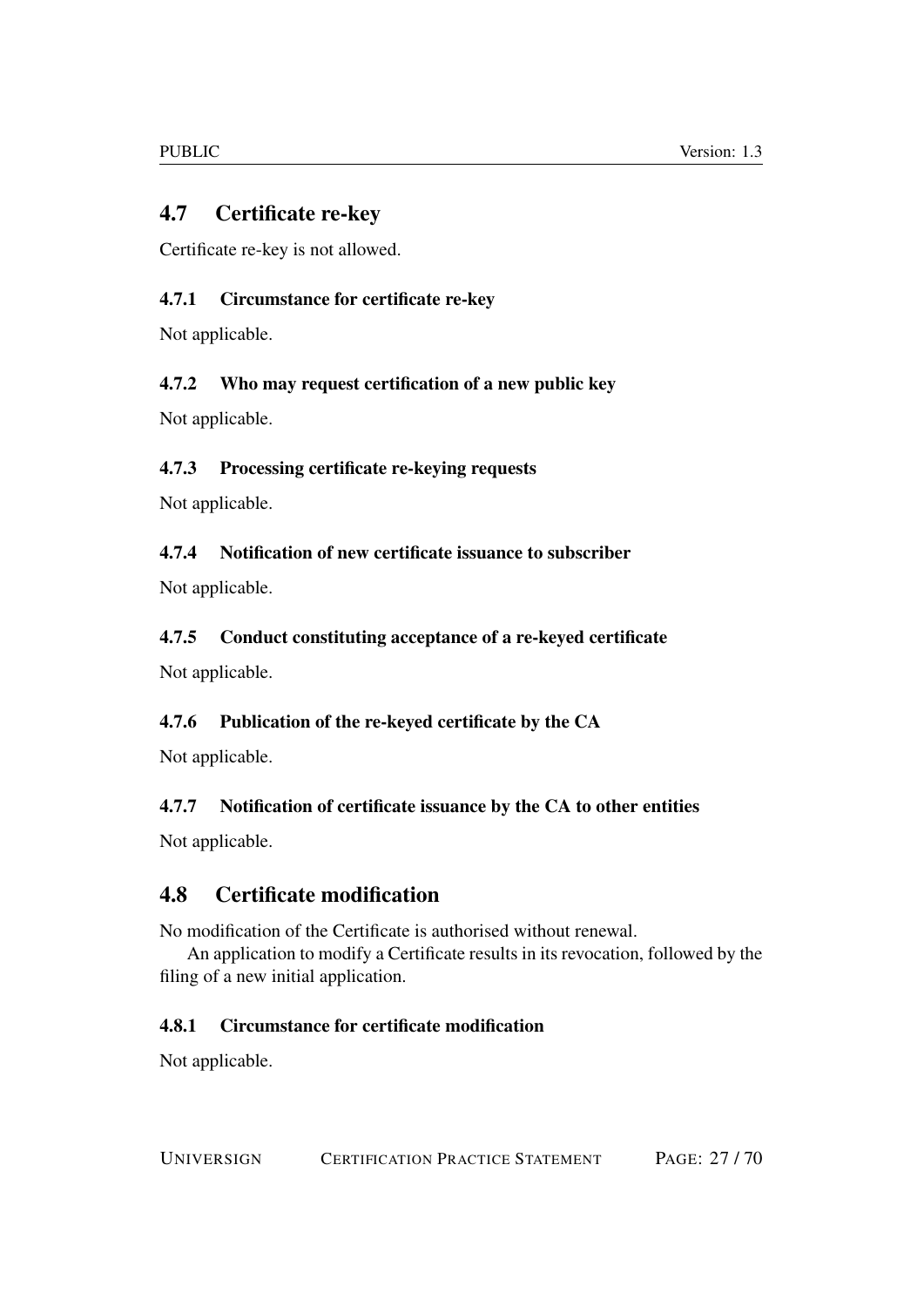### <span id="page-27-0"></span>4.8.2 Who may request certificate modification

Not applicable.

### <span id="page-27-1"></span>4.8.3 Processing certificate modification requests

Not applicable.

### <span id="page-27-2"></span>4.8.4 Notification of new certificate issuance to Subscriber

Not applicable.

### <span id="page-27-3"></span>4.8.5 Conduct constituting acceptance of modified certificate

Not applicable.

### <span id="page-27-4"></span>4.8.6 Publication of the modified certificate by the CA

Not applicable.

### <span id="page-27-5"></span>4.8.7 Notification of certificate issuance by the CA to other entities

Not applicable.

### <span id="page-27-6"></span>4.9 Certificate revocation and suspension

### <span id="page-27-7"></span>4.9.1 Circumstances for revocation

The Certificate may be revoked in case of:

- a request from the Subscriber;
- non-compliance with the Subscriber Agreement;
- inaccuracy or nullity of the information of the Certificate or if this information infringes upon the rights of a third party;
- suspicions of a private key being compromised, lost or stolen (including one of the private keys of the CA);
- error in the registration procedure;
- termination of the contractual relations between the CA and the Subscriber;
- non-payment related to the certification service, if applicable;

UNIVERSIGN CERTIFICATION PRACTICE STATEMENT PAGE: 28 / 70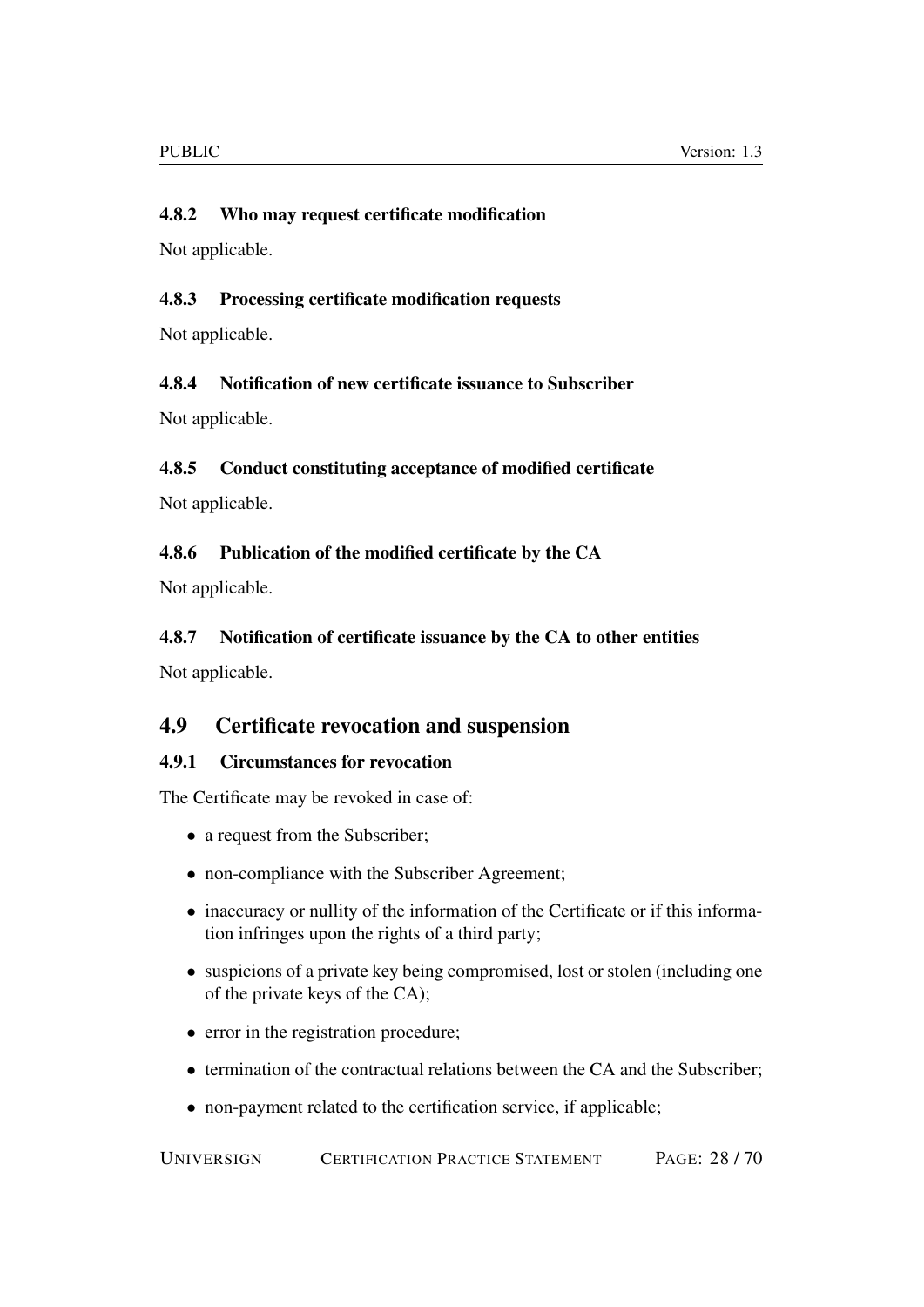- permanent cessation of the CA 's activity;
- loss of control of the private key associated with the Subscriber 's Certificate (loss or theft of the activation data of the private key);
- use of the Certificate that damages or is likely to damage the CA.

The CA does not publish the causes for revocation.

#### <span id="page-28-0"></span>4.9.2 Who can request revocation

Only the Subscriber, the Certificate Officer and the CA are authorised to file an application for the revocation of a Certificate.

Natural person Certificate: Individuals who can request for the revocation of a Certificate of a natural person are as follows:

- the manager of the CA, or if he is absent and if it is urgent, the Approval Board;
- the Subscriber.

Legal person Certificate: Individuals who can request for the revocation of a Certificate of a legal person are as follows:

- the manager of the CA, or if he is absent and if it is urgent, the Approval Board;
- the Subscriber:
- the Certificate Officer.

#### <span id="page-28-1"></span>4.9.3 Procedure for revocation request

The validation of the application by the CA must include the verification of the origin of the application and its admissibility. The CA authenticates the revocation application in accordance with the provisions of section [3.4](#page-21-4) and revokes the Certificate immediately. All operations are conducted in such a way as to guarantee the integrity, confidentiality (if necessary) and authenticity of the data processed during the process. The CA informs the revocation applicant and the Subscriber (if they are two different persons) about the effective revocation of the Certificate and the change in status. All revocations are irrevocable.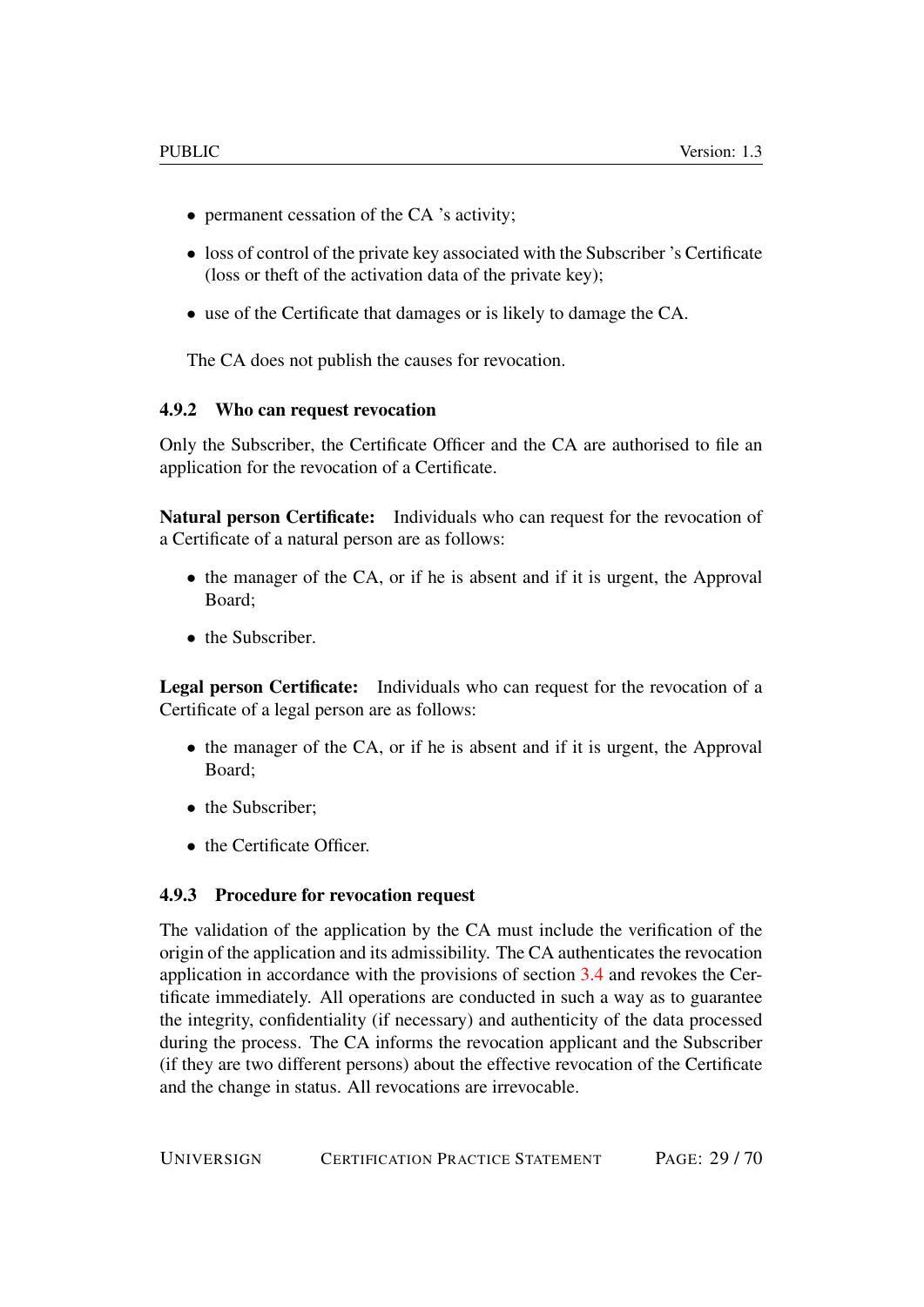Natural person Certificate: This application can be formulated as indicated in section  $3.4$ :

- via the user interface of the service, available at the address [https://app.](https://app.universign.com/fr/revocation/) [universign.com/fr/revocation/](https://app.universign.com/fr/revocation/)
- via a specific service accessible to Subscribers;
- by email.

Legal person Certificate: This application can be formulated as indicated in section [3.4:](#page-21-4)

- via the user interface of the service:
- by email.

Specificities for revocation applications sent by electronic messaging services The applicant transmits a revocation application that must contain the following information:

- the identifier of the Subscriber (see Sect.  $3.1.1$ );
- information allowing the CA to securely identify the Certificate to be revoked;
- possibly, the cause of the revocation. This information is given for information purposes only and does not appear in the CRL.

### <span id="page-29-0"></span>4.9.4 Revocation request grace period

The revocation application is to be sent to the CA as soon as the Subscriber becomes aware of one of the possible causes of revocation. It must be filed immediately

### <span id="page-29-1"></span>4.9.5 Time within which CA must process the revocation request

Revocation applications are processed immediately after effectively authenticating the applicant and accepting the application, and within a maximum period of 24 hours.

### <span id="page-29-2"></span>4.9.6 Revocation checking requirements for Relying Parties

The Relying Parties are required to verify the status of the Certificates and the corresponding chain of trust.

UNIVERSIGN CERTIFICATION PRACTICE STATEMENT PAGE: 30 / 70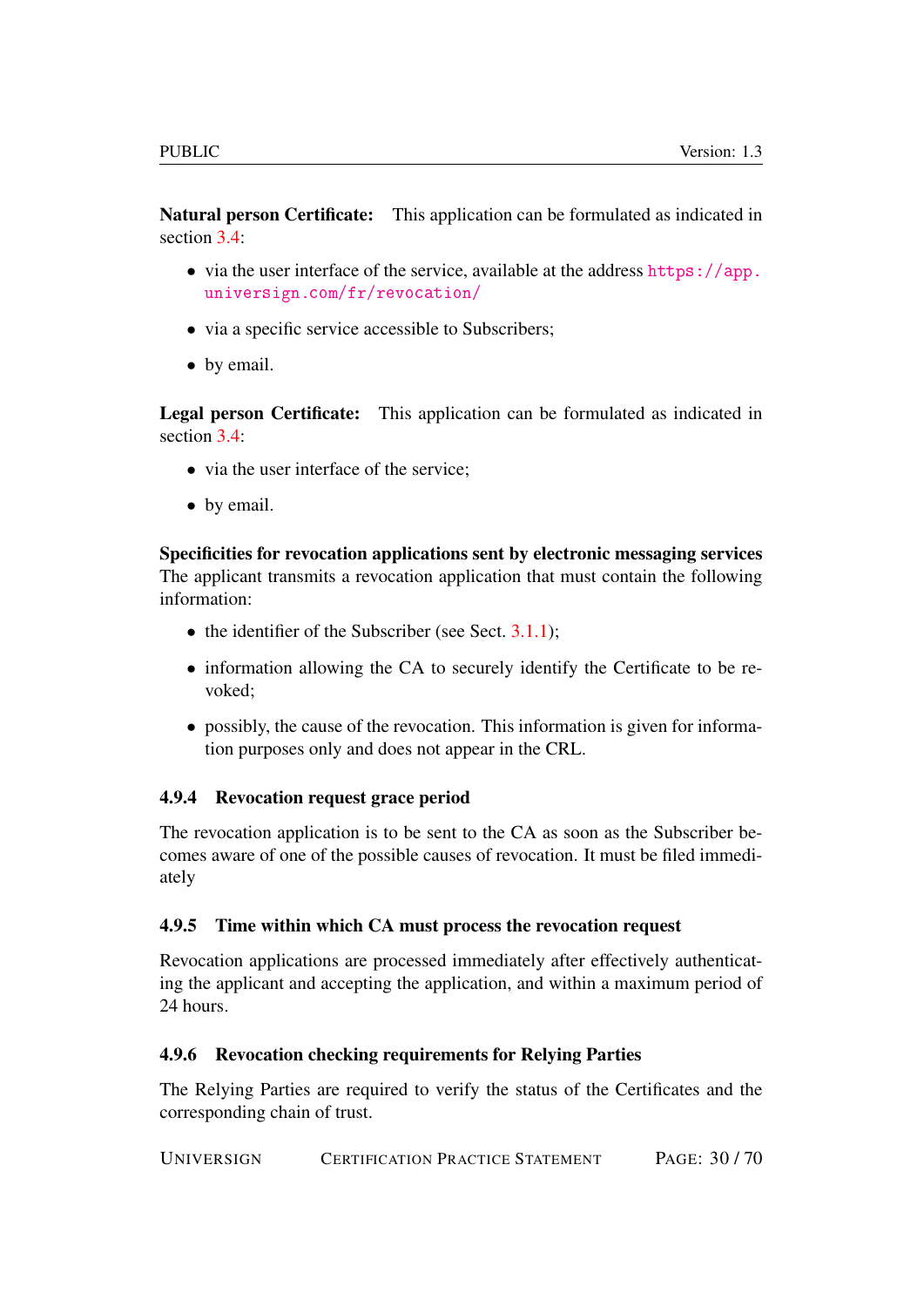### <span id="page-30-0"></span>4.9.7 CRL issuance frequency

The CRLs are updated at least once every 60 minutes.

### <span id="page-30-1"></span>4.9.8 Maximum latency for CRLs

CRLs are published within a maximum period of 30 minutes after they are generated.

### <span id="page-30-2"></span>4.9.9 On-line revocation/status checking availability

The Certificate revocation and status service is available on a publishing website. The Certificate status information system may include one or more OCSP responders (online certificate status protocol). The CA indicates in its Certificates that it issues a link to the OCSP responder to be used to verify the status of the Certificate. Under normal operation, OCSP responders are available 24/7.

### <span id="page-30-3"></span>4.9.10 On-line revocation checking requirements

A Relying Party is required to verify the status of a Certificate before using for verifying an electronic signature or seal. The Relying Party may either check the most recently published CRL or file a request for the Certificate status with the OCSP responder.

### <span id="page-30-4"></span>4.9.11 Other forms of revocation advertisements available

Not applicable.

### <span id="page-30-5"></span>4.9.12 Special requirements regarding key compromise

If the private key of the CA is compromised or suspected of being compromised, the CA informs the participants of UTN of the harmful effects of such an incident by appropriate means.

### <span id="page-30-6"></span>4.9.13 Circumstances for suspension

The suspension of Certificates is not authorized.

### <span id="page-30-7"></span>4.9.14 Who can request suspension

Not applicable.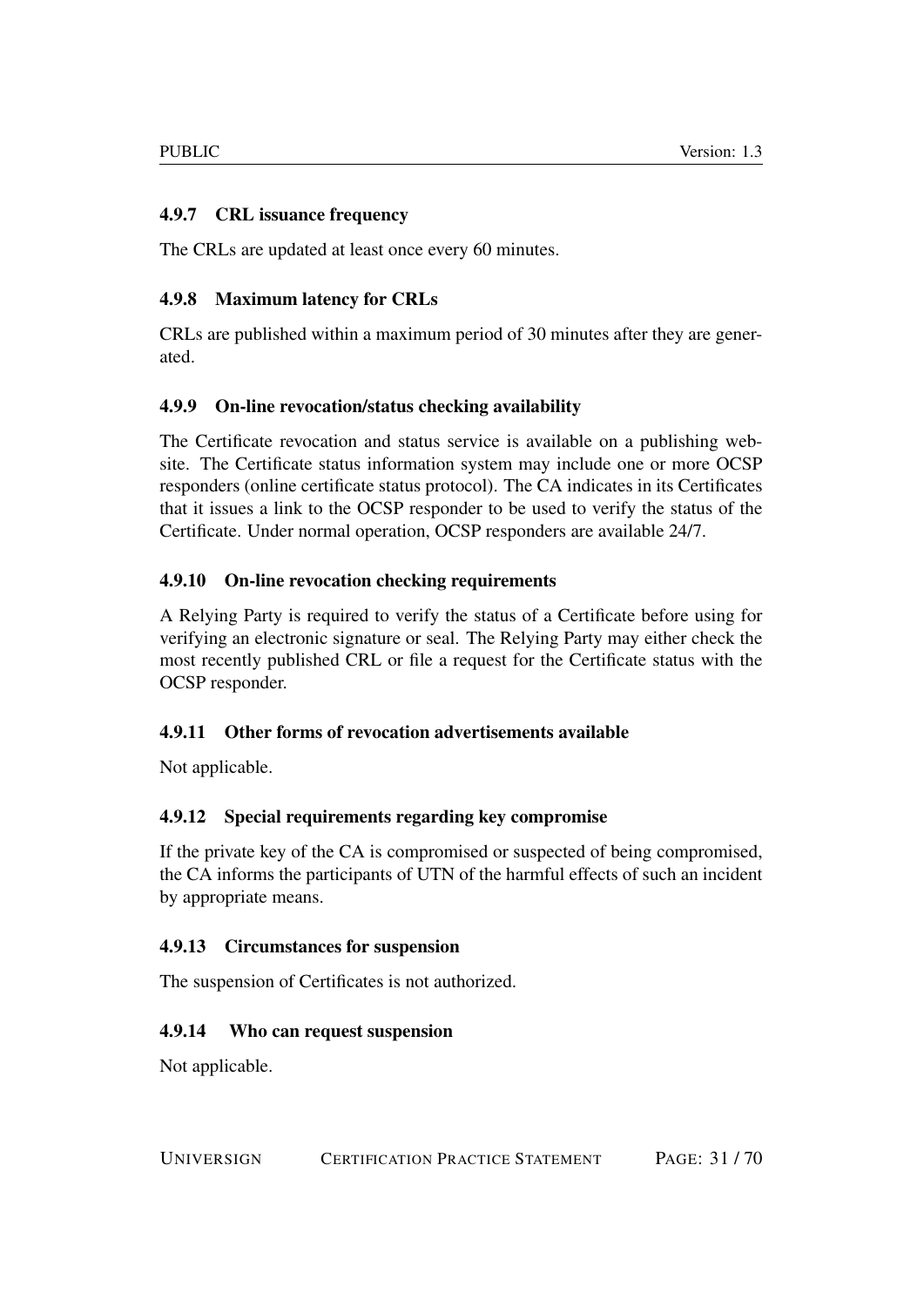### <span id="page-31-0"></span>4.9.15 Procedure for suspension request

Not applicable.

### <span id="page-31-1"></span>4.9.16 Limits on suspension period

Not applicable.

# <span id="page-31-2"></span>4.10 Certificate status services

### <span id="page-31-3"></span>4.10.1 Operational characteristics

The CA must provide the Relying Parties with information on the status of Certificates, allowing them to verify and validate them prior to use. The CA ensures the integrity and authenticity of the published CRLs and OCSP responses. The CRLs and OCSP responses contain information on the status of the Certificates until their expiry. The information on the status of qualified Certificates are preserved even after their expiry.

The CRLs and the links to the OCSP responder(s) are published on a specific publishing website that is publicly accessible:

- from the address defined in Section [2.1;](#page-15-1)
- from the address specified in the issued Certificates.

In case the Subscriber Certificate expires after the CA Certificate, the validity of the Certificate can only be checked with the OCSP reponder after the CA Certificate expiry.

### <span id="page-31-4"></span>4.10.2 Service availability

The function of information on the status of Certificates is available on multiple publishing servers, thereby ensuring 24/7 availability under normal operating conditions.

### <span id="page-31-5"></span>4.10.3 Optional features

Not applicable.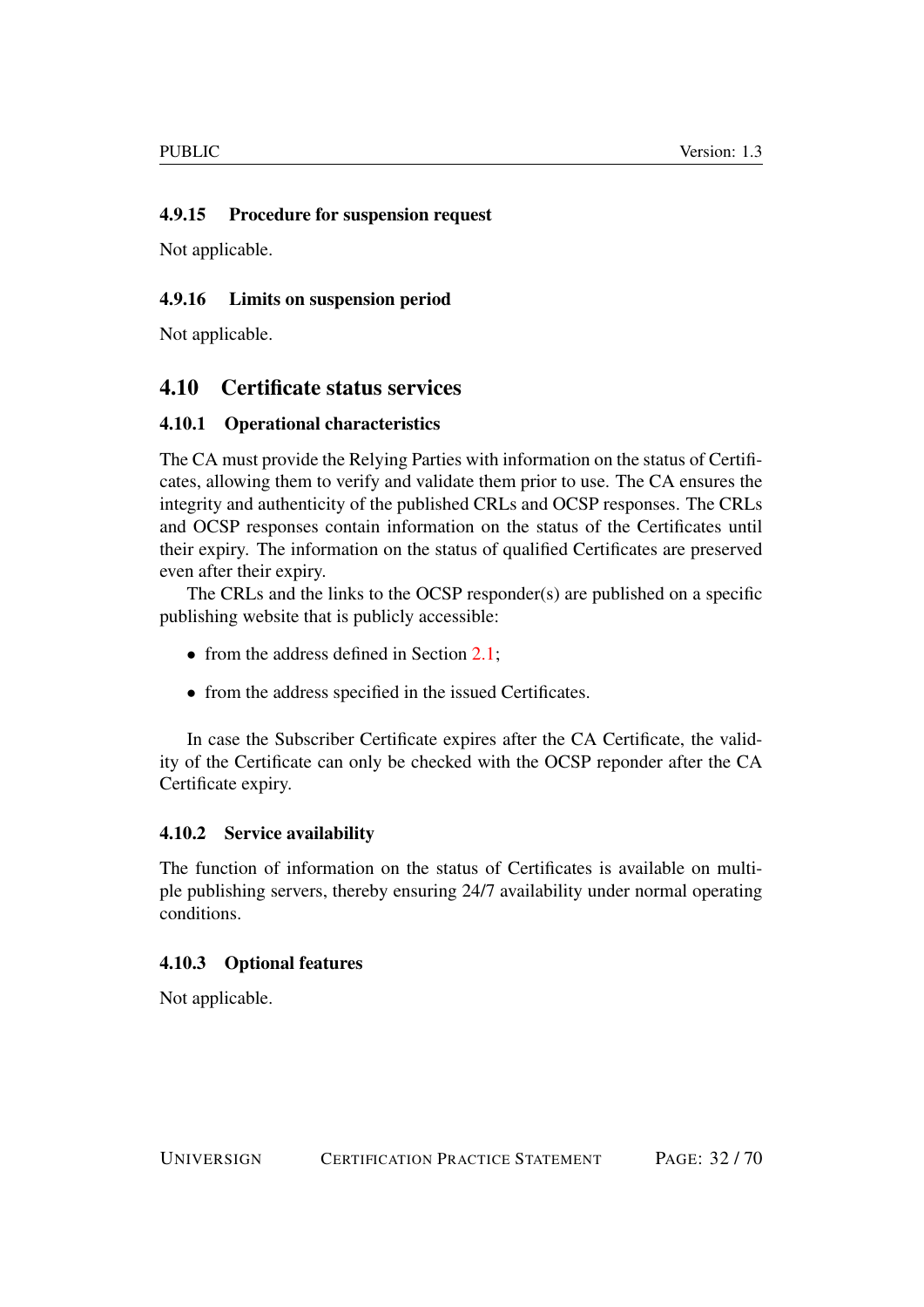# <span id="page-32-0"></span>4.11 End of subscription

The end of relations between the CA and a Subscriber is defined in a contract. The contract between the CA and the Subscriber may define obligations that persist after the expiry or revocation of the Certificate. If such a clause is not present, the relations end at the expiry or revocation of the Certificate.

# <span id="page-32-1"></span>4.12 Key escrow and recovery

The keys are not escrowed.

## <span id="page-32-2"></span>4.12.1 Key escrow and recovery policy and practices

Not applicable.

## <span id="page-32-3"></span>4.12.2 Session key encapsulation and recovery policy and practices

Not applicable.

# <span id="page-32-4"></span>5 Facility, management, and operational controls

The CA defines its Information Security Policy (ISP). It describes the approach and solutions to be implemented in terms of security management.

The ISP is kept up to date and approved by the CA.

# <span id="page-32-5"></span>5.1 Physical controls

### <span id="page-32-6"></span>5.1.1 Site location and construction

The CA hosts its services in secured premises. These sites and premises have physical security mechanisms that provide strong protection against unauthorised access.

- The first data centre is certified SSAE16/ISAE3402 SOC-1, ISO 27001, PCI-DSS, FACT, ISO 9001, ISO 50001.
- The second data centre is certified ISO 9001:2008, ISO/IEC 27001:2005 and ISO 14001.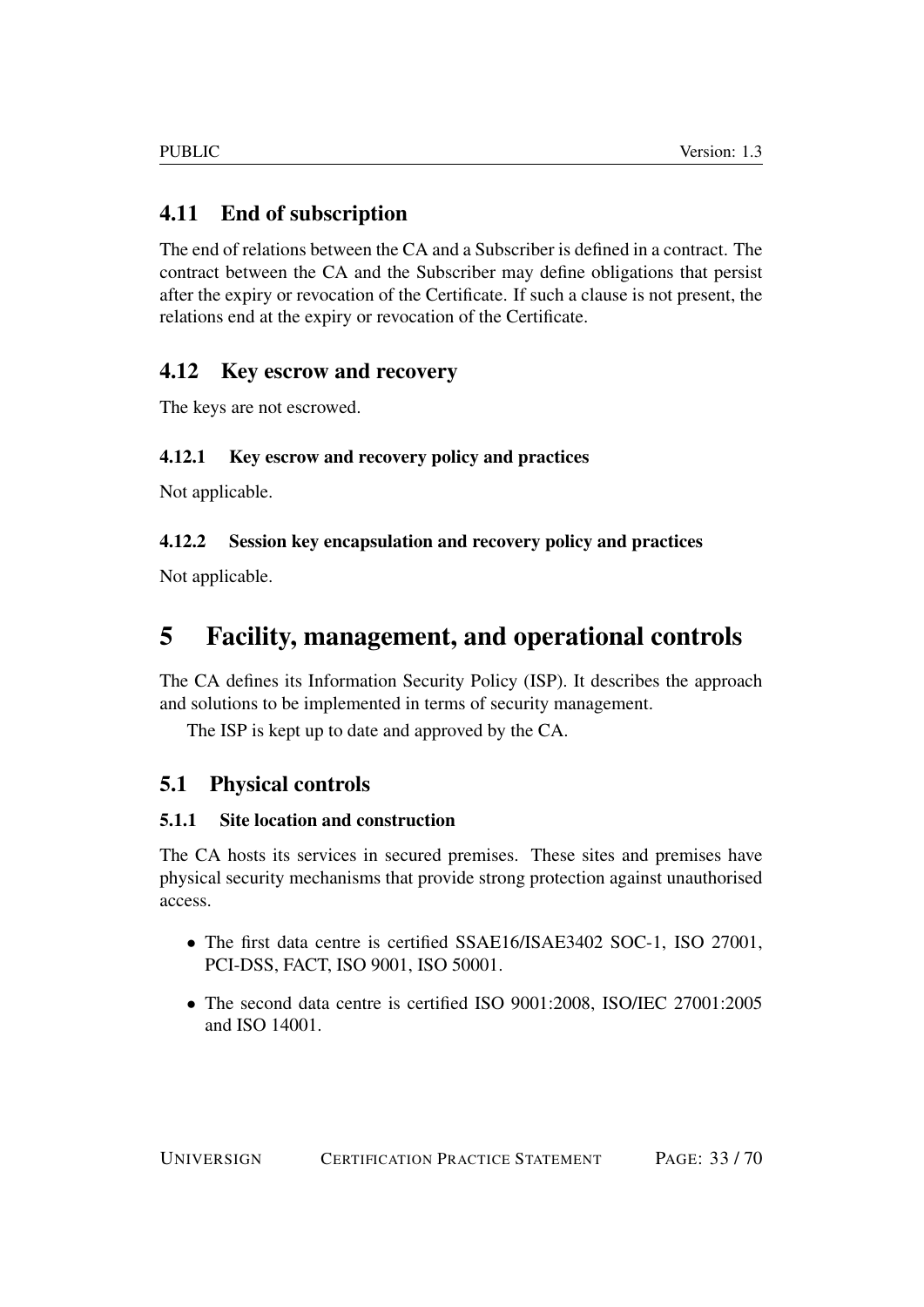#### <span id="page-33-0"></span>5.1.2 Physical access

Access to the zones of the CA services is restricted to only those persons who are authorised by name.

The premises consist of multiple successive physical security zones. Every successive zone offers a more restricted access with greater physical security against unauthorised access, due to the fact that each secure zone is encapsulated by the previous one.

Physical access is restricted by the implementation of access control mechanisms protecting the highly secure zones of the host. Access to these rooms is reinforced by biometric access control. The access profiles to each zone are defined and maintained by the CA. The secure zones of the secure premises and sites of the CA are regularly inspected to verify that the access control systems are still operational. Supervision and logging systems are implemented on all sites with secure zones. Access controls are applied to all secure zones.

A logbook is filled out at every maintenance operation conducted on the equipment of the CA. This logbook contains at least the following information:

- start date and time of the intervention;
- surname and first name of the intervening staff;
- description of the intervention conducted:
- end date and time of the intervention;
- signature of the intervening staff.

#### <span id="page-33-1"></span>5.1.3 Power and air conditioning

Backup measures have been installed to ensure that any interruption in the power supply or a malfunctioning of the air-conditioning system does not harm the commitments made by the CA in terms of availability.

The measures taken are:

- Redundancy of the power supply circuits: N+1
- Redundancy of the cooling system:  $N+1$  (for the coolers) and  $N+2$  (for the room air-conditioning units)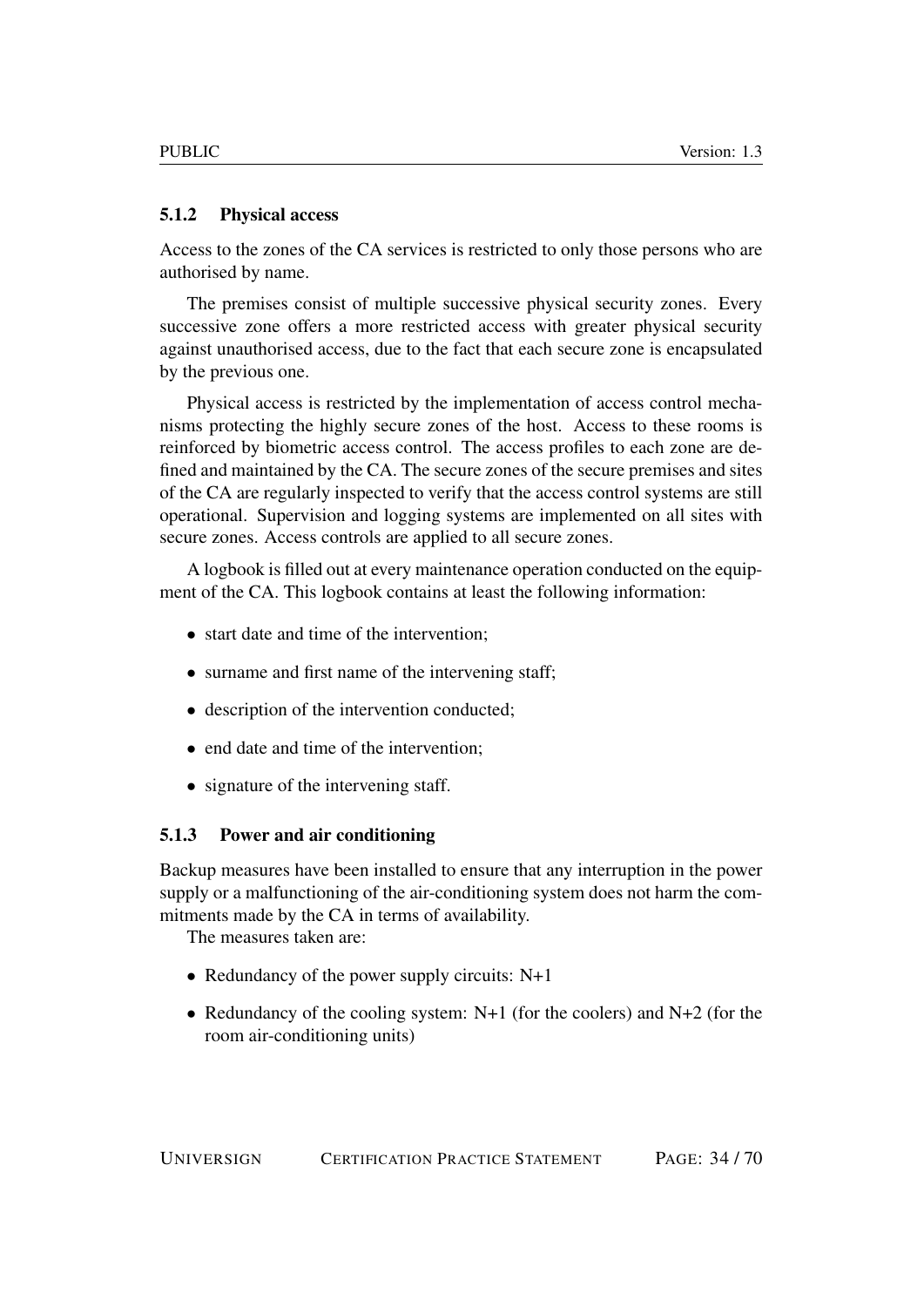#### <span id="page-34-0"></span>5.1.4 Water exposures

The definition of the security perimeter takes water damage-related risks into account. Protective means are implemented by the host to mitigate the residual risks.

The data centres are located outside of flood zones. Water leakage detection systems have been installed.

#### <span id="page-34-1"></span>5.1.5 Fire prevention and protection

The secure zones are equipped with appropriate fire prevention and protection measures.

- The first main one has a fire protection system: detection system, water sprinkler extinguishing system.
- The second data centre has a Siemens category A fire safety system and an automatic inert gas-based fire extinguishing system.

#### <span id="page-34-2"></span>5.1.6 Media storage

The media are stored in a secure manner. The backup media are stored securely in a site that is geographically separate from the one storing the original media. Zones containing data media are protected from risks of fire, floods and deterioration. Paper documents are stored by the CA in secure locked rooms, in a safe that can be opened only by the manager of the CA and by authorised staff. The CA takes measures to protect against the obsolescence and deterioration of the media during the records retention period.

#### <span id="page-34-3"></span>5.1.7 Waste disposal

Media that is deemed sensitive in terms of confidentiality is destroyed, or may be reused in the operational context of an identical sensitivity level.

In particular, the following destruction measures are applicable.

- The paper medium / CD / smart cards are destroyed before being scrapped.
- HSMs are uninstalled (reset) and, if necessary, made unusable as per the manufacturer's recommendations.
- Storage media is rendered illegible by appropriate methods before being scrapped.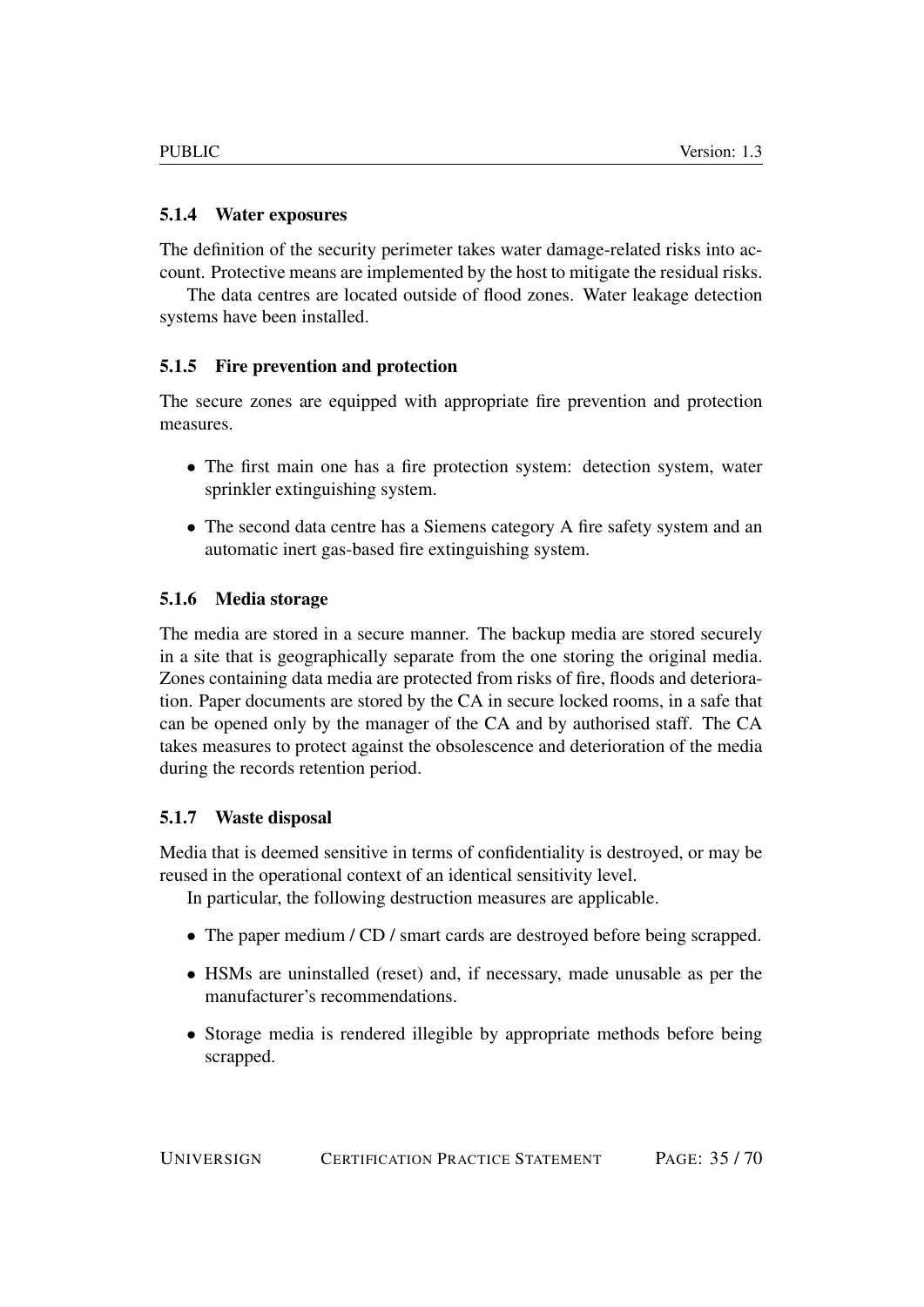### <span id="page-35-0"></span>5.1.8 Off-site backup

In order to allow resumption of its commitments after an incident, the CA makes off-site backups of its critical functions and information. The CA guarantees that the backups are made by persons having Trusted Roles. The CA guarantees that the backups are exported outside the production site and benefit from measures for protecting confidentiality and integrity. The CA guarantees that the backups are regularly tested to ensure that the measures of the business continuity plan are followed.

# <span id="page-35-1"></span>5.2 Procedural controls

### <span id="page-35-2"></span>5.2.1 Trusted roles

The Trusted Roles defined in this chapter are applicable to all member CA of the UTN.

The following Trusted Roles have been defined:

Security manager : he is fully responsible for all security aspects of the information system.

System Administration Manager : he is responsible for the system administrators. He possesses authentication rights on all components of the CA.

System Administrator : he is in charge of the administration and configuration of all technical components of the CA as well as for the day-to-day operating processes of the CA. He is authorised to make backups and restores.

Auditor : he is authorised to audit the archives and all audit data of the CA.

Controller : he is in charge of the recurring analysis of events occurring on the components of the CA.

Secret Keeper : he ensures the confidentiality, integrity and availability of the secrets that are entrusted to him.

Registration operator : he carries out all registration operations of future Certificate Subscribers.

Staff occupying Trusted Roles must be free from any conflict of interest that is not compatible with their tasks.

UNIVERSIGN CERTIFICATION PRACTICE STATEMENT PAGE: 36 / 70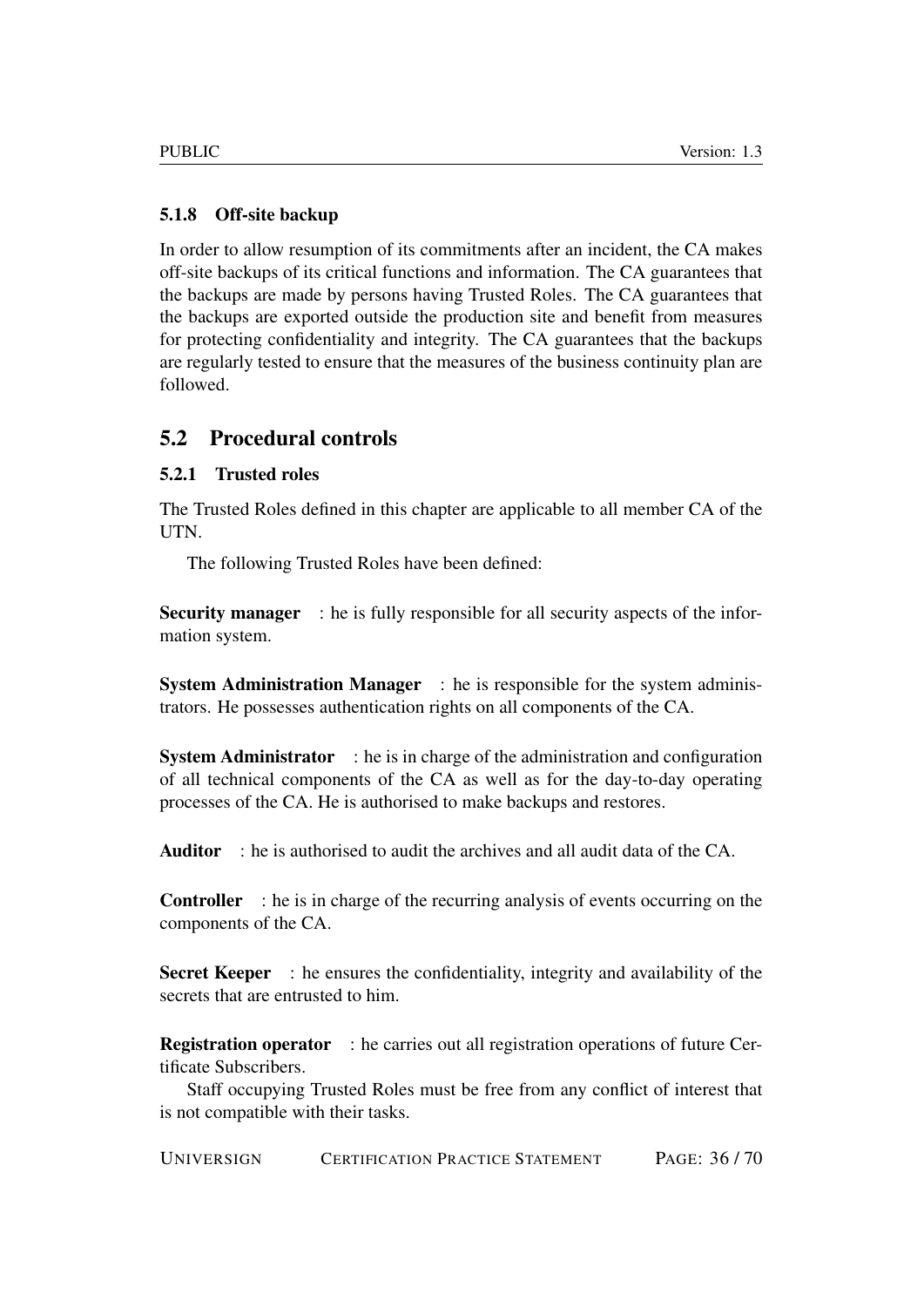### <span id="page-36-0"></span>5.2.2 Number of persons required per task

The CA determines the procedures and number of persons having a Trusted Role that are needed for every action on sensitive operations.

### <span id="page-36-1"></span>5.2.3 Identification and authentication for each role

Identification and authentication measures have been defined in order to implement the access control policy and operations traceability. The assigned Trusted Roles are notified in writing to the persons concerned by the CA. The CA regularly ensures that all the Trusted Roles are filled in order to ensure business continuity.

Every assignment or revocation of a Trusted Role is subject to a form and a defined procedure. An inventory of the Trusted Roles is kept up to date. The Trusted Roles are reviewed at least once a year.

### <span id="page-36-2"></span>5.2.4 Roles requiring separation of duties

The CA ensures that the roles of Security Manager and System Administrator are not assigned to the same person.

The CA ensures that the roles of Controller and System Administrator are not assigned to the same person.

The CA ensures that the roles of Auditor and System Administrator are not assigned to the same person.

The CA ensures that the security operations are separated from the conventional operating activities and that they are systematically conducted under the control of a person having a Trusted Role.

Keeping an inventory of the Trusted Roles helps to ensure that the same person does not have multiple incompatible roles.

### <span id="page-36-3"></span>5.2.5 Risk analysis

The CA carries out a risk analysis to identify the threats to its services. This risk analysis is reviewed periodically and during significant structural changes. Furthermore, the methodology used to carry out the risk analysis enables ensuring that the inventory of the CA is kept up to date.

The risk analysis of the CA is conducted using the Ebios method. Its relevance is evaluated at least once every two years and is subjected to an update when necessary.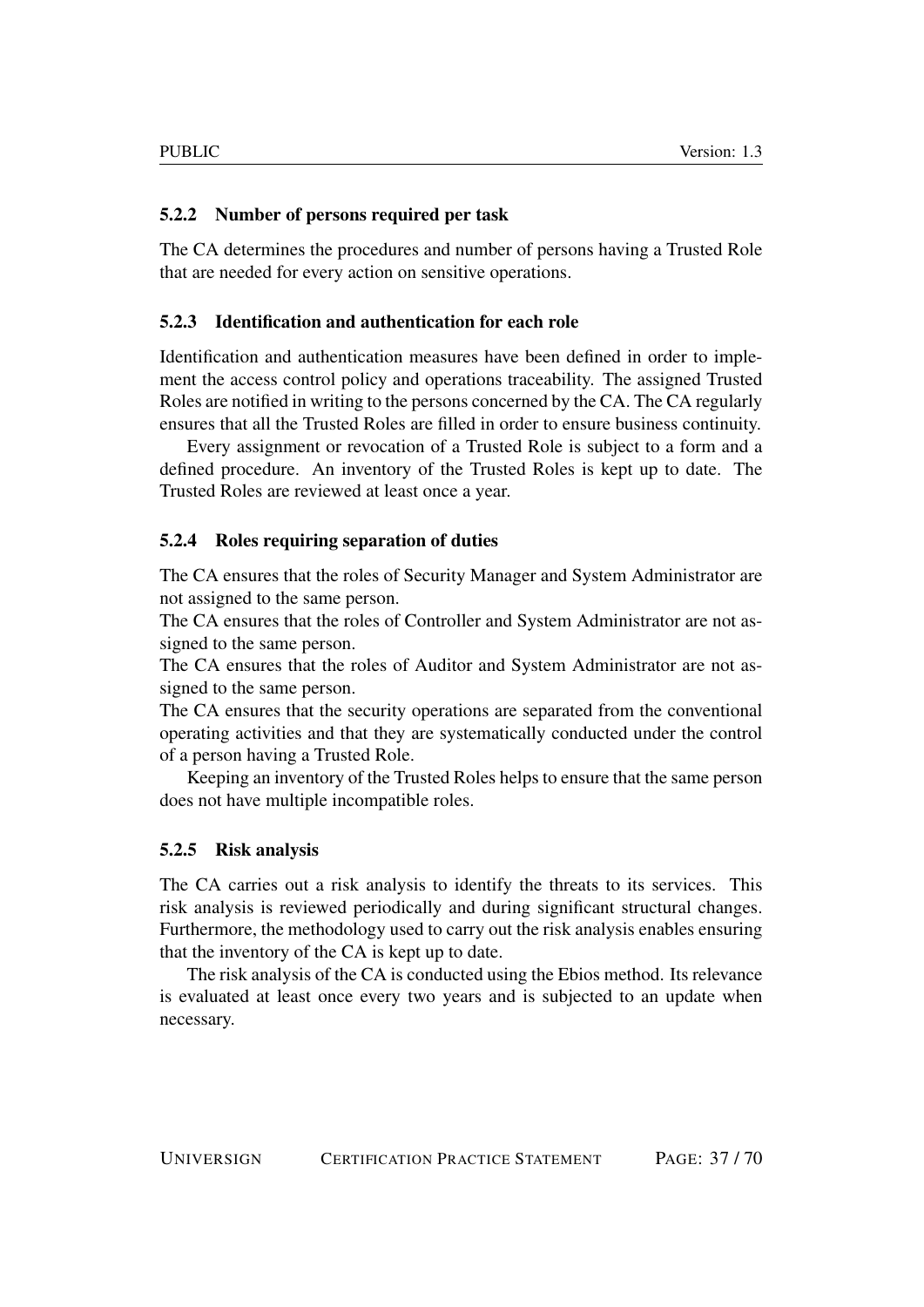# <span id="page-37-0"></span>5.3 Personnel controls

### <span id="page-37-1"></span>5.3.1 Qualifications, experience, and clearance requirements

The CA ensures that the assignments of staff to Trusted Roles correspond to their professional skills. The supervisory staff possesses the appropriate expertise and is familiarised with the security procedures. Anyone intervening in Trusted Roles is informed of his responsibilities (job description) and the procedures related to system security and staff control. Staff occupying Trusted Roles are appointed by the management of the CA.

### <span id="page-37-2"></span>5.3.2 Background check procedures

Before appointing a person to a Trusted Role, the CA verifies his legal history and his professional skills, in order to validate his suitability to the job in question. The following details are especially verified:

- the person has no conflict of interest that would impact the impartiality of the tasks assigned to him;
- the person has not committed any offence that contradicts his Trusted Role.

The CA selects persons for Trusted Roles in consideration of their loyalty, conscientiousness and integrity.

These verifications are conducted by the CA in compliance with the regulations in force and prior to assigning a Trusted Role. They are reviewed at least once every 3 years.

### <span id="page-37-3"></span>5.3.3 Training requirements

The staff is trained to operate the software, hardware and internal procedures in use.

### <span id="page-37-4"></span>5.3.4 Retraining frequency and requirements

Every change in the systems, procedures or organisations is covered by information or training for the intervening staff insofar as this change affects their work.

A continuous training plan is developed. It is evaluated and reviewed annually.

### <span id="page-37-5"></span>5.3.5 Job rotation frequency and sequence

Not applicable.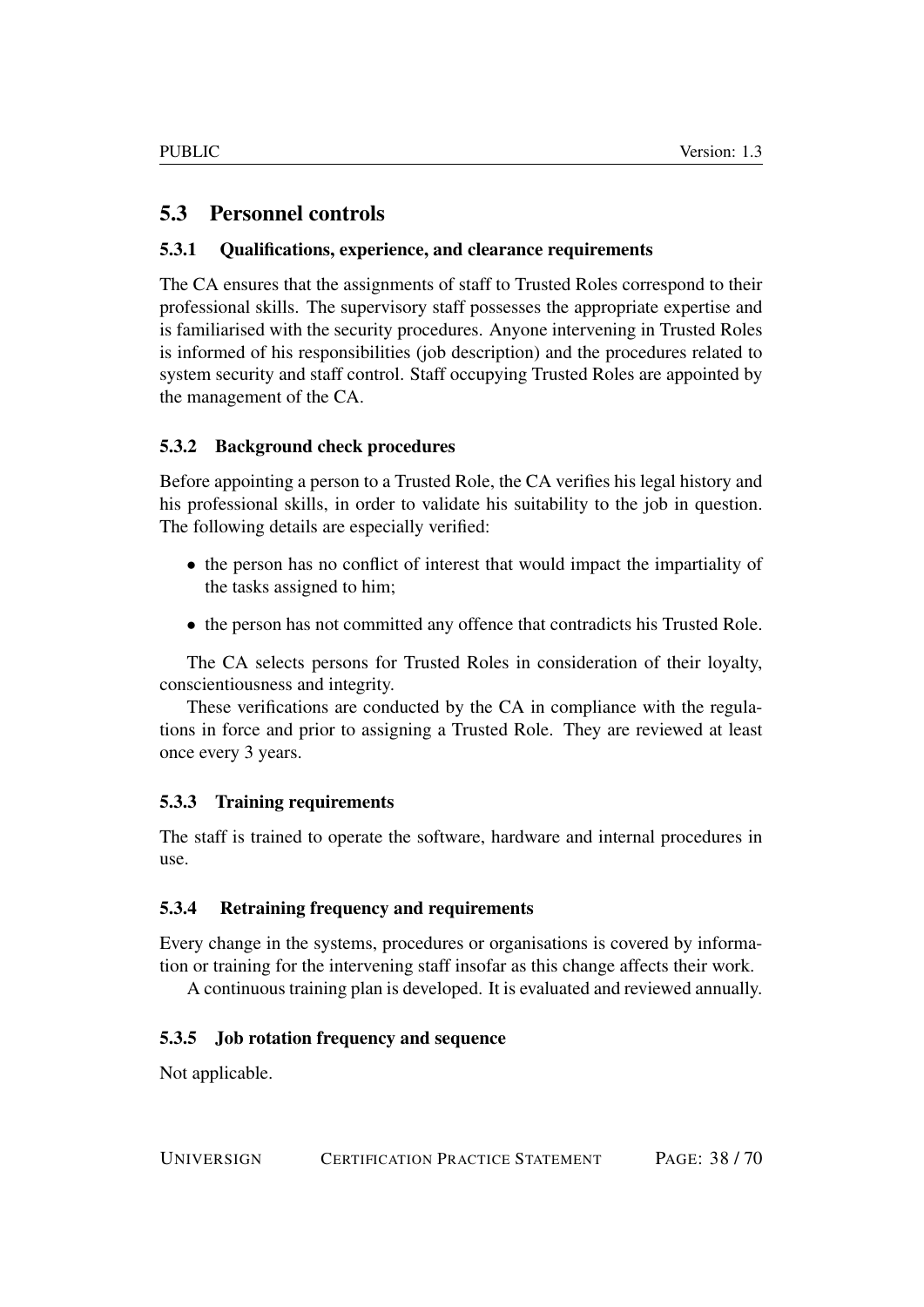### <span id="page-38-0"></span>5.3.6 Sanctions for unauthorized actions

The sanctions in case of unauthorised actions are defined in contracts. The nature of these sanctions is informed to the persons occupying a Trusted Role.

### <span id="page-38-1"></span>5.3.7 Independent contractor requirements

The requirements related to the staff of external service providers are formalised via contracts. The contracts signed with the service providers define the requirements related to confidentiality and security as well as the measures related to the use of computer resources.

### <span id="page-38-2"></span>5.3.8 Documentation supplied to personnel

The documented security rules and procedures are submitted to the Approval Board of the CA for approval. The security rules are communicated to the staff at joining, depending on the role assigned to the intervening staff. The persons tasked with an operational role in the CA have access to the corresponding procedures and are required to comply with them.

# <span id="page-38-3"></span>5.4 Audit logging procedures

### <span id="page-38-4"></span>5.4.1 Types of events recorded

The CA takes the necessary measures to record the following events:

- all events related to the registration (certificate application);
- all events related to the life cycle of the CA 's keys;
- all events related to the life cycle of the certificates issued by the CA, including events linked to the revocation;
- all events of the various components of the CA (start-up of servers, network access, etc.).

These logs enable ensuring the traceability and accountability of the actions conducted, especially in case of a request from a legal or administrative authority. In its internal procedures, the CA describes the details of the recorded events and data. The traceability procedures implemented by the CA are robust and help to aggregate logs from various sources, to detect intrusions and to develop a monitoring plan.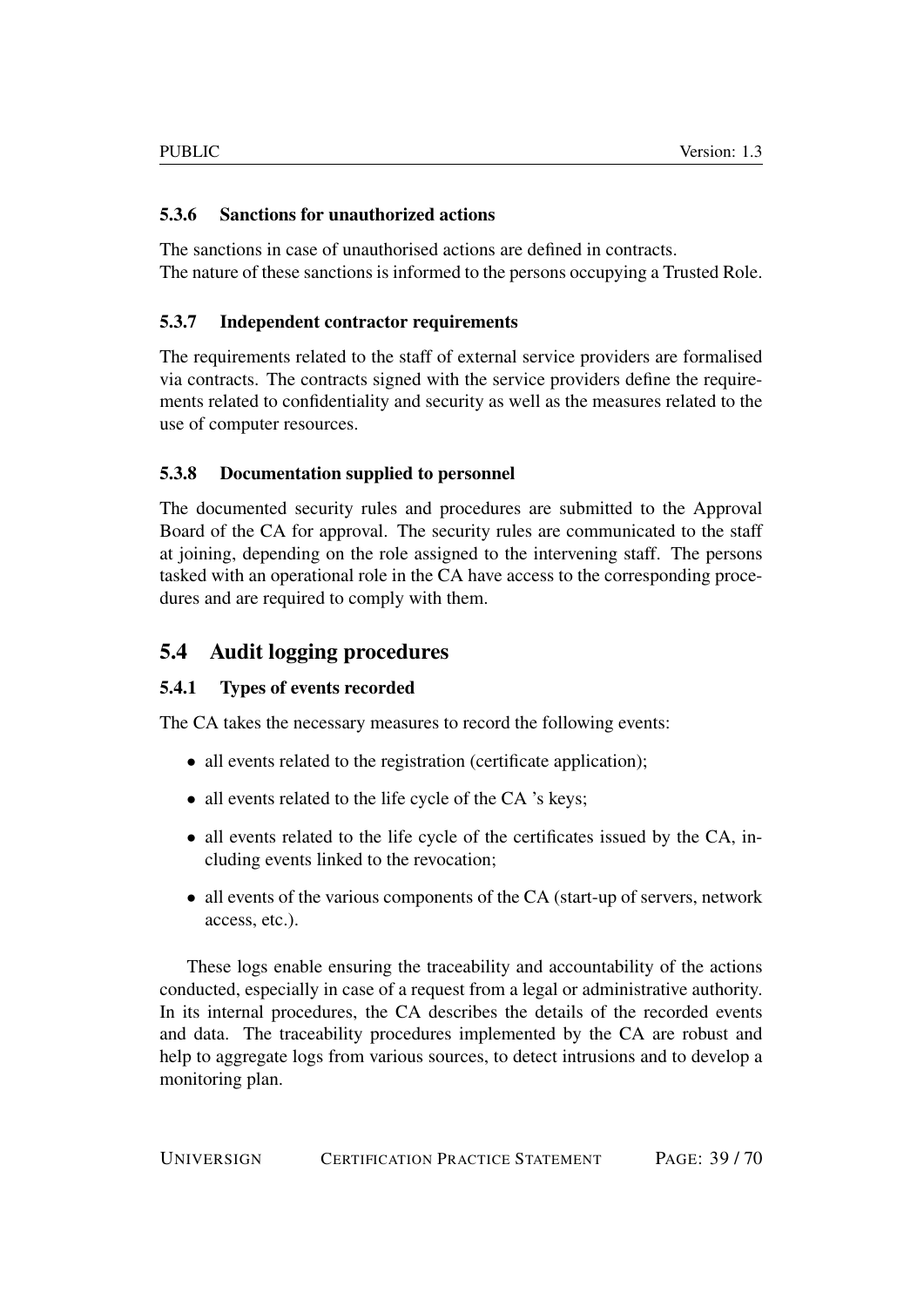#### <span id="page-39-0"></span>5.4.2 Frequency of processing log

The event logs are systematically used when an abnormal event is recorded.

The event logs are checked once every working day, in order to identify anomalies related to failed attempts.

The logs are analysed in full whenever an anomaly is detected and at least once every week.

A reconciliation between the different event logs of functions that interact between themselves (registration authority and generation function, function of managing revocations and function of providing information on certificate statuses) is conducted once a month.

#### <span id="page-39-1"></span>5.4.3 Retention period for audit log

The event logs are stored for the duration required for providing evidence in administrative and legal proceedings.

The event logs are stored on site for a minimum duration of one month. The event logs are outsourced every month for archiving by the CA for the duration required for providing evidence in administrative and legal proceedings, in accordance with the applicable law.

#### <span id="page-39-2"></span>5.4.4 Protection of audit log

The event logs are accessible only to authorised staff. They cannot be modified.

#### <span id="page-39-3"></span>5.4.5 Audit log backup procedures

The logs are regularly backed up on an external system.

The external backup of event logs is saved daily.

### <span id="page-39-4"></span>5.4.6 Audit collection system

The systems for collecting the event logs of the CA are intended to be used to provide evidence during legal proceedings and in case of an administrative inspection. They also contribute to ensuring business continuity. The collected information is stored for an appropriate period of time, even after the discontinuation of the CA 's business activities. They are relevant and proportional as regards their purpose.

The event logs are preserved for 7 years. The evidence files containing data from event logs are preserved according to the applicable contractual requirements and for a maximum duration of 99 years.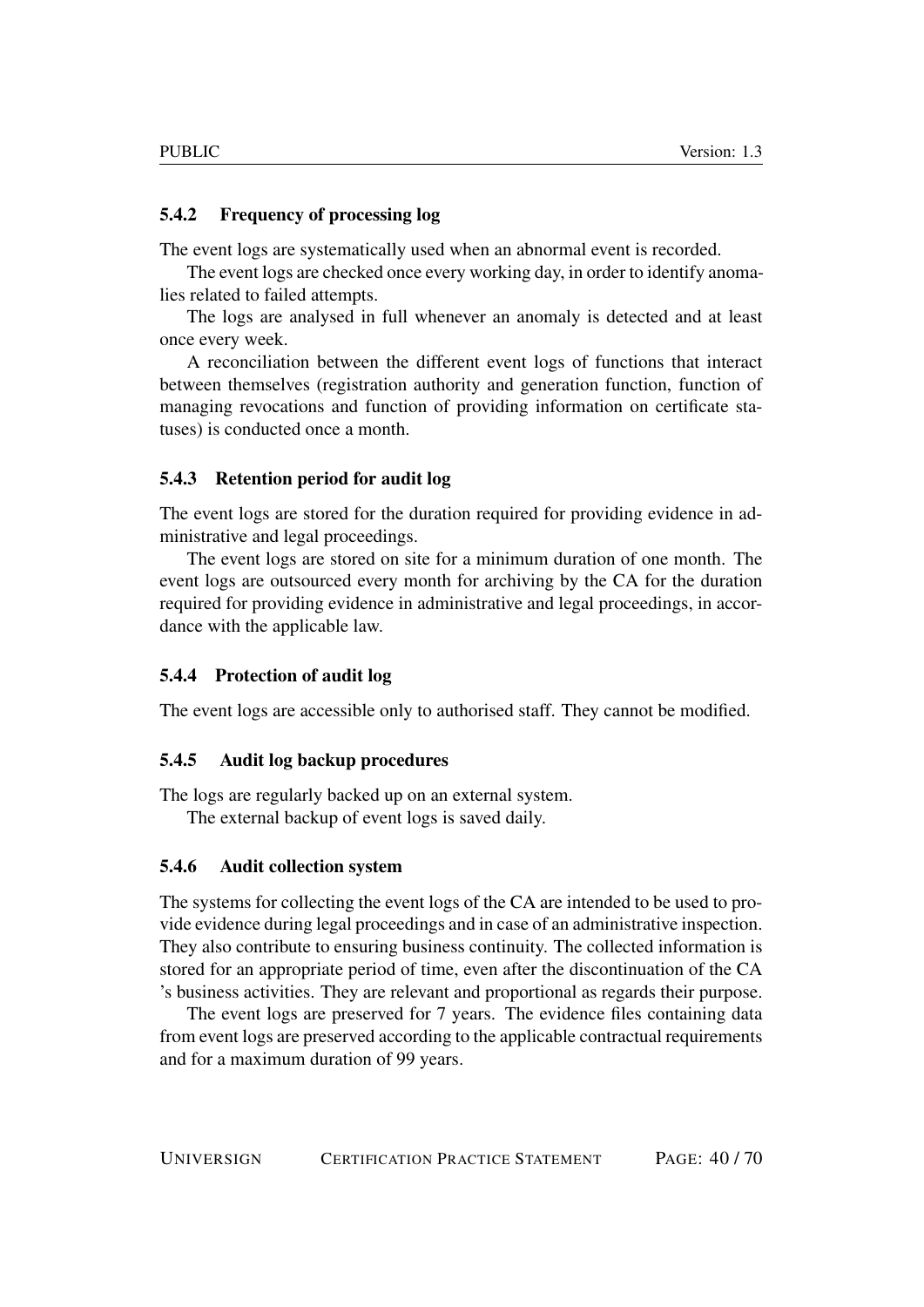### <span id="page-40-0"></span>5.4.7 Notification to event-causing subject

There is no notification of events.

#### <span id="page-40-1"></span>5.4.8 Vulnerability assessments

The CA implements controls for detecting:

- unauthorised access;
- technical anomalies:
- inconsistencies between different events of the CA.

The CA implements the following controls:

- daily control of physical access to the operating rooms;
- daily control of CRL publications;
- daily analysis of events and backups of the CA. All events are then analysed by persons having Trusted Roles;
- security tests (vulnerability scans, intrusion tests) and regular reports.

# <span id="page-40-2"></span>5.5 Records archival

### <span id="page-40-3"></span>5.5.1 Types of records archived

The following data is archived:

- the CPS;
- the published CRLs and Certificates;
- the Subscribers ' registration data;
	- proof of acceptance of the general and special terms and conditions of use and/or the Subscriber Agreement (see Section [4.1.2\)](#page-22-3);
	- the Subscribers ' registration applications;
	- a copy of the information that enabled verifying the identify of a natural person;
	- the registration file of Subscribers (see section [3.2\)](#page-19-1);
- the event logs, particularly containing: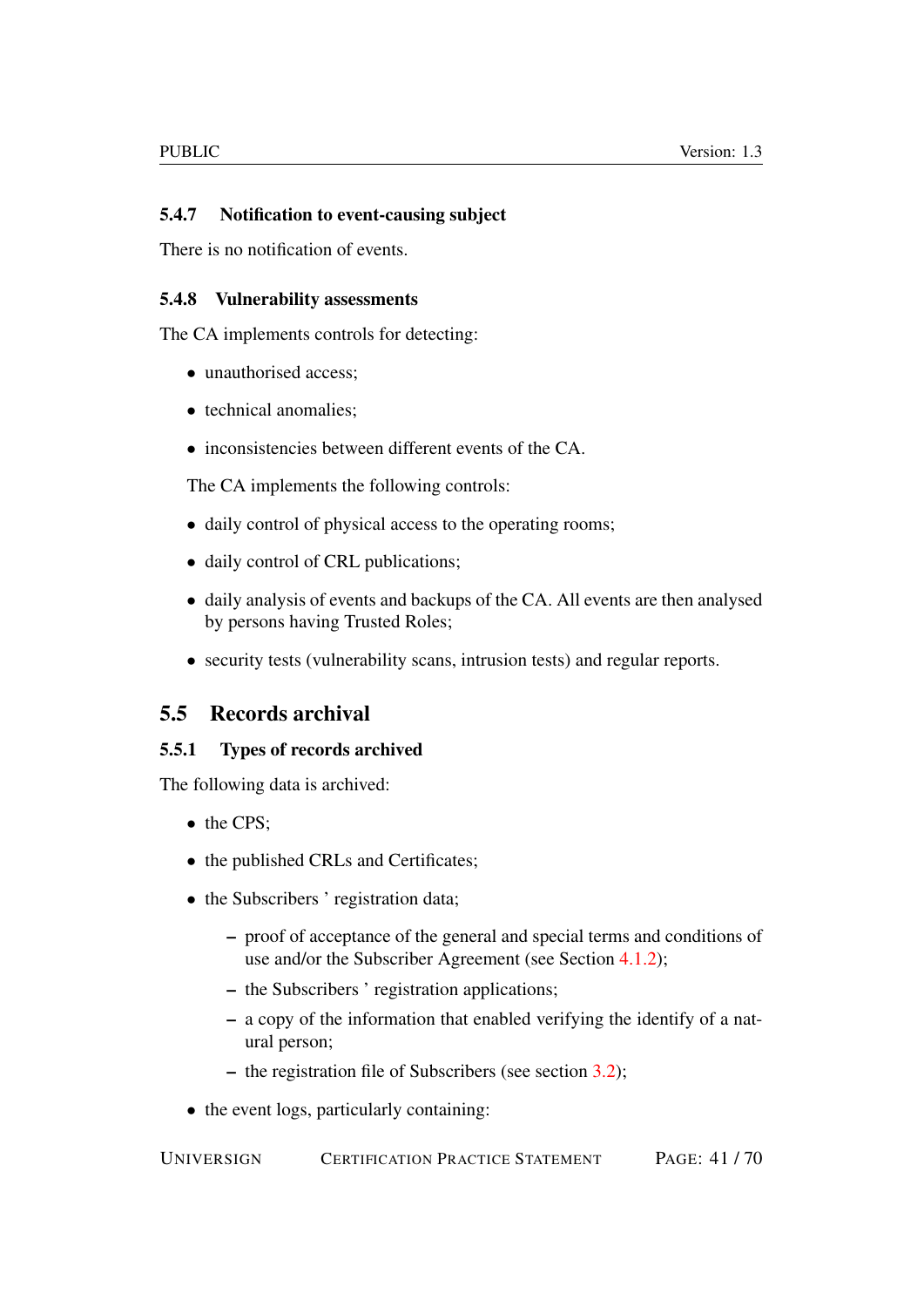- events related to a significant change in the CA 's environment and the specific time of occurrence of the event;
- events related to operations on the keys and certificates issued by the CA and the specific time of occurrence of the event.

In its internal procedures, the CA describes the details data and events that will be stored.

### <span id="page-41-0"></span>5.5.2 Retention period for archive

All the archives are preserved in compliance with the legislation in force (see Sect. [9.4.1\)](#page-61-3)) and the obligation inherent to the CA (see Sect. [5.8\)](#page-43-1).

Certificate application forms : The Certificate application forms are preserved for 17 years after the Certificate is issued, and for 1 year after an application is rejected.

Certificates and CRLs issued by the CA : The CA and Subscriber Certificates, as well as the produced CRLs are archived for at least five years after the expiry of these Certificates.

Event logs : The event logs are archived for up to 7 years after the expiry of the last Certificate issued by the CA.

### <span id="page-41-1"></span>5.5.3 Protection of archive

Irrespective of their medium, the integrity of the archives is protected and they are accessible only to authorised persons. These archives can be consulted and used for the entire duration of their life cycle and are preserved in a secure environment.

### <span id="page-41-2"></span>5.5.4 Archive backup procedures

Regular electronic backups of the archives are made by persons having Trusted Roles. These backups are exported outside the production site and benefit from measures for protecting confidentiality and integrity.

### <span id="page-41-3"></span>5.5.5 Requirements for time-stamping of records

The event records must contain the date and time of the event. However, there is no requirement of a cryptographic timestamp for these events.

UNIVERSIGN CERTIFICATION PRACTICE STATEMENT PAGE: 42 / 70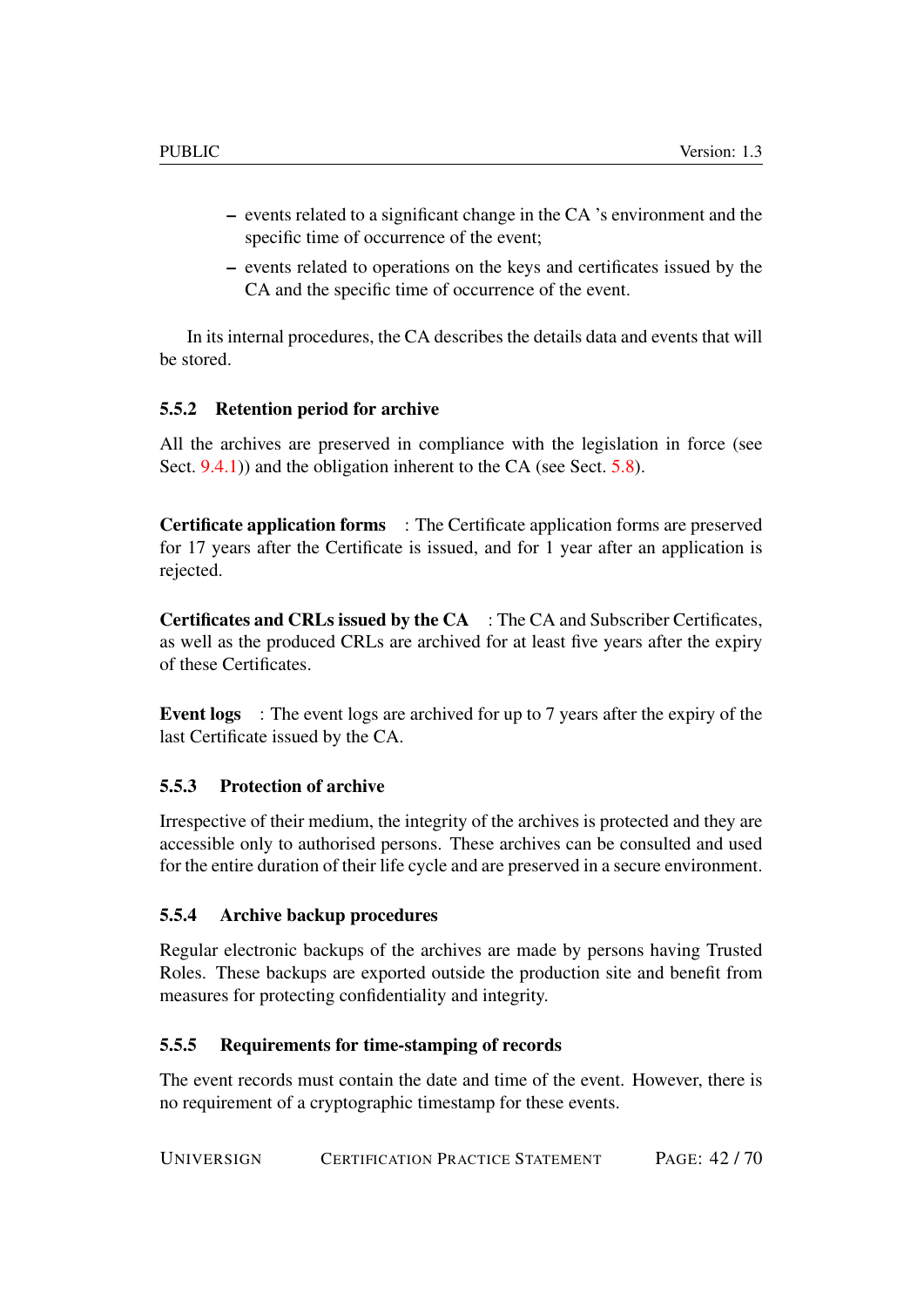### <span id="page-42-0"></span>5.5.6 Archive collection system

The systems for collecting archives of the CA are internal systems.

### <span id="page-42-1"></span>5.5.7 Procedures to obtain and verify archive information

The archives (hard and soft copies) can be recovered in a period of less than two working days. These archives are preserved and processed by teams of the CA.

# <span id="page-42-2"></span>5.6 Key changeover

The CA does not have an automatic key renewal procedure; instead, a CA must generate a new keypair and file a Certificate application with a Primary CA before the expiry of the currently valid CA Certificate.

The CA must apply all necessary actions to prevent any interruption of the CA 's operations.

# <span id="page-42-3"></span>5.7 Compromise and disaster recovery

### <span id="page-42-4"></span>5.7.1 Incident and compromise handling procedures

The CA implements procedures and means for notifying and processing incidents. These means help to minimise damage in case of incidents.

The CA implements a response plan in case of a major incident, such as the compromising of publishing mechanisms or its Certificate issuing mechanism.

A major incident, such as a loss, suspected compromising or theft of the private key of the CA, is immediately notified to the Approval Board, which, if necessary, may decide to file a CA Certificate revocation application with the UTN and to end the CA.

### <span id="page-42-5"></span>5.7.2 Computing resources, software, and/or data are corrupted

A continuity plan has been implemented for responding to the availability requirements of the various components of the CA. This plan is tested regularly.

This recovery plan is tested once a year.

### <span id="page-42-6"></span>5.7.3 Entity private key compromise procedures

This point is covered in the business recovery and continuity plans. The compromising of a key of the CA immediately triggers the revocation of the issued Certificates. In this case, the various persons and entities concerned are informed of the unsafe nature of the CRL signed by the compromised key of the CA. Similar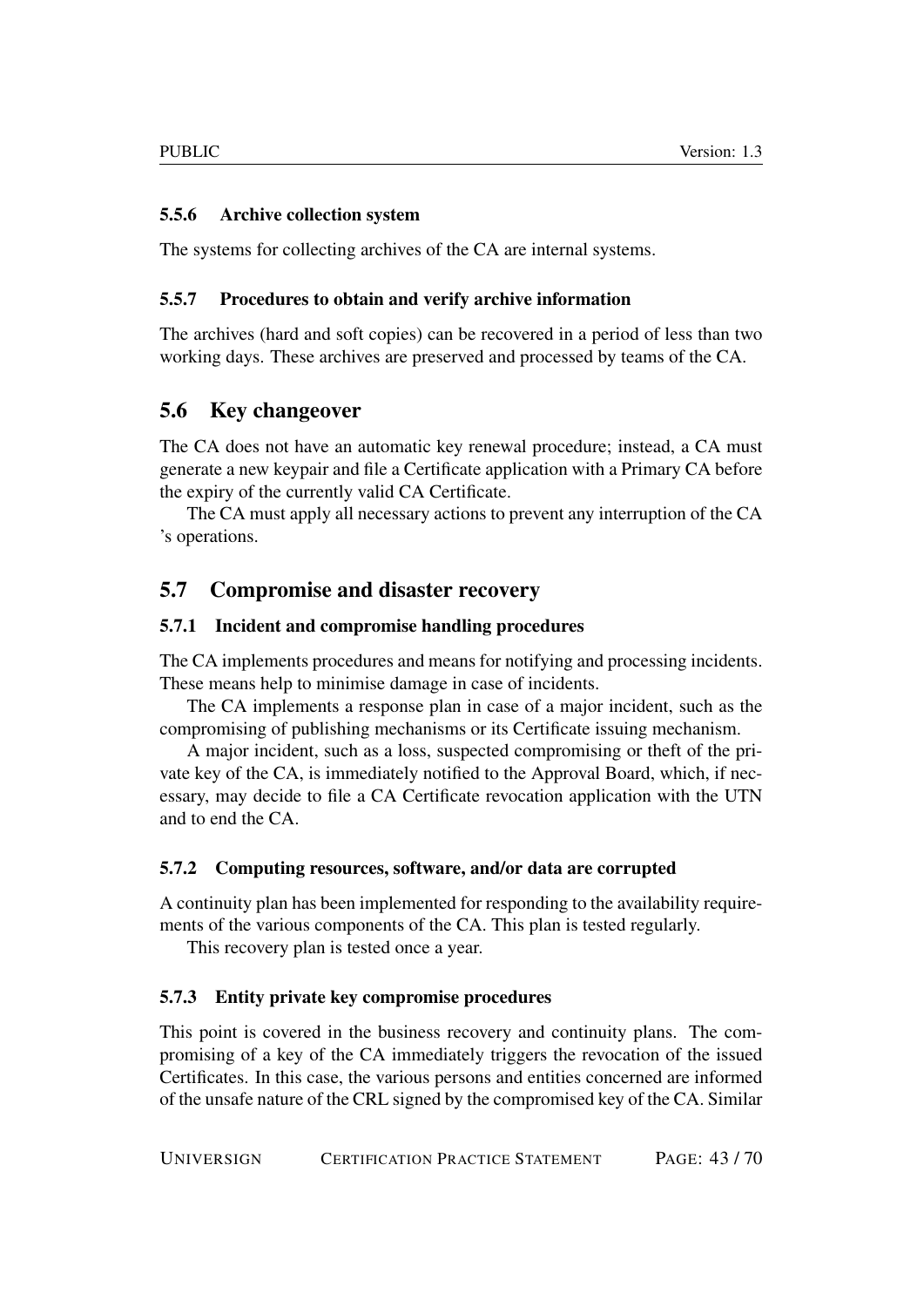measures are taken if the soundness of the algorithm used or that of the parameters used by the CA become insufficient for the purposes of the CA.

#### <span id="page-43-0"></span>5.7.4 Business continuity capabilities after a disaster

The business continuity capacity following a disaster is addressed in the business recovery and continuity plan. After a disaster, the CA implements this plan in order to restore the affected services. In particular, the CA has a redundant architecture for its critical services. Moreover, the CA manages a stock of spare parts in order to handle any hardware breakdown.

In case of a major incident, the CA has a business recovery plan that allows it to set up a new CA within a reasonable period of time. This plan is based on a secondary host room.

Once its business is recovered, the CA implements all necessary measures to prevent the recurrence of a similar disaster. The restoration operations are conducted by staff having Trusted Roles.

The Business Recovery Plan is tested regularly.

# <span id="page-43-1"></span>5.8 CA termination

In case of a permanent shut-down, the CA implements an end of life plan. This end of life plan addresses the following aspects:

- the notification of the shut-down to the Subscribers and the persons and organisations affected by the plan;
- the notification of the shut-down to UTN;
- the potential revocation of all issued Certificates that are still valid when the decision was made to discontinue the business activity;
- the inapplicability of the private key of the CA;
- the measures required to transfer its obligations related to the registration files, revocation lists and the archives of audit data;
- the provision of information for Relying Parties.

This plan is verified and updated regularly. This plan is updated and reviewed annually.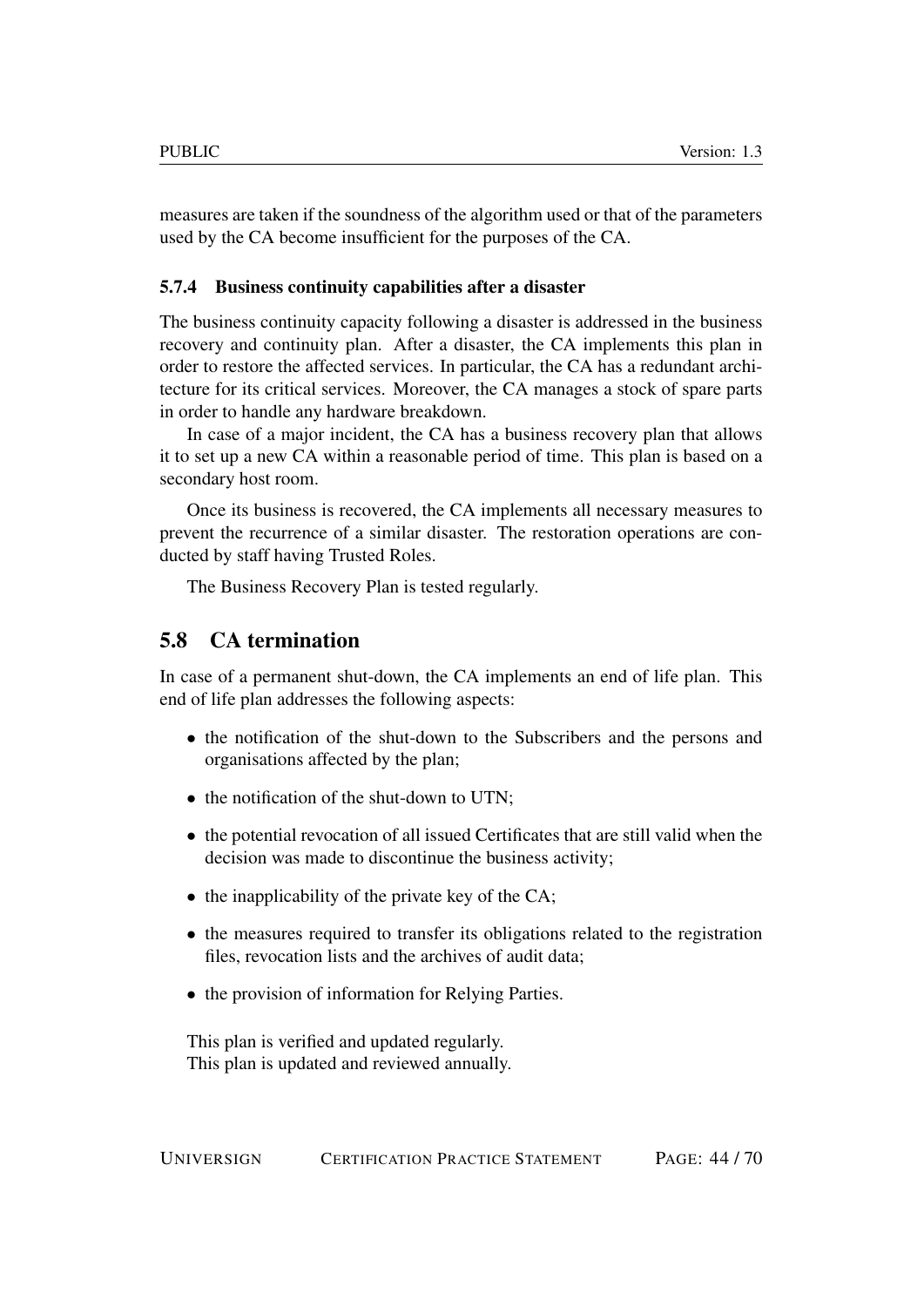# <span id="page-44-0"></span>6 Technical security controls

# <span id="page-44-1"></span>6.1 Keypair generation and installation

## <span id="page-44-2"></span>6.1.1 Keypair generation

The keys of the CA are generated:

- during a key ceremony in front of witnesses;
- under the control of at least two persons having Trusted Roles (see Sect.  $5.2.1$ );
- in secure premises (see Sect. [5.1\)](#page-32-5);
- in an HSM compliant with the requirements defined in section [6.2.11.](#page-47-4)

The keys are generated according to a specific procedure and result in the drafting of a report after the ceremony.

The Subscribers ' keypairs to be certified are generated in accordance with the requirements of sections [6.1.5](#page-44-6) and [6.1.6.](#page-45-0)

The public keys of the Subscribers are transmitted to the CA under the conditions laid down in section [6.1.3.](#page-44-4)

# <span id="page-44-3"></span>6.1.2 Private key delivery to Subscriber

Not applicable.

# <span id="page-44-4"></span>6.1.3 Public key delivery to CA

The public key to be certified is transmitted to the CA in order to guarantee the integrity and source of this key.

### <span id="page-44-5"></span>6.1.4 CA public key delivery to Relying Parties

The CA 's Certificate is published on the Publishing Website.

The Certificate contains the information specified in chapter [7](#page-52-2) of the CP.

### <span id="page-44-6"></span>6.1.5 Key sizes

The CA 's keys must be compliant with (or cryptographically superior or equal to) the following characteristics:

| $\sim$<br><b>to finate</b><br>$-$<br>$\sim$<br>--<br>. 01<br>Size<br>огша<br>$\sim$ |
|-------------------------------------------------------------------------------------|
|-------------------------------------------------------------------------------------|

UNIVERSIGN CERTIFICATION PRACTICE STATEMENT PAGE: 45 / 70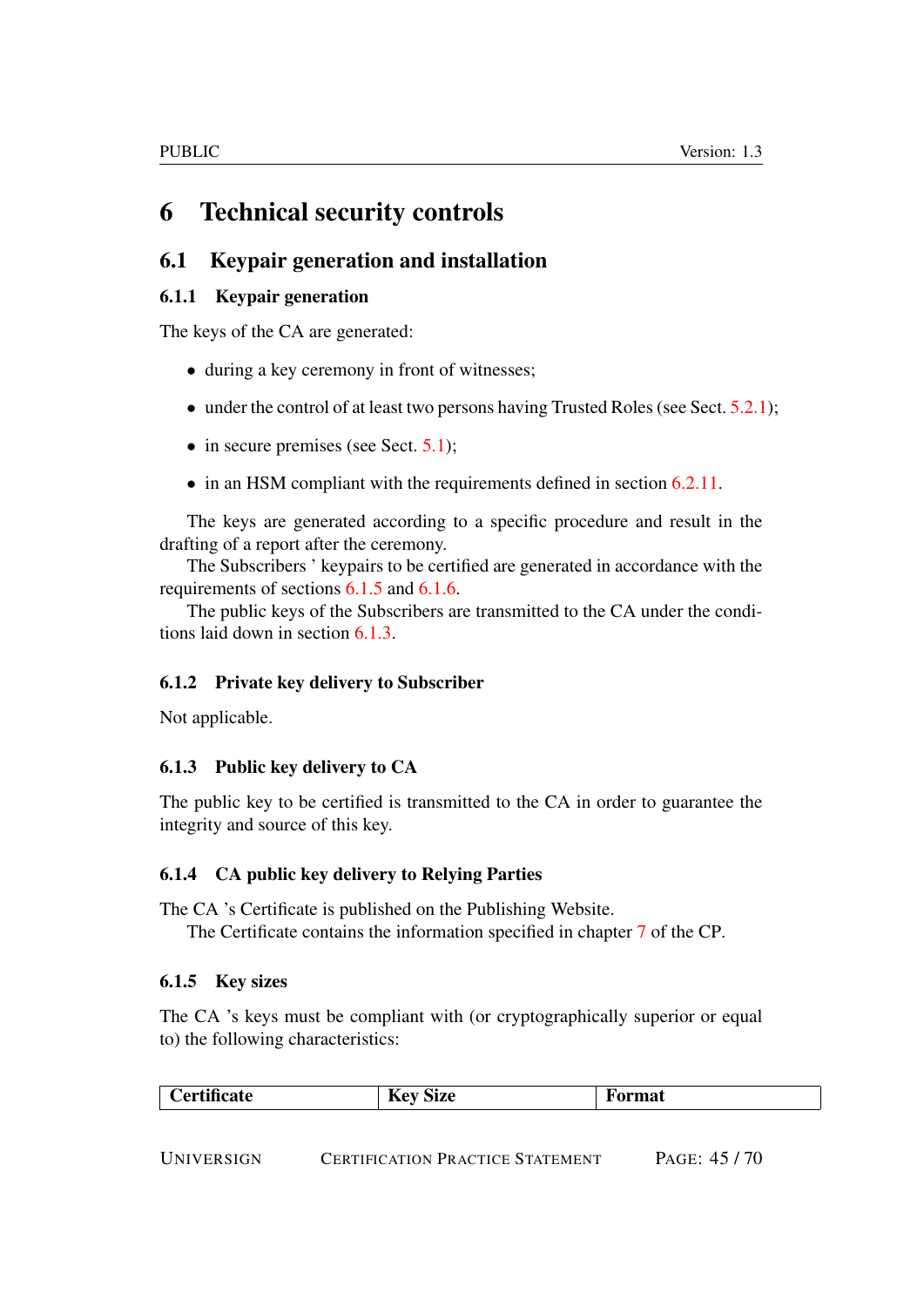| <b>CA</b> | 2048                         | <b>RSA</b> |
|-----------|------------------------------|------------|
|           | 4096 (for keys generated RSA |            |
|           | after 1 January 2019)        |            |

The Subscribers ' keys must be compliant with (or cryptographically superior or equal to) the following characteristics:

| <b>Certificate</b> | <b>Key Size</b>                | Format     |
|--------------------|--------------------------------|------------|
| Subscriber         | 2048                           | <b>RSA</b> |
|                    | 4096 (for keys generated   RSA |            |
|                    | after 1 January 2019)          |            |

### <span id="page-45-0"></span>6.1.6 Public key parameters generation and quality checking

The CA and the Subscribers must use certified hardware (see Sect. [6.2.11\)](#page-47-4)) and algorithms whose parameters comply with the appropriate security standards. The parameters and algorithms used are documented in chapter [7.](#page-52-2)

### <span id="page-45-1"></span>6.1.7 Key usage purposes

See section  $7.1$ .

# <span id="page-45-2"></span>6.2 Private key protection and cryptographic module engineering controls

### <span id="page-45-3"></span>6.2.1 Cryptographic module standards and controls

The cryptographic modules used by the CA for generating and implementing its signature keys are certified hardware cryptographic modules that comply with the requirements of section [6.2.11.](#page-47-4) The CA ensures the security of these modules throughout their life cycle. In particular, the CA implements the procedures required for:

- ensuring their integrity during their transport from the supplier;
- ensuring their integrity during their storage before the key ceremony;
- ensuring that the operations of activation, backing up and restoration of the signature keys are conducted under the control of two staff members having Trusted Roles;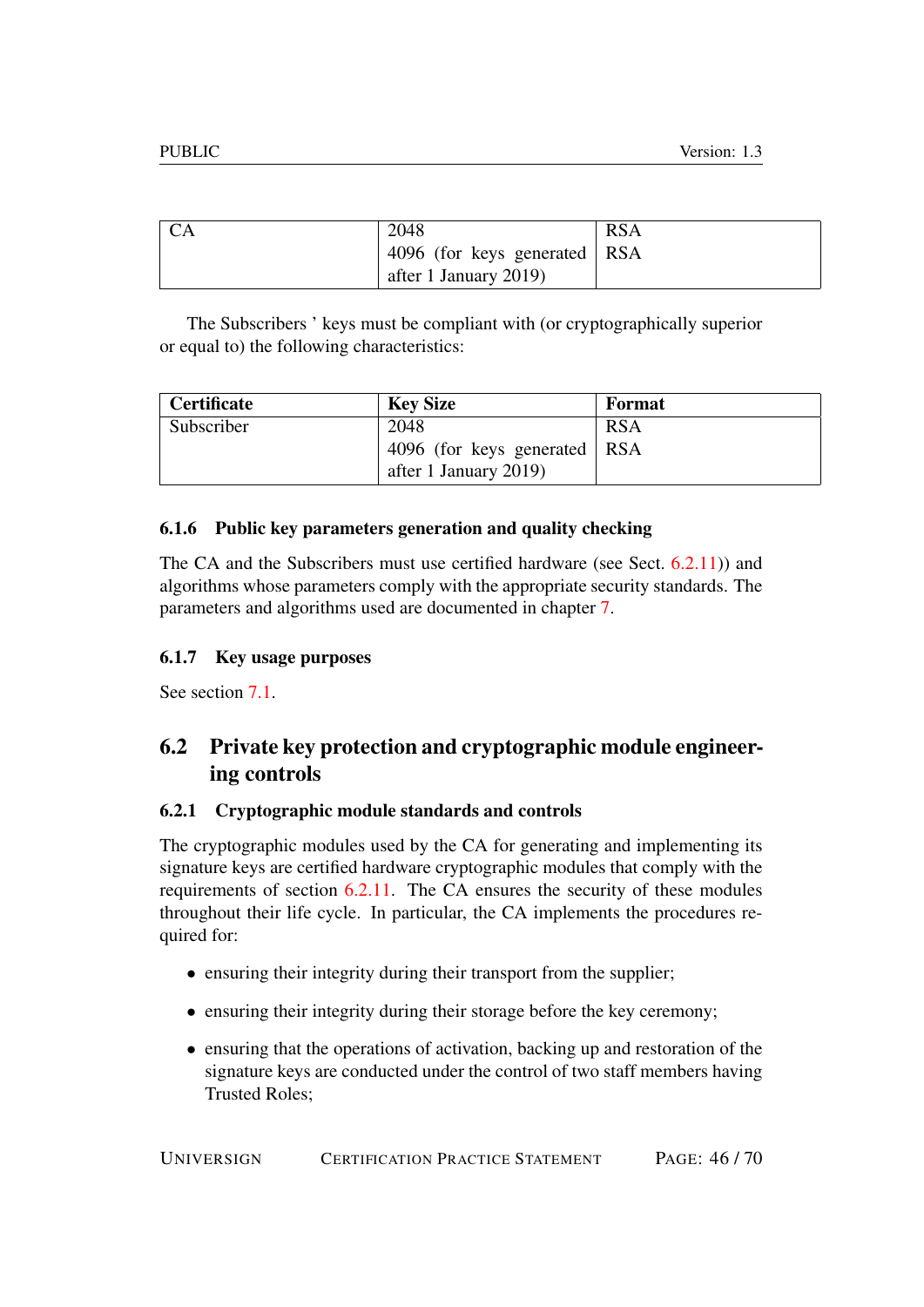- ensuring that they are in a proper functional state;
- ensuring that the keys that they contain are destroyed after being decommissioned.

### <span id="page-46-0"></span>6.2.2 Private key (n out of m) multi-person control

The private key of the CA is controlled by the activation data stored on the smart cards handed over to the secret keepers during the key ceremony. A sharing of the HSM's secret is implemented by the CA.

#### <span id="page-46-1"></span>6.2.3 Private key escrow

The private keys are not escrowed.

#### <span id="page-46-2"></span>6.2.4 Private key backup

The private keys of the CA are backed up via copies:

- either outside an cryptographic module but in an encrypted form and with an integrity control mechanism. The corresponding cryptographic offers a security level equivalent to storage in a cryptographic module and is based on an algorithm, a key length and a standard operating procedure capable of resisting cryptanalysis attacks for at least the service life of the thus protected key. These backup copies of the CA 's private keys are stored in a secure safe that can be accessed only by persons with Trusted Roles.
- or in an equivalent cryptographic module operated under similar or superior security conditions.

The backups are made under the control of two persons having Trusted Roles.

### <span id="page-46-3"></span>6.2.5 Private key archival

The private keys of the CA are not archived.

### <span id="page-46-4"></span>6.2.6 Private key transfer into or from a cryptographic module

Apart from the backup copies, the private keys of the CA are generated in its cryptographic module and hence are not transferred. During the generation of a backup copy, the transfer implements an encryption mechanism that enables guaranteeing that no sensitive information transits in an unsecure manner.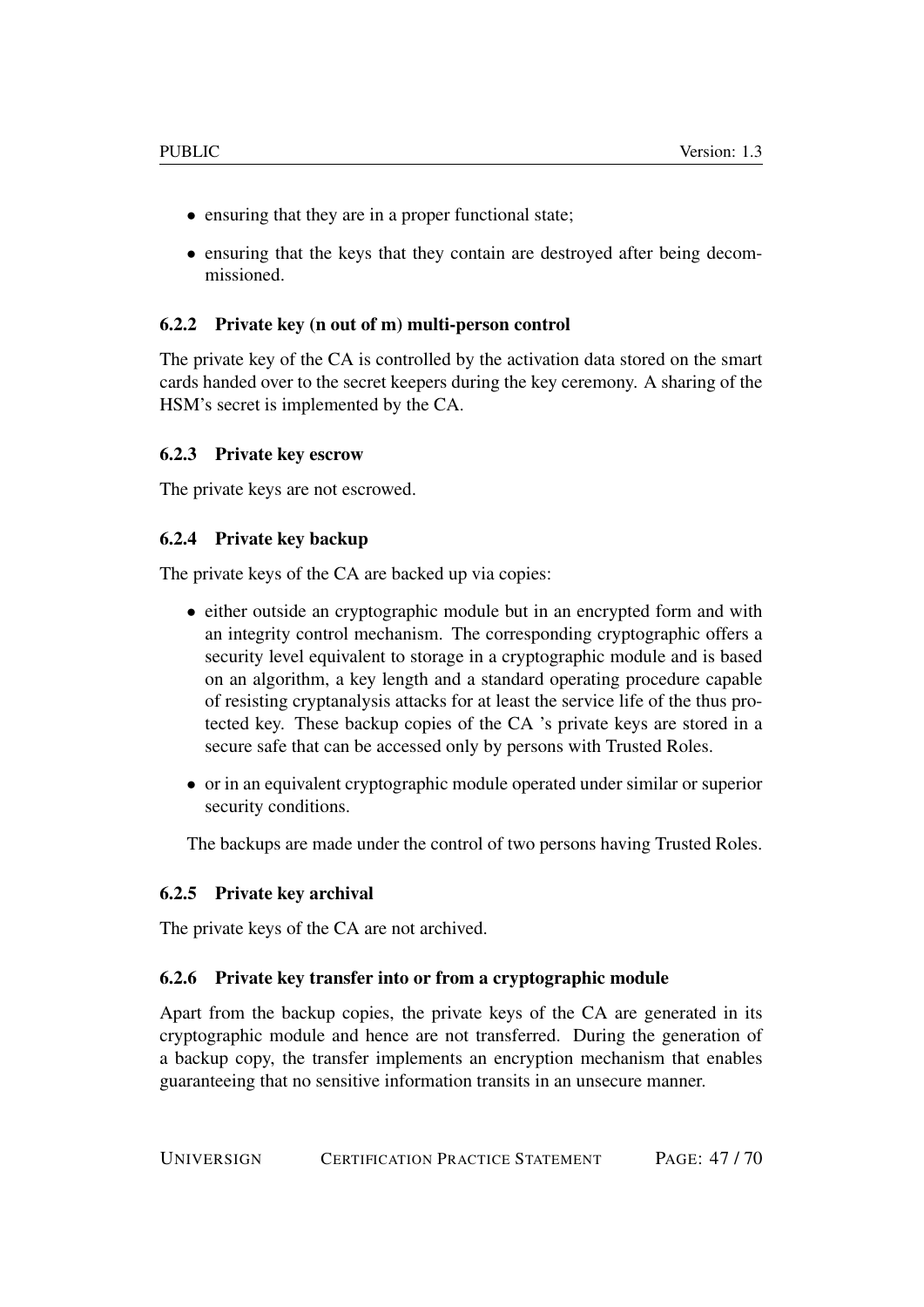### <span id="page-47-0"></span>6.2.7 Private key storage on cryptographic module

The private keys of the CA are stored in a cryptographic module. For the purposes of backup copies, they are stored in a cryptographic module in compliance with the measures defined in section [6.2.4.](#page-46-2)

### <span id="page-47-1"></span>6.2.8 Method to activate the private key

The activation of private keys is controlled by specific data referred to as activation data. It is carried out in a cryptographic module that complies with the requirements of section [6.2.11,](#page-47-4) under the control of two persons with Trusted Roles.

### <span id="page-47-2"></span>6.2.9 Method to deactivate the private key

The private key is deactivated when the cryptographic module is shut down.

### <span id="page-47-3"></span>6.2.10 Method to destroy the private key

The private key of the CA is destroyed from its cryptographic module. The CA ensures that all corresponding backup copies are also destroyed.

### <span id="page-47-4"></span>6.2.11 Cryptographic Module Rating

Cryptographic module of the CA: The cryptographic module used by the CA complies with the following certification requirements:

- EAL 4+ as regards the Common Criteria of ISO/CEI 15408 (compliant with the Protection Profile CWA 14167-2 or CWA 14167-3); or
- FIPS  $140-2$  level 3
- or equivalent.

Cryptographic module of Subscribers: The CA does not hand over a signature creation device to the Subscribers. The signature creation devices of Subscribers must at least comply with the following certifications:

- EAL 4+ as regards the Common Criteria of ISO/CEI 15408 (compliant with Protection Profile CWA 14169 or certified as compliant with the Protection Profile of a Secure Signature Creation Device (SSCD) by a European governmental entity);
- FIPS  $140-2$  level 3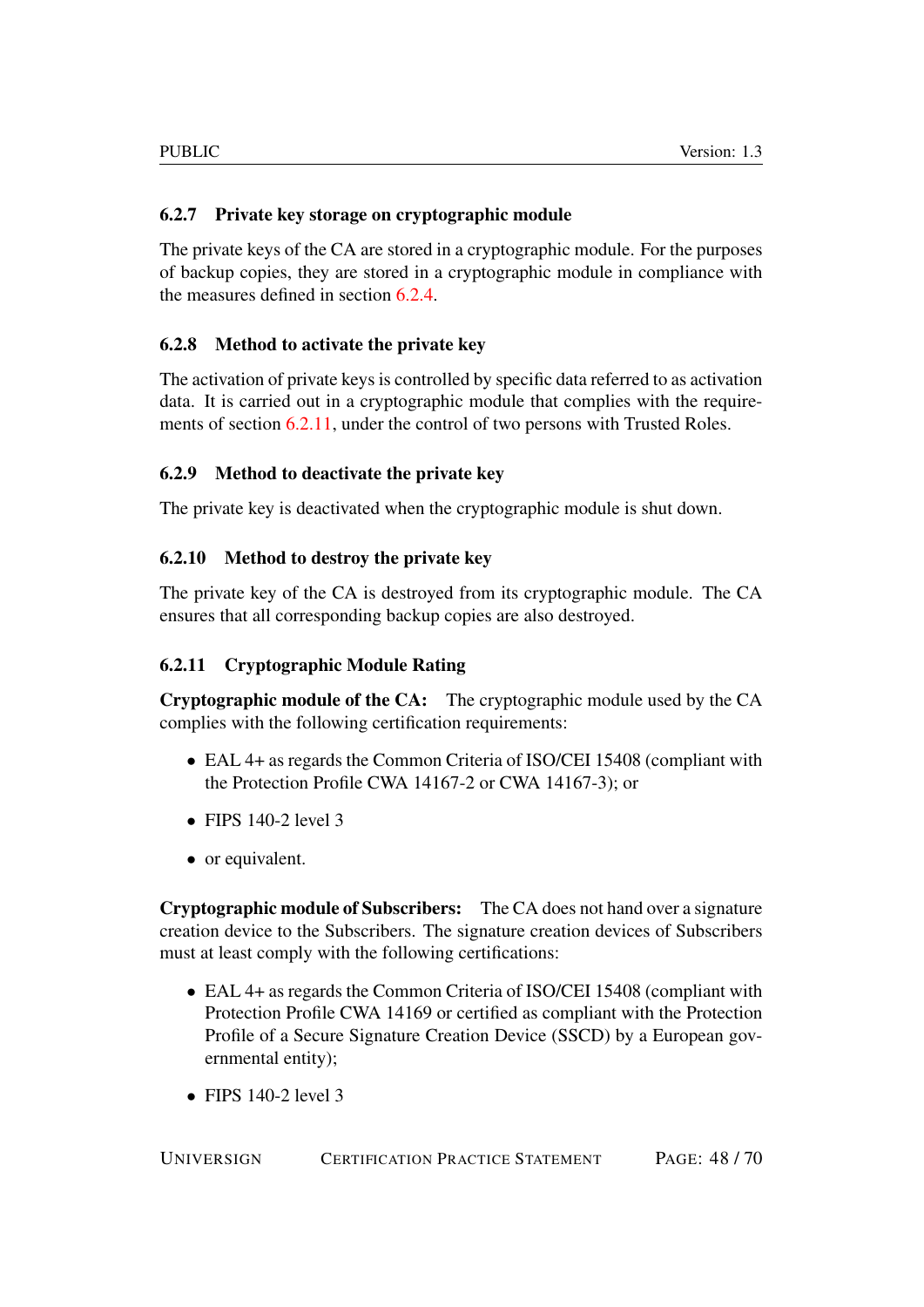- QSCD or QSealCD within the meaning of regulation eIDAS (EU) No 910/2014.
- or equivalent.

For Certificates issued in accordance with OID 1.3.6.1.4.1.15819.5.1.3.6, the device must be a QSCD.

For Certificates issued in accordance with OID 1.3.6.1.4.1.15819.5.1.3.7, the device must be a QSealCD.

### <span id="page-48-0"></span>6.3 Other aspects of key pair management

#### <span id="page-48-1"></span>6.3.1 Public key archival

The CA archives its public keys as per the requirements of section [5.5.](#page-40-2)

#### <span id="page-48-2"></span>6.3.2 Certificate operational periods and key pair usage periods

The maximum service life of the Certificates is:

- 30 years for the Primary CA Certificates;
- 20 years for the Timestamping CA Certificates;
- 15 years for the Intermediate CA Certificates;
- 5 years for natural person Certificates and legal person Certificates;
- 11 years for legal person Certificates intended for timestamping.

## <span id="page-48-3"></span>6.4 Activation data

#### <span id="page-48-4"></span>6.4.1 Activation data generation and installation

The activation data of the CA 's key is generated during the key ceremony. This activation data is stored on smart cards and handed over to the secret keepers.

Every secret keeper takes the necessary measures to protect themself against the loss, theft, unauthorised use or unauthorised destruction of their smart card and the activation data that it contains.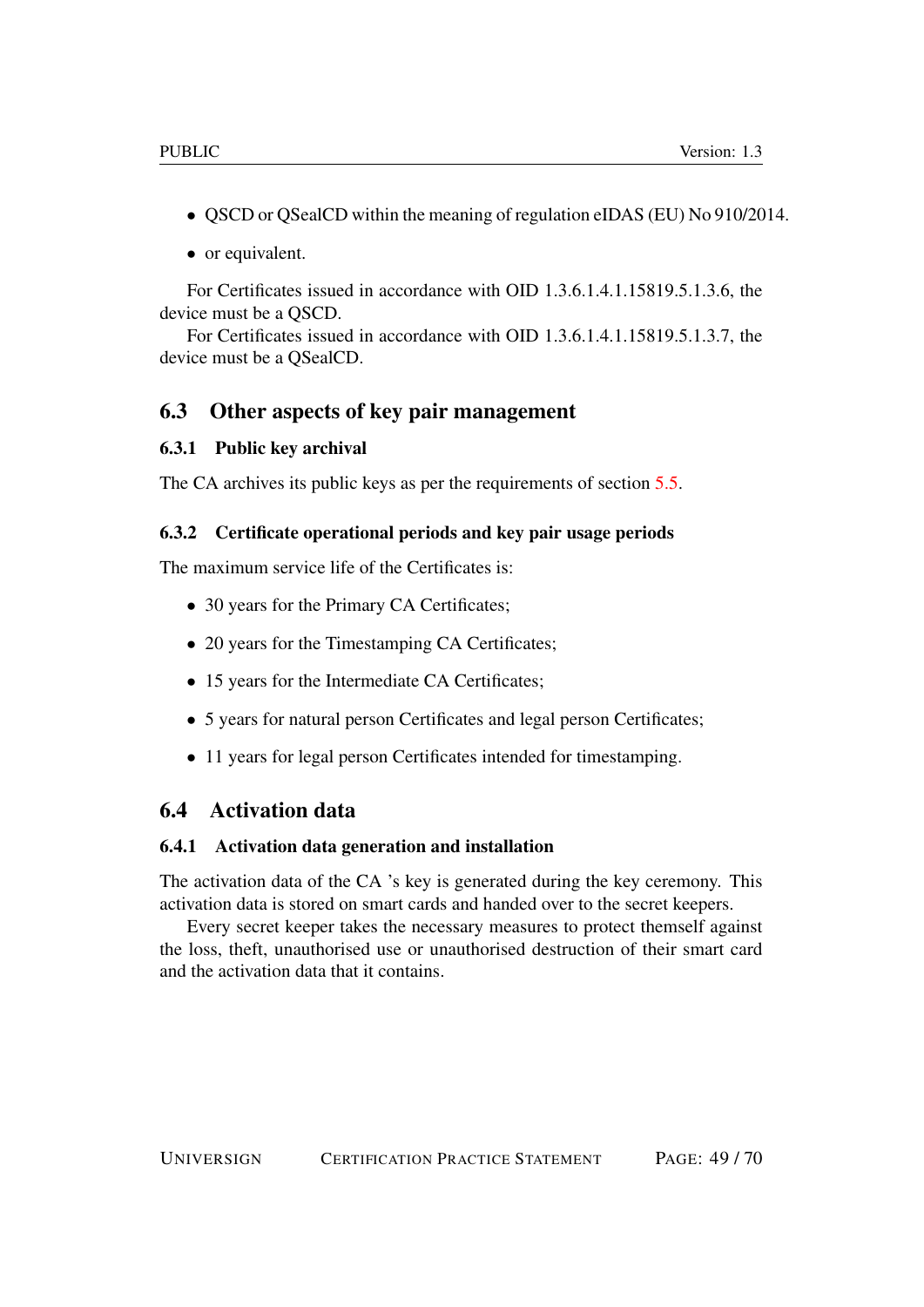### <span id="page-49-0"></span>6.4.2 Activation data protection

The activation data is stored on a nominative and personal smart card. The responsibility for this smart card falls on the person to whom the card is submitted. The card is protected by a personal password of the secret keeper. The smart cards are then stored in a personal secure safe. Every secret keeper is responsible for their part of the activation secret. They give their consent by signing a form defining their responsibilities.

### <span id="page-49-1"></span>6.4.3 Other aspects of activation data

Transmission of activation data: The transmission of smart cards containing activation data from one secret keeper to a new secret keeper must be carried out in such a way as to protect the activation data from loss, theft, modification, unauthorised disclosure or unauthorised use of this data.

Destruction of activation data: The activation data is decommissioned in order to prevent the theft, loss, modification, unauthorised disclosure or unauthorised use of this data.

# <span id="page-49-2"></span>6.5 Computer security controls

### <span id="page-49-3"></span>6.5.1 Specific computer security technical requirements

Depending on the system to be protected, the CA implements control mechanisms that are appropriate as regards the platform to be secured (in order to protect against the execution of an unauthorised or potentially dangerous code on its system).

The CA implements access control and authentication mechanisms for all roles authorised to generate new certificates. It maintains these security systems continuously. These mechanisms are described in the CPS.

### Identification and authentication

The systems, applications and databases identify and authenticate users uniquely. All interactions between the system and a user are only possible after a successful identification and authentication. For every interaction, the system may check the identity of the interacting user. The authentication information is stored such that it is only accessible to authorised users.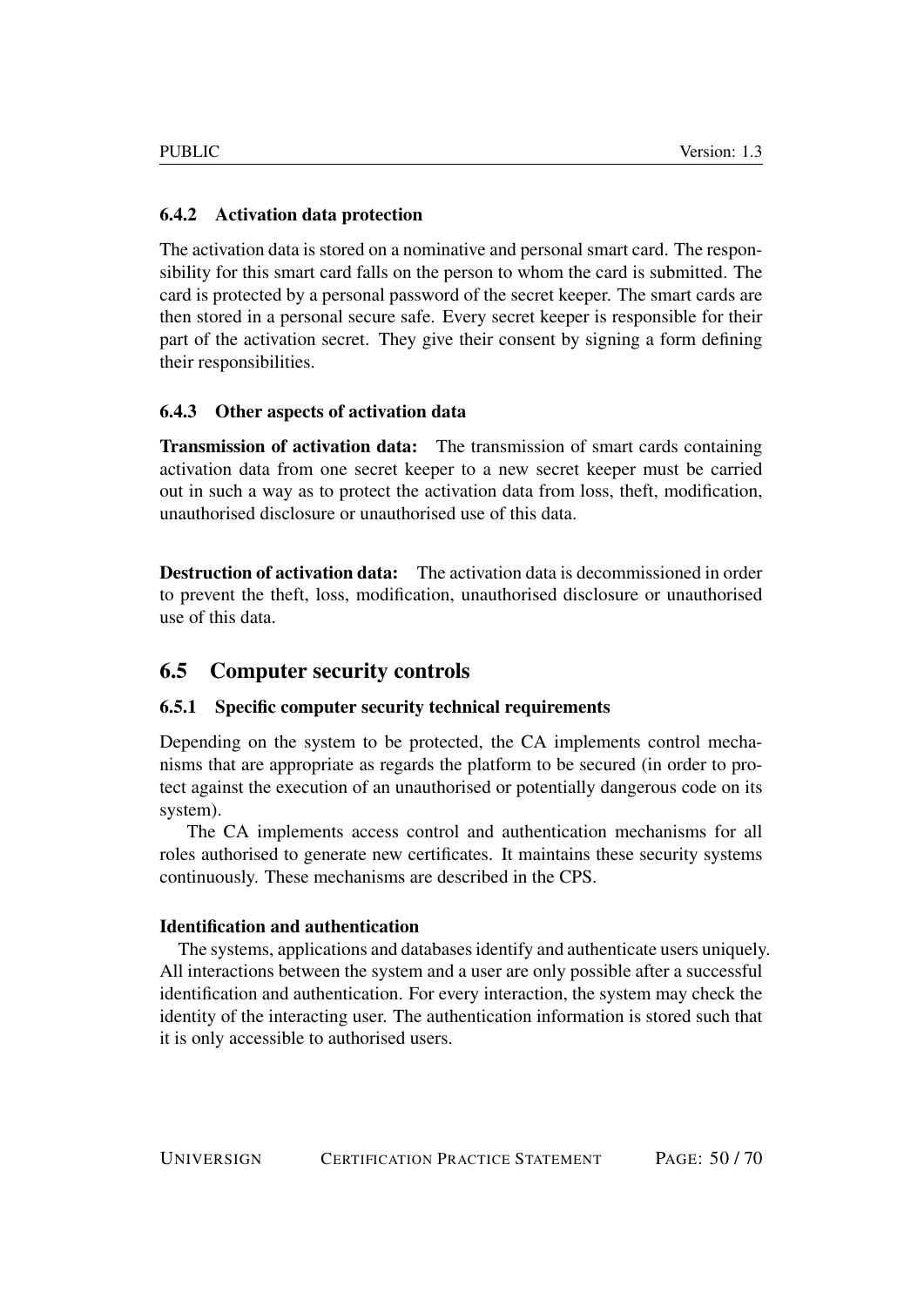#### Access control

The access rights and profiles to the equipment of the CA are defined and documented They also include the procedures for registering and deregistering users. The systems, applications and databases are defined in such a way as to differentiate between and administer the access rights of every user, at the user level, at the level of a membership in a user group or at both levels. It is thus possible to:

- complete refuse access to an object for users or user groups;
- limit the access of a user to an object to only operations that do not modify this object;
- grant access rights to an object by descending till the granularity level of the individual user.

No unauthorised user may grant or withdraw access rights to an object. Similarly, only authorised users may create new users, or delete or suspend existing users.

#### Administration and operation

The user of utility programs is restricted and controlled on infrastructure of the CA. The standard operating procedures for administration and operation of the CA are documented, monitored and updated regularly. The commissioning conditions (initial security configuration of the servers) are documented. The end of life conditions (destruction and scrapping) of the equipment are documented in order to guarantee the non-disclosure of sensitive information that said equipment might contain.

The sensitive hardware of the CA are covered by a maintenance procedure in order to guarantee the availability of the functions and information. The associated procedures are documented.

The staff concerned by these procedures are appointed by the management of the CA. Control measures for the maintenance actions have been applied.

#### Integrity of the components

The components of the local network are maintained in a physically secure environment. Periodic verifications of compliance of their configuration are carried out. Vulnerability patches are applied, after qualification, within a reasonable period after they are published.

#### Security of flows

Security measures are implemented in order to guarantee the source authentica-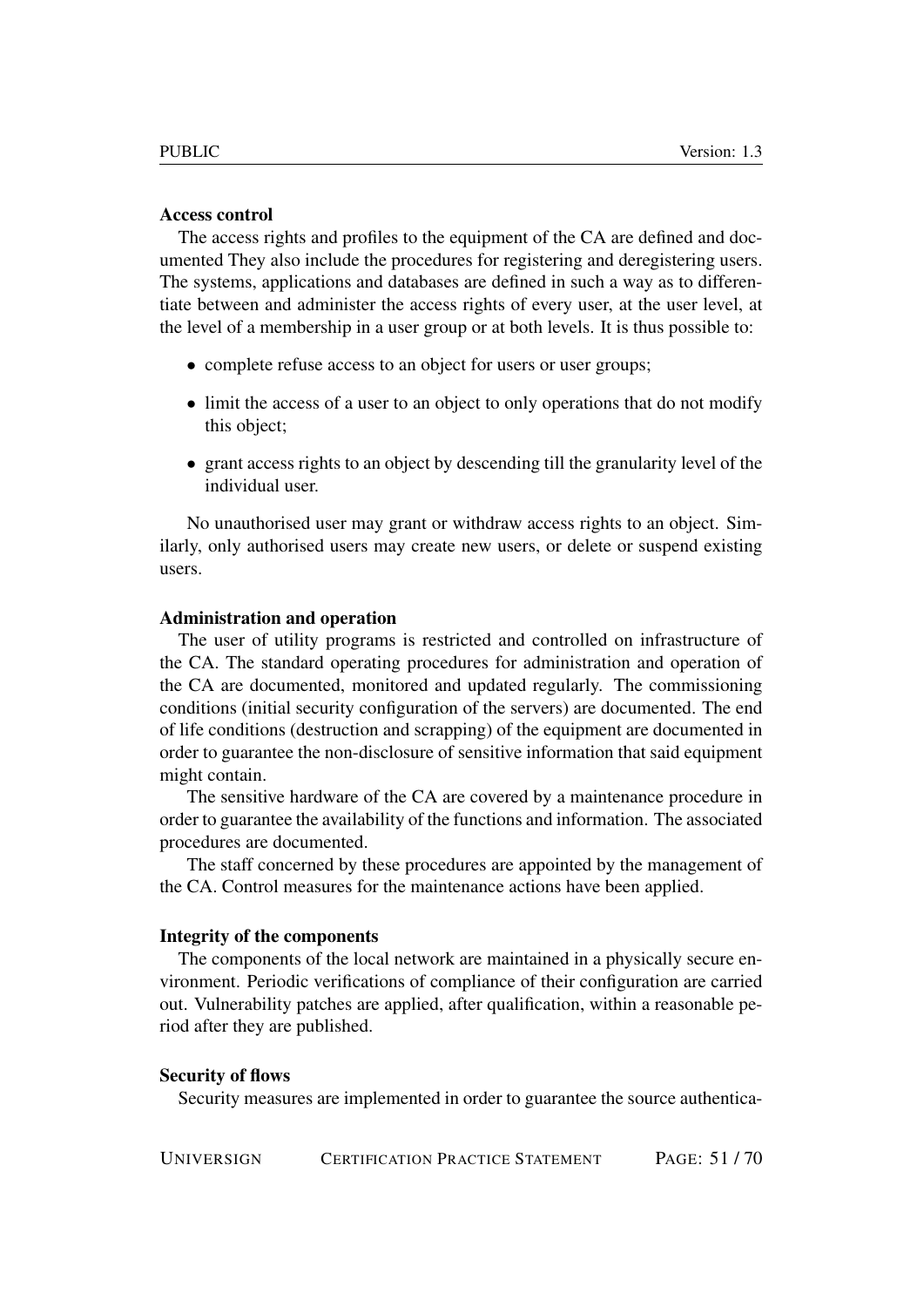tion, integrity, confidentiality and, if applicable, the data exchanged between the different components.

### Logging and audit

The activity can be monitored via the event logs. It particularly helps in informing the persons concerned when a security incident is detected.

### Supervision and control

Continuous surveillance is implemented and alarm systems are installed to detect, record and enable rapid reaction against any unauthorised and/or irregular attempt to access the (physical and/or software) resources.

#### Awareness raising

The CA implements appropriate awareness raising procedures for the staff.

### <span id="page-51-0"></span>6.5.2 Computer security rating

Not applicable.

# <span id="page-51-1"></span>6.6 Life cycle technical controls

### <span id="page-51-2"></span>6.6.1 System development controls

All software components of the CA are developed under conditions and according to development processes that guarantee their security. The CA implements quality processes during the design and development of its software.

When beginning production of a software component, the CA checks its source and its integrity and ensures a traceability of all modifications made to its information system.

The development and testing infrastructure are separate from the production infrastructure of the CA.

### <span id="page-51-3"></span>6.6.2 Security management controls

The CA ensures that the software programs are updated in such a way as to ensure system security. The CA ensures that the service applies a policy to revise technical composant at fixed intervals. The updates are carried out by persons having a Trusted Role in the CA.

### <span id="page-51-4"></span>6.6.3 Life cycle security controls

Not applicable.

UNIVERSIGN CERTIFICATION PRACTICE STATEMENT PAGE: 52 / 70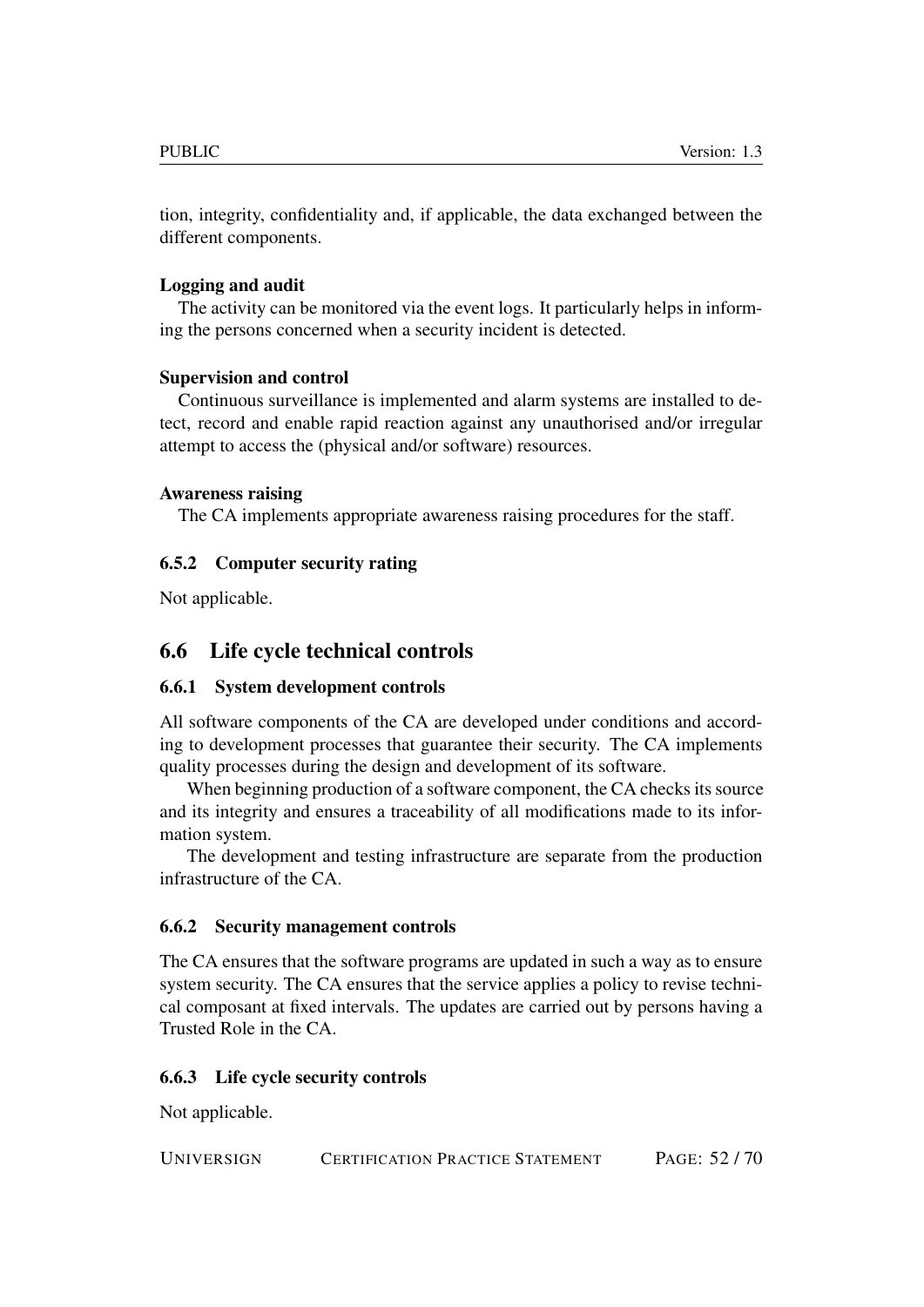### <span id="page-52-0"></span>6.7 Network security controls

The services of the CA are installed on a network that is protected by firewall-type gateways that protect the networks based on their sensitivity. These gateways are configured to exclusively accept flows that are strictly necessary. Network flows are made redundant to ensure the availability of services. Moreover, the critical components are placed in zones with the highest security.

Network communications containing confidential information are subjected to protective measures against eavesdropping. The rules governing these controls are verified regularly.

Security measures are implemented in order to protect the local components of the information system from unauthorised access, especially for sensitive data.

The CA implements platform administration access management procedures in order to maintain a high level of security. These measures include the authentication of administrators, the production of logs for audits, the use of secure VPN-type channels as well as the possibility of modifying access rights at any time. The CA also implements an administration network that is disconnected from the nominal network.

The CA implements access control procedures to separate the administration functions and the operational functions. The use of applications (publishing, certificate generation, revocation) requires an authentication of the users or entities. An access control policy is implemented to limit access to these applications to authorised persons only.

### <span id="page-52-1"></span>6.8 Time-stamping

All servers of the CA are synchronised with the same time source (UTC). The synchronisation of the servers is regularly checked.

# <span id="page-52-2"></span>7 Certificate, CRL and OCSP profiles

### <span id="page-52-3"></span>7.1 Certificate profiles

All Certificates issued by the CA are compliant with standards X.509, [[ETSI 319 412-2](#page-68-0)], [[ETSI 319 412-3](#page-68-1)] et [[ETSI 319 412-5](#page-68-2)].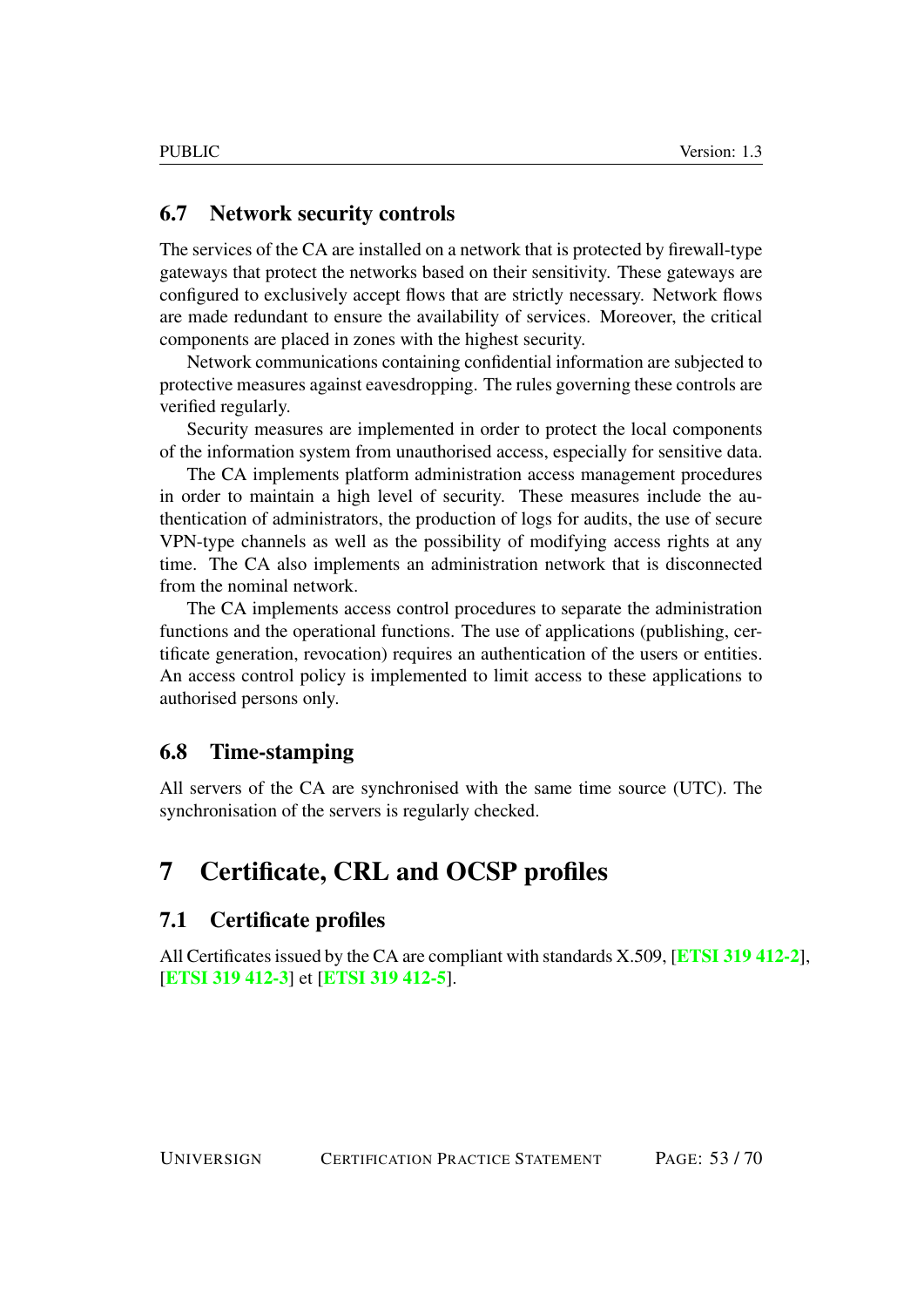# <span id="page-53-0"></span>7.1.1 CA Certificates

### Base fields

| Field            | Value                             |
|------------------|-----------------------------------|
| Version          | v3                                |
| Serial number    | defined by the tool               |
| Signature        | RSA/SHA-256                       |
| <b>Issuer DN</b> | $C = FR$ ,                        |
|                  | O=Cryptolog International,        |
|                  | OU=0002 43912916400026,           |
|                  | CN=Universign Primary CA Hardware |
| Validity         | 10 years                          |
| Subject DN       | $C = BE$ .                        |
|                  | O=Universign,                     |
|                  | OI=NTRBE-0673755466,              |
|                  | CN=Universign CA hardware         |
| Public key       | RSA 2048 bits                     |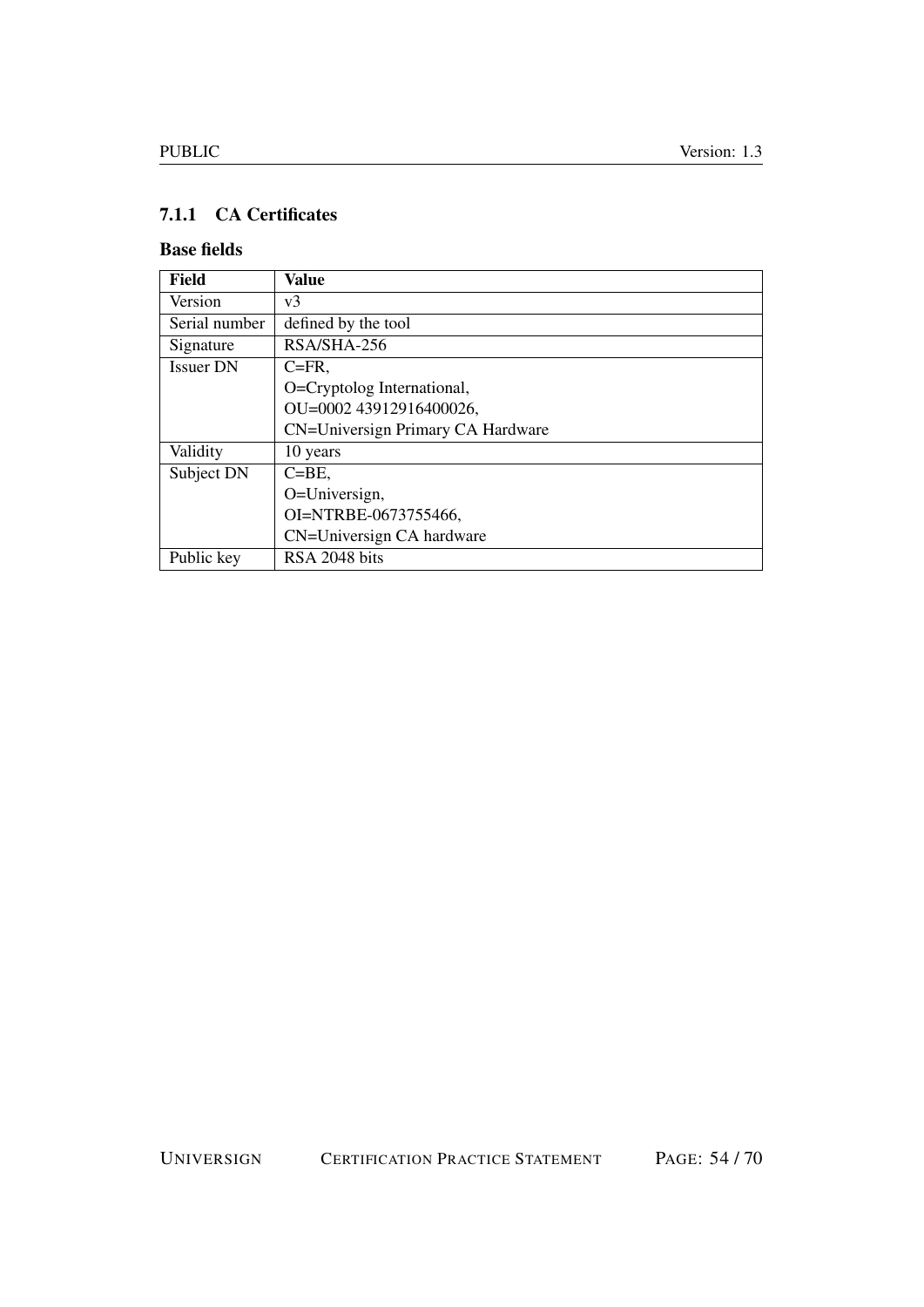## Certificate extensions

| <b>Field</b>                   | <b>OID</b> | Crit.          | <b>Value</b>              |
|--------------------------------|------------|----------------|---------------------------|
| Authority Key Identifier       | 2.5.29.35  | N <sub>o</sub> |                           |
| KeyIdentifier                  |            |                | RFC 5280 - Method 0       |
| Subject Key Identifier         | 2.5.29.14  | N <sub>o</sub> |                           |
| KeyIdentifier                  |            |                | RFC 5280 - Method 1       |
| Key Usage                      | 2.5.29.15  | Yes            |                           |
| digitalSignature               |            |                | False                     |
| nonRepudiation                 |            |                | False                     |
| keyEncipherment                |            |                | False                     |
| dataEncipherment               |            |                | False                     |
| keyAgreement                   |            |                | False                     |
| keyCertSign                    |            |                | True                      |
| cRLSign                        |            |                | True                      |
| encipherOnly                   |            |                | False                     |
| decipherOnly                   |            |                | False                     |
| <b>Basic Constraint</b>        | 2.5.29.19  | Yes            |                           |
| CA                             |            |                | True                      |
| Maximum Path Length            |            |                | $\overline{0}$            |
| <b>CRL</b> Distribution Points | 2.5.29.31  | N <sub>0</sub> |                           |
| fullName                       |            |                | http://crl.universign.    |
|                                |            |                | eu/universign_primary_ca_ |
|                                |            |                | hardware.crl <sup>3</sup> |
| reasons                        |            |                | Absent                    |
| cRLIssuer                      |            |                | Absent                    |
| <b>Certificate Policies</b>    | 2.5.29.32  | No             |                           |
| policyIdentifier               |            |                | 2.5.29.32.0               |
| policyQualifierId              |            |                | 1.3.6.1.5.5.7.2.1         |
| qualifier                      |            |                | http://docs.universign.eu |

<sup>3</sup>This URL is given for information purposes only and may change. Only the URL given in the certificate is valid.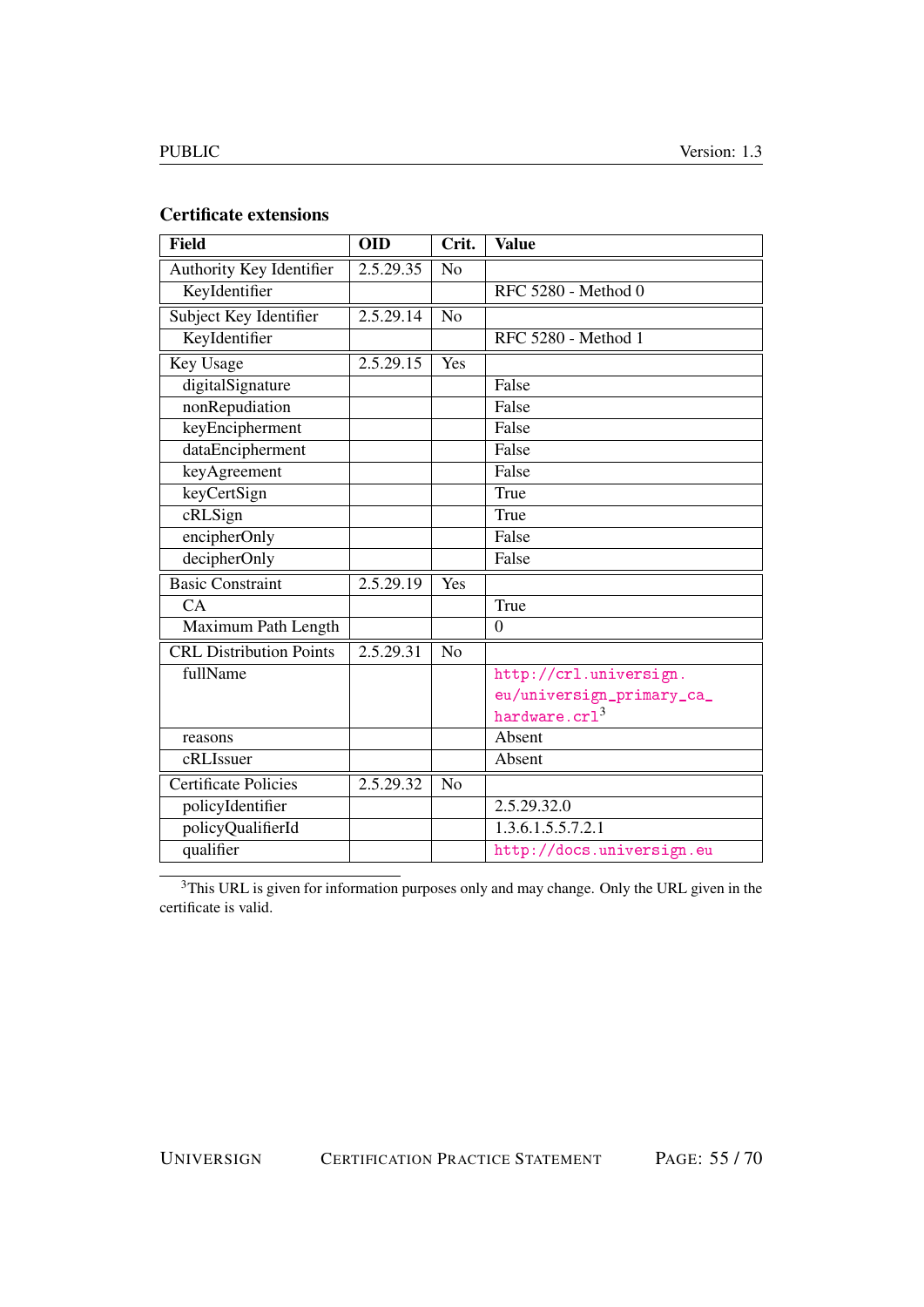# <span id="page-55-0"></span>7.1.2 Subscriber Certificate

### Base fields

| <b>Field</b>     | Value                                               |
|------------------|-----------------------------------------------------|
| Version          | v <sub>3</sub>                                      |
| Serial number    | defined by the tool                                 |
| Signature        | RSA/SHA-256                                         |
| <b>Issuer DN</b> | $C = BE$ ,                                          |
|                  | O=Universign,                                       |
|                  | OI=NTRBE-0673755466,                                |
|                  | CN=Universign CA hardware                           |
| Validité         | 5 years                                             |
| Subject DN       | Name of the Subscriber, as defined in section 3.1.1 |
| Public key       | RSA 2048 bits                                       |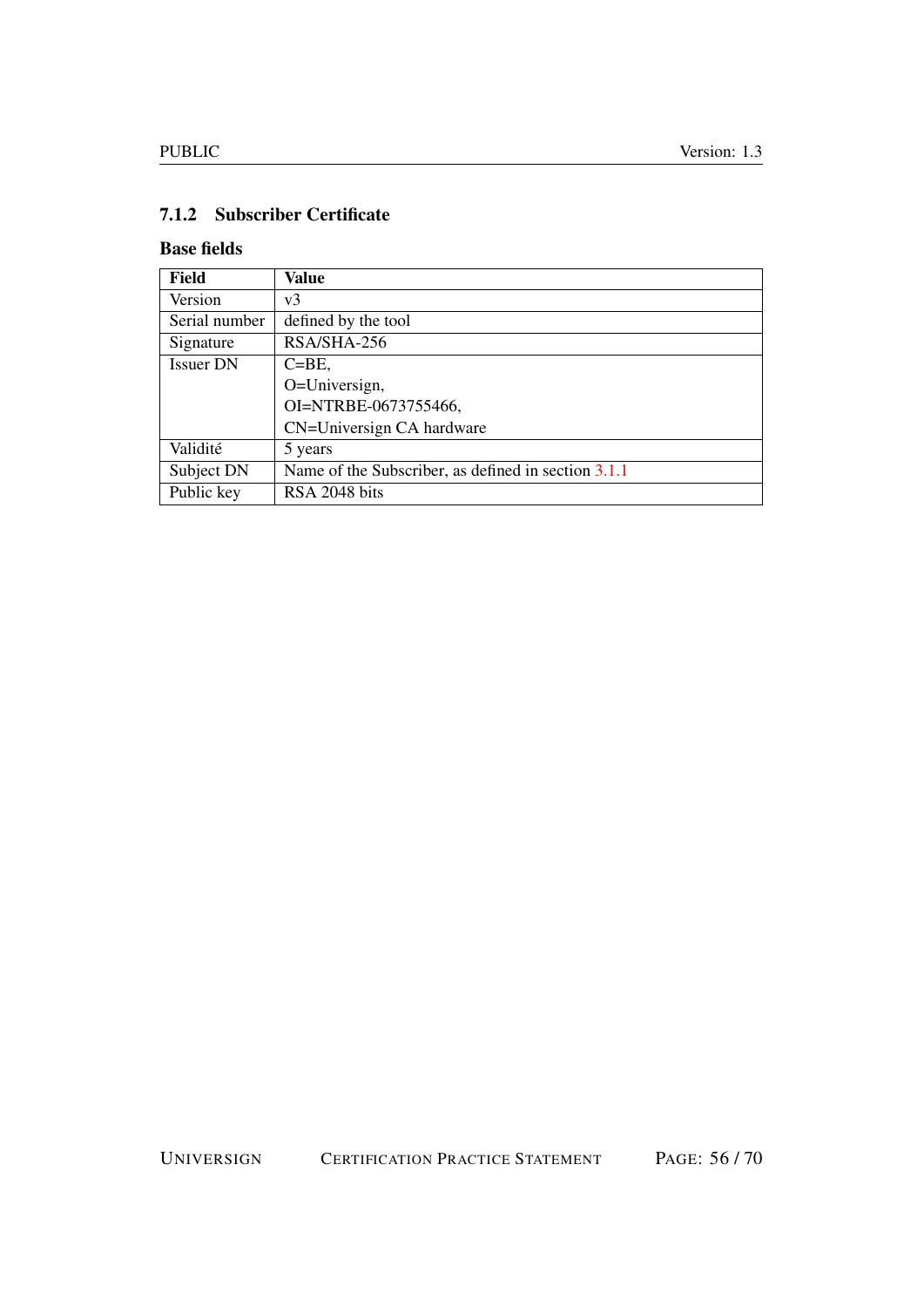### Certificate extensions

| <b>Field</b>                   | <b>OID</b>         | Crit.          | <b>Value</b>                              |
|--------------------------------|--------------------|----------------|-------------------------------------------|
| Authority Key Identifier       | 2.5.29.35          | N <sub>o</sub> |                                           |
| KeyIdentifier                  |                    |                | RFC 5280 - Method 0                       |
| Subject Key Identifier         | 2.5.29.14          | No             |                                           |
| KeyIdentifier                  |                    |                | RFC 5280 - Method 1                       |
| Key Usage                      | 2.5.29.15          | Yes            |                                           |
| digitalSignature               |                    |                | False                                     |
| nonRepudiation                 |                    |                | True                                      |
| keyEncipherment                |                    |                | False                                     |
| dataEncipherment               |                    |                | False                                     |
| keyAgreement                   |                    |                | False                                     |
| keyCertSign                    |                    |                | False                                     |
| cRLSign                        |                    |                | False                                     |
| encipherOnly                   |                    |                | False                                     |
| decipherOnly                   |                    |                | False                                     |
| <b>Basic Constraint</b>        | 2.5.29.19          | N <sub>o</sub> |                                           |
| CA                             |                    |                | False                                     |
| <b>CRL Distribution Points</b> | 2.5.29.31          | N <sub>o</sub> |                                           |
| fullName                       |                    |                | http://crl.universign.                    |
|                                |                    |                | eu/universign_ca_                         |
|                                |                    |                | hardware_be.crl <sup>4</sup>              |
| reasons                        |                    |                | Absent                                    |
| cRLIssuer                      |                    |                | Absent                                    |
| Authority Info Access          | 1.3.6.1.5.5.7.1.1  | No             |                                           |
| id-ad-ocsp                     | 1.3.6.1.5.5.7.48.1 |                | http://scah-be.ocsp.                      |
|                                |                    |                | universign.eu/5                           |
| id-ad-caIssuers                | 1.3.6.1.5.5.7.48.2 |                | http://www.universign.                    |
|                                |                    |                | eu/cacert/universign_                     |
|                                |                    |                | $\mathtt{ca\_be}.\mathtt{cer}^6$          |
| <b>Certificate Policies</b>    | 2.5.29.32          | No             |                                           |
| policyIdentifier               |                    |                | $1.3.6.1.4.1.15819.5.1.3. (1/3/4/5/6/7)7$ |
| policyQualifierId              |                    |                | 1.3.6.1.5.5.7.2.1                         |
| qualifier                      |                    |                | http://docs.universign.                   |
|                                |                    |                | eu                                        |
| QC Statements <sup>8</sup>     | 1.3.6.1.5.5.7.1.3  | N <sub>o</sub> |                                           |
| <b>Qualified Certificate</b>   | 0.4.0.1862.1.1     |                |                                           |
| $\overline{\text{QSCD}^9}$     | 0.4.0.1862.1.4     |                |                                           |
| Certificate's type             | 0.4.0.1862.1.6     |                | $0.4.0.1862.1.6.(1/2)^{10}$               |

<sup>4</sup>This URL is given for information purposes only and may change. Only the URL given in the certificate is valid.

UNIVERSIGN CERTIFICATION PRACTICE STATEMENT PAGE: 57 / 70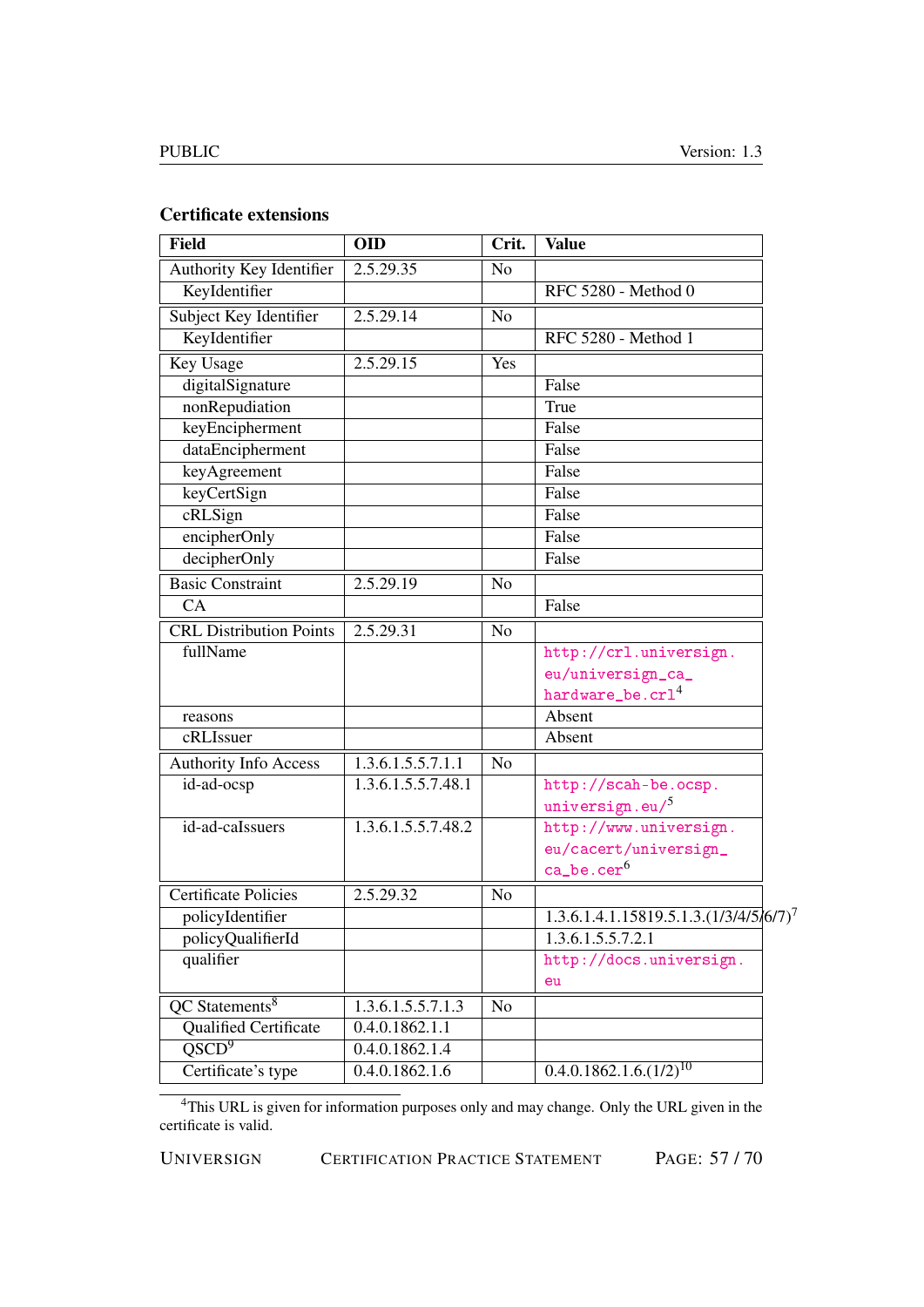# <span id="page-57-0"></span>7.2 CRL Profile

### Base fields

| Field            | Value                     |
|------------------|---------------------------|
| Version          |                           |
| Signature        | RSA/SHA-256               |
| <b>Issuer DN</b> | $C = BE$ ,                |
|                  | O=Universign,             |
|                  | OI=NTRBE-0673755466,      |
|                  | CN=Universign CA hardware |
| Validity         | 7 days                    |
| Next Update      | This Update $+ 7$ days    |

### CRL extensions

| Field                    | <b>OID</b> | Crit. | Value               |
|--------------------------|------------|-------|---------------------|
| Authority Key Identifier | 2.5.29.35  | No    |                     |
| KeyIdentifier            |            |       | RFC 5280 - Method 0 |
| <b>CRL</b> Number        | 2.5.29.20  | N٥    |                     |
| <b>CRLNumber</b>         |            |       | defined by the tool |

# <span id="page-57-1"></span>7.3 OCSP Profile

The CA offers to verify the status of Certificates issued by the OCSP (Online Certificate Status Protocol) responders. An OCSP responder helps to respond to requests for the status of a particular Certificate without needing to download the CRL. The OCSP of the CA complies with standard RFC 6960.

**OCSP extensions** The OCSP responses contain validity dates that allow the Relying Parties to determine whether the OCSP response is recent enough for the desired use. The CA responder does not use a nonce in these responses. Hence, the Relying Parties should not expect to receive a nonce in these responses if their request contained one.

 $<sup>5</sup>$ This URL is given for information purposes only and may change. Only the URL given in the</sup> certificate is valid.

<sup>&</sup>lt;sup>6</sup>This URL is given for information purposes only and may change. Only the URL given in the certificate is valid.

<sup>7</sup>One of the value depend on the family of the Certificate.

<sup>8</sup>Present only for qualified Certificates.

<sup>&</sup>lt;sup>9</sup>Present only if the private key corresponding to the Certificate if in a QSCD.

 $100.4.0.1862.1.6.1$  for natural person Certificates,  $0.4.0.1862.1.6.2$  for legal person Certificates.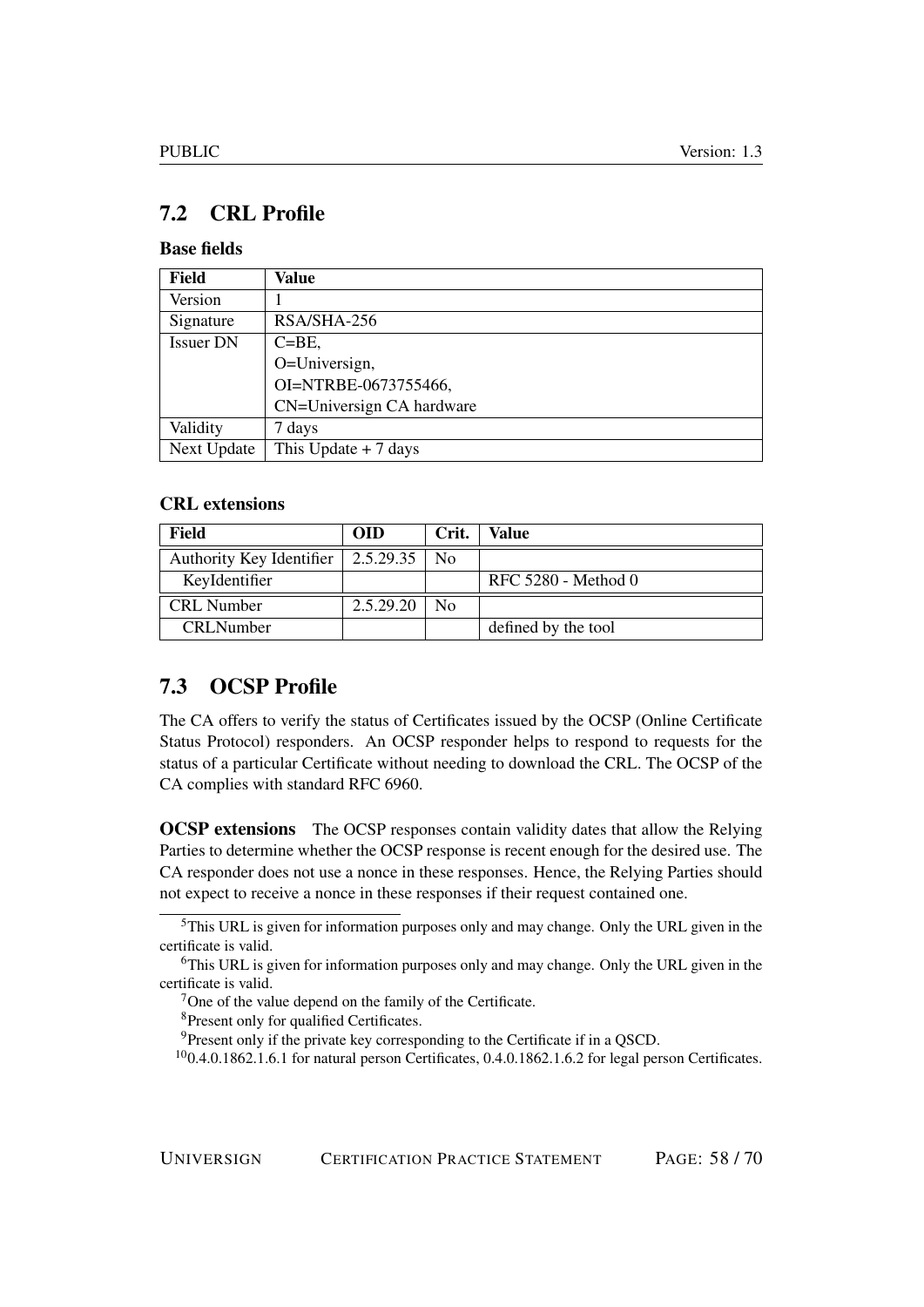# <span id="page-58-0"></span>8 Compliance audit and other assessments

# <span id="page-58-1"></span>8.1 Frequency or circumstances of assessment

Audits are conducted by the CA:

- an internal audit conducted
- either by external service providers specialising in the domain;
- or by an internal lead auditor of the CA.
- a certification audit for standards [ETSI 319 411-1] and [ETSI 319 411-2], conducted every 2 years by an accredited body.

A control of compliance with the CPS in force is conducted:

- during the operational implementation of the system;
- at least once per calendar year (internal audit);
- during the surveillance or renewal of certifications, in accordance with the regulatory procedures in force;
- when a significant change is carried out.

# <span id="page-58-2"></span>8.2 Identity/qualifications of assessor

The evaluators must ensure that the policies, statements and services are correctly implemented by the CA and detect cases of non-compliance that could compromise the security of the offered service. The CA pledges to appoint evaluators whose skills are proven in matters of information system security and who are specialised in the domain of activity of the controlled component.

# <span id="page-58-3"></span>8.3 Assessor's relationship to assessed entity

Unless specifically agreed between the CA and the UTN, the CA appoints the evaluator authorised to conduct the audit. The CA guarantees the independence and impartiality of the evaluator.

# <span id="page-58-4"></span>8.4 Topics covered by assessment

The evaluator checks the compliance of the audited component, on all or part of the implementation of:

- the CP;
- the CPS;

UNIVERSIGN CERTIFICATION PRACTICE STATEMENT PAGE: 59 / 70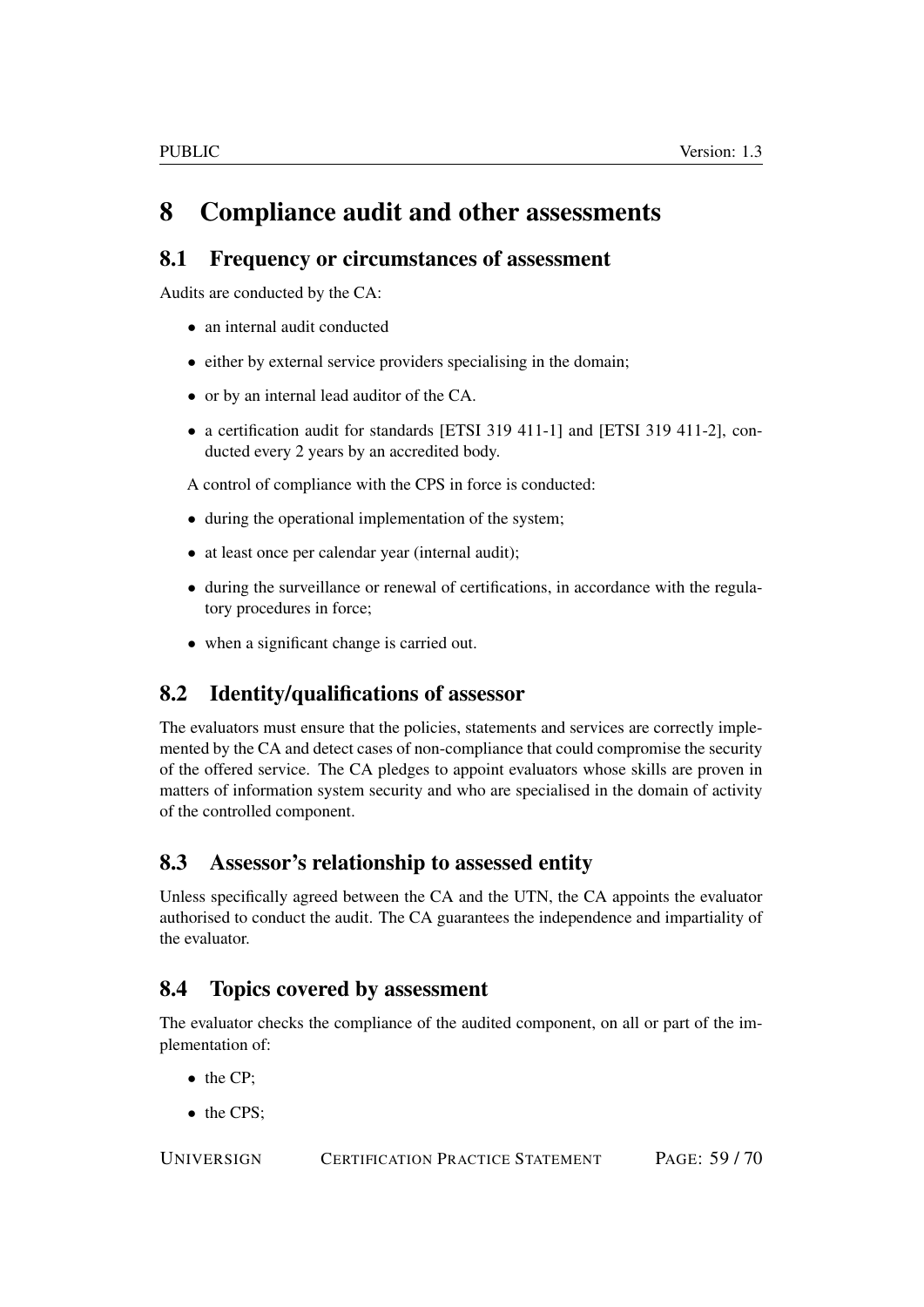• the components of the CA.

Before every audit, the evaluators suggest a list of components and procedures that they wish to verify to the Approvals Committee of the CA. They use this to develop the detailed audit plan.

### <span id="page-59-0"></span>8.5 Actions taken as a result of deficiency

After a compliance check, the evaluator and his team submit a verdict to the Approvals Committee of the CA, which can be: "successful", "failed", "to be confirmed".

"Failed" verdict: The audit team issues recommendations to the CA. The CA can choose the measures to be applied.

"To be confirmed" verdict: the audit team identifies the non-compliances and ranks them. The CA should then suggest a schedule for resolving the non-compliances. A verification will be used to ensure that the identified non-compliances have been resolved.

"Successful" verdict: the CA confirms that the controlled component is compliant with the commitments of the CP and its announced practices.

### <span id="page-59-1"></span>8.6 Communication of results

The results of the compliance audits are sent to the Approval Board, to the UTN and are made available to the authorities in charge of qualifying and certifying the service.

# <span id="page-59-2"></span>9 Other business and legal matters

### <span id="page-59-3"></span>9.1 Fees

The pricing conditions of the currently applicable services are published on the website www.universign.com or are determined with the user of the service in a commercial contract.

### <span id="page-59-4"></span>9.1.1 Certificate access fees

Not applicable.

#### <span id="page-59-5"></span>9.1.2 Revocation or status information access fees

Access to the CRL publishing service, OCSP responders and the revocation service is free of charge.

#### <span id="page-59-6"></span>9.1.3 Fees for other services

No specific commitment.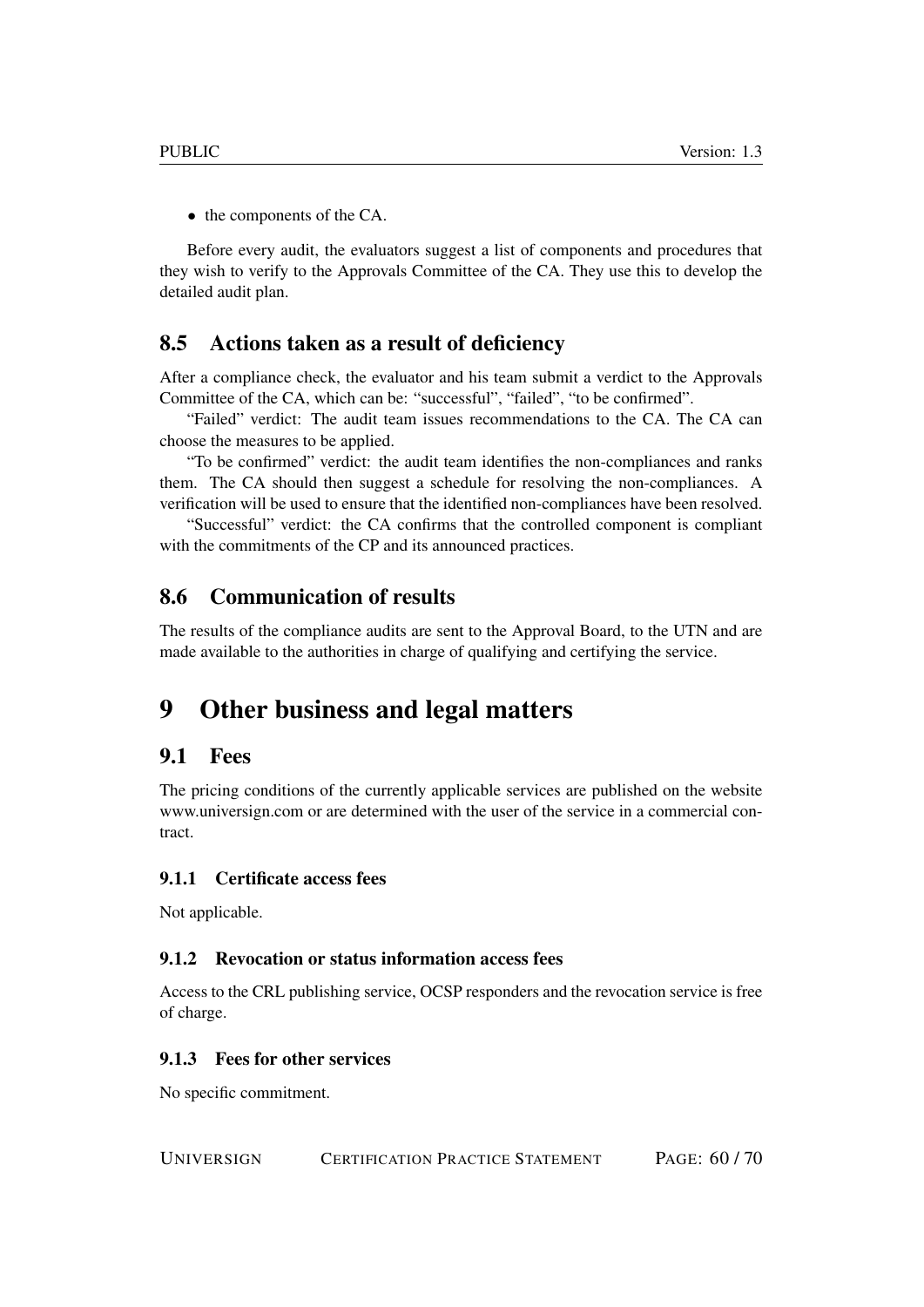### <span id="page-60-0"></span>9.1.4 Refund policy

The CA services are not subject to any reimbursement.

# <span id="page-60-1"></span>9.2 Financial responsibility

### <span id="page-60-2"></span>9.2.1 Insurance coverage

The members of the UTN subscribe to an appropriate liability insurance that covers the financial risks related to the use of the service that it provides, in accordance with the regulations applicable to its business.

It is the duty of the CA to evaluate the financial risk that is to be covered.

### <span id="page-60-3"></span>9.2.2 Other assets

The CA implements an administrative and financial policy that aims to maintain, throughout the duration of its business, the financial resources required for fulfilling the obligations defined by the CP.

### <span id="page-60-4"></span>9.2.3 Insurance or warranty coverage for end-entities

If damage is suffered by a Subscriber or a Relying Party of the service due to a breach of obligations by the CA, the CA may be required to compensate for the damages within the limits defined by its contractual commitments.

# <span id="page-60-5"></span>9.3 Confidentiality of business information

### <span id="page-60-6"></span>9.3.1 Scope of confidential information

The following information is considered to be confidential:

- the private keys of the CA,
- the activation data associated with the private keys of the CA,
- the event logs,
- the supporting documents of the registration files,
- the audit reports,
- the causes of revocation of Certificates,
- the business continuity, recovery and stoppage plans.

Other information may be considered as confidential by the CA.

The CA guarantees that only the staff members who need to know the confidential information have access to and may use said information. These staff members are bound by a confidentiality obligation.

UNIVERSIGN CERTIFICATION PRACTICE STATEMENT PAGE: 61 / 70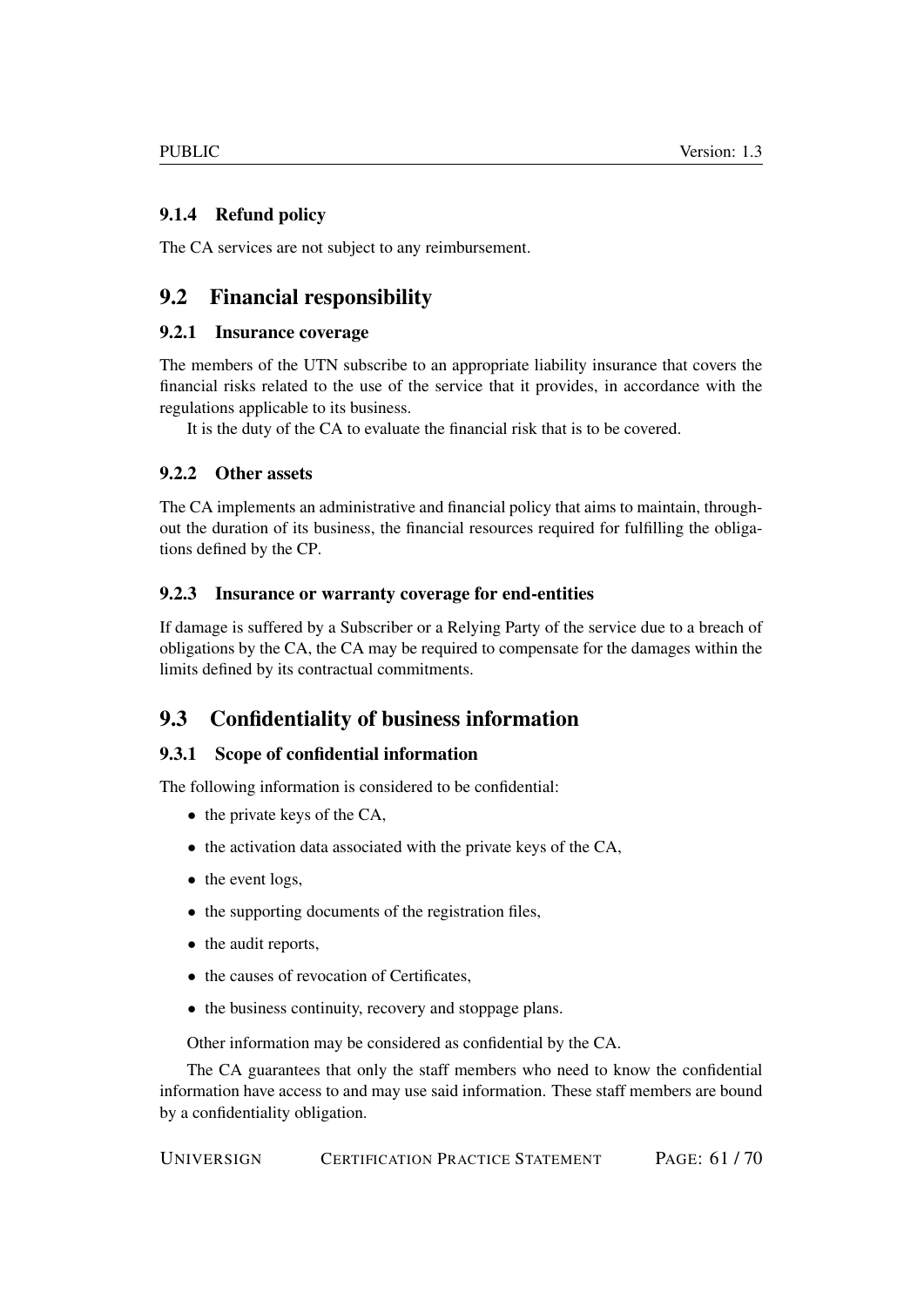#### <span id="page-61-0"></span>9.3.2 Information not within the scope of confidential information

The publishing website of the CA and its contents are deemed as public.

#### <span id="page-61-1"></span>9.3.3 Responsibility to protect confidential information

The CA pledges to process confidential information in accordance with the obligations applicable to it.

The CA implements security procedures to guarantee the confidentiality of confidential information within the meaning of article [9.3.1.](#page-60-6) The CA complies with the laws and regulations in force in the territory of Belgique as regards the provision of information to third parties in the context of legal or administrative proceedings.

## <span id="page-61-2"></span>9.4 Privacy of personal information

#### <span id="page-61-3"></span>9.4.1 Privacy policy

The CA collects and processes personal data in accordance with the regulations related to personal data protection that are applicable to it.

The CA particularly pledges to comply with the regulations in force in the territory of Belgique.

In particular, the CA informs the data subjects about their rights to access and correct erroneous data related to them, and in the cases and within the limits defined by the regulation, to oppose or delete some of their data, to limit its use or to request for its portability for the purpose of transmitting said data to a third party.

#### <span id="page-61-4"></span>9.4.2 Personal information

Personal data contained in the registration files and not published in the Certificates or CRLs is considered to be confidential.

The processing of personal data is governed by the Personal Data Protection Policy.

#### <span id="page-61-5"></span>9.4.3 Non-personal information

Agreements between the CA and the users of its services may comprise a special processing of non-personal and non-confidential information, within the meaning of article [9.3.1.](#page-60-6)

#### <span id="page-61-6"></span>9.4.4 Responsibility to protect personal

The CA is responsible for processing the personal data of the users of its service.

#### <span id="page-61-7"></span>9.4.5 Notice and consent to use personal information

The CA informs the persons, about whom it collects personal data, about the processing of this data and the purposes of this processing.

UNIVERSIGN CERTIFICATION PRACTICE STATEMENT PAGE: 62 / 70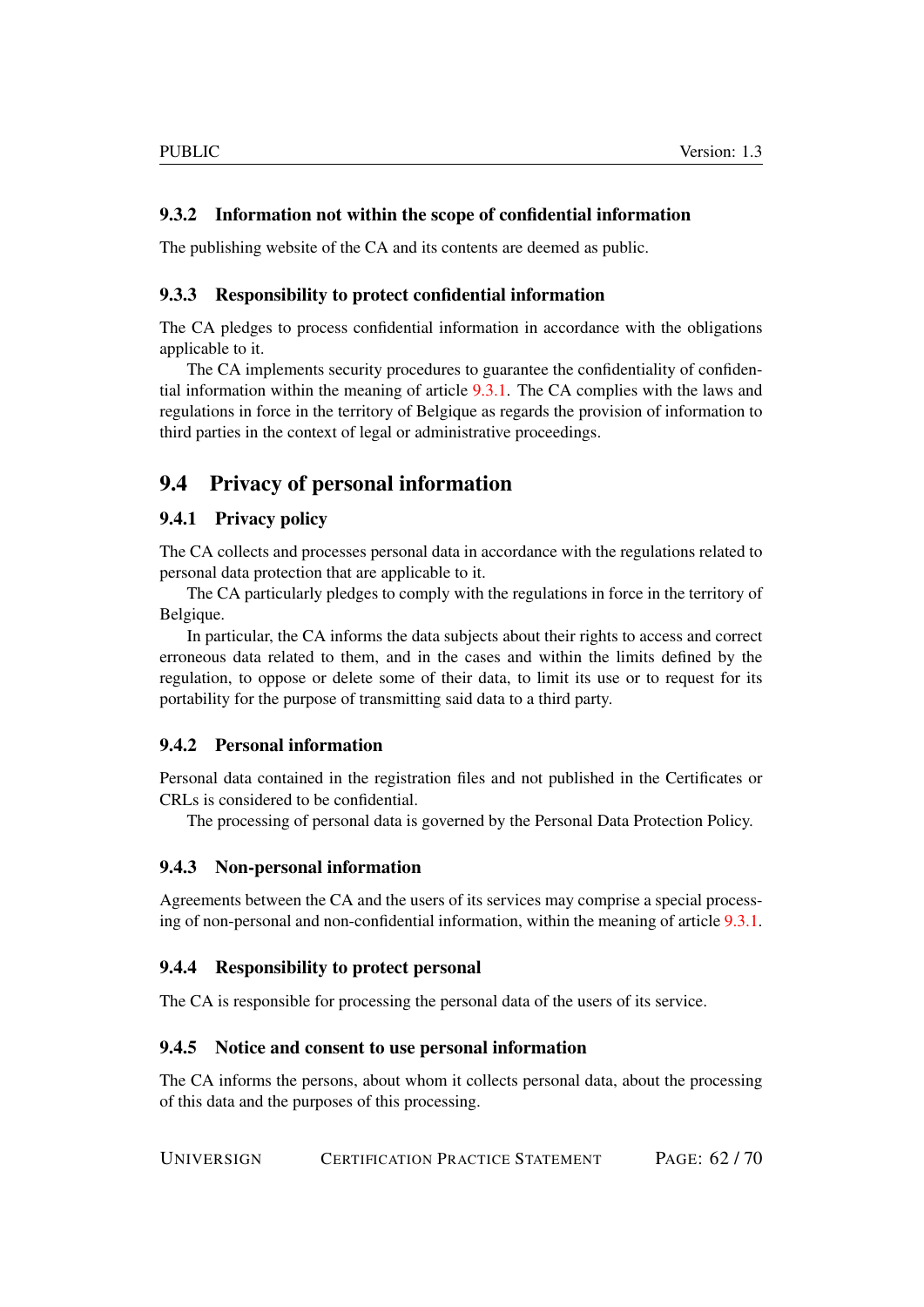The CA informs them about the rights that they are entitled to and the ways in which to avail of them through a Personal Data Protection Policy, which they expressly consent to.

#### <span id="page-62-0"></span>9.4.6 Disclosure pursuant to judicial or administrative process

Personal information may be provided to legal or administrative authorities under the conditions defined by the regulations.

#### <span id="page-62-1"></span>9.4.7 Other information disclosure circumstances

Agreements between the CA and the users of its services may provide for the disclosure of personal information within the limits defined by Belgian regulations.

### <span id="page-62-2"></span>9.5 Intellectual property rights

As part of its business activity, the CA may be required to issue or permit the use of elements protected by intellectual or industrial property rights.

These elements and the associated copyrights shall remain the property of the owner of these rights. The Relying Parties and the Subscribers may reproduce these elements for their internal use. Prior authorisation of the copyright holder is required for the provision to third parties, extraction or reuse in whole or in part of these elements or of their derivative works or copies, aside from the requirements of the CA 's service.

Any use or reproduction, in whole or in part, of these elements and/or the information that they contain, not authorised by the other party and used for any purpose other than the operation of the service, is strictly forbidden and constitutes infringement, which may be penalised through legal proceedings.

The use of the information contained in the Certificates or related to their status is authorised in strict compliance with the Relying Party Agreement.

#### <span id="page-62-3"></span>9.6 Representations and warranties

The common obligations of the CA of UTN are as follows:

- to protect and guarantee the integrity and confidentiality of their private cryptographic keys;
- to use their private cryptographic keys only pursuant to the conditions of and with the tools specified in the CP;
- to apply and comply with the requirements of the CP and the CPS applicable to them;
- to submit to the compliance audits conducted by the audit team mandated by UTN;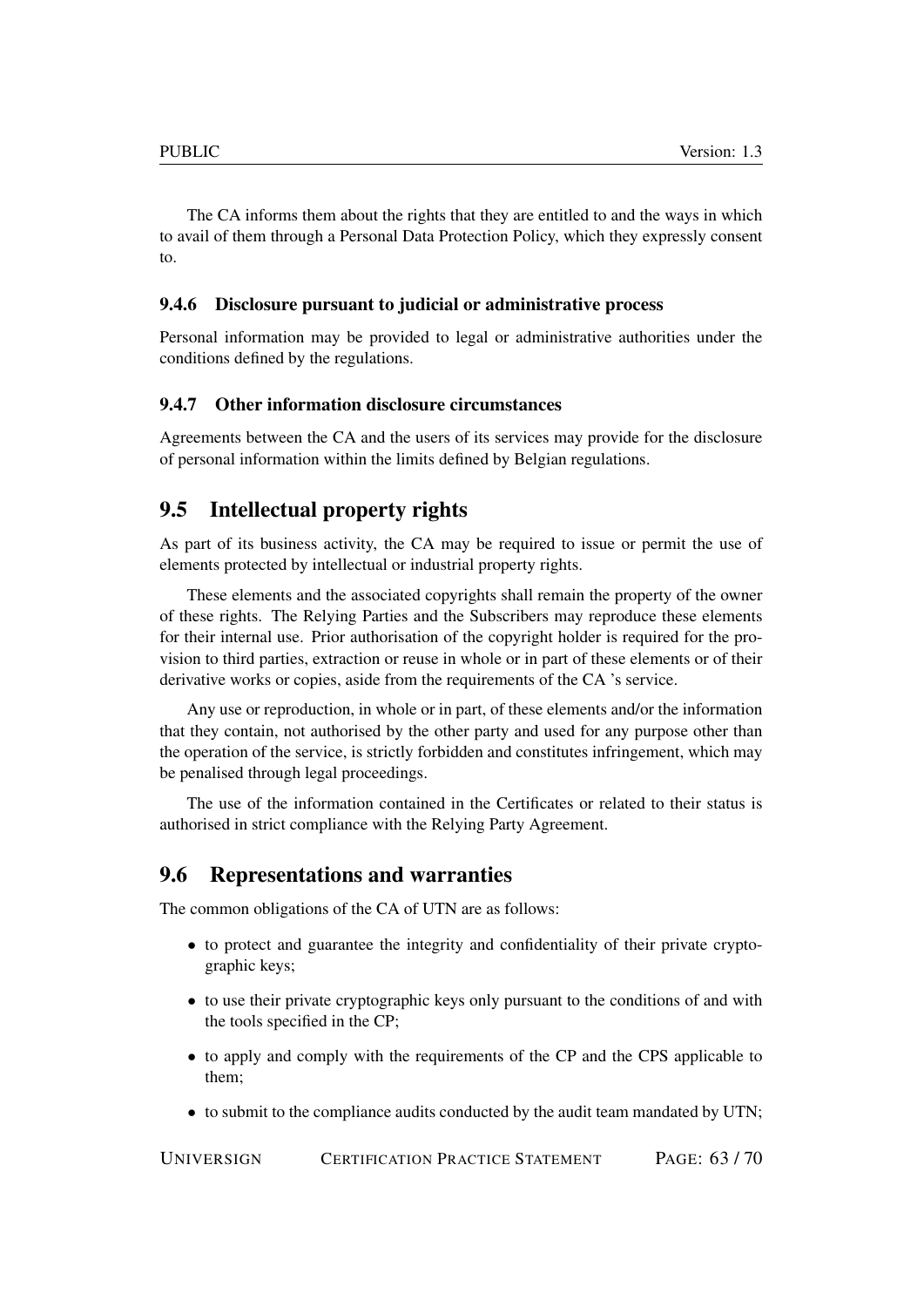- to accept the consequences of these audits and in particular, to remedy any noncompliances that may be reported;
- to document their internal operating processes;
- to implement the (technical and human) resources needed for executing the operations that they are in charge of, while guaranteeing the quality and security of these operations.

#### <span id="page-63-0"></span>9.6.1 Certification Authority

The CA is responsible for:

- the compliance of the CPS vis-à-vis the CP;
- the compliance of the Certificates with the CP;
- the compliance of all different components of the CA and the related controls with the principles of security.

The CA is responsible for damage caused to the Relying Parties if:

- the information contained in the Certificate does not correspond to the information contained in the registration file;
- the CA has not revoked a Certificate and/or has not published this information pursuant to the conditions defined in the CP.

#### <span id="page-63-1"></span>9.6.2 RA service

See above.

#### <span id="page-63-2"></span>9.6.3 Subscriber

The Subscriber:

- communicates accurate and up-to-date information when filing an application for a Certificate;
- is responsible for access to its private key and, if applicable, the activation means of its key;
- complies with the conditions for use of its private key;
- informs the CA of any change in the information contained in its Certificate;
- immediately sends a Certificate revocation application if there is any suspicion of the corresponding private key or the activation means of this key becoming compromised.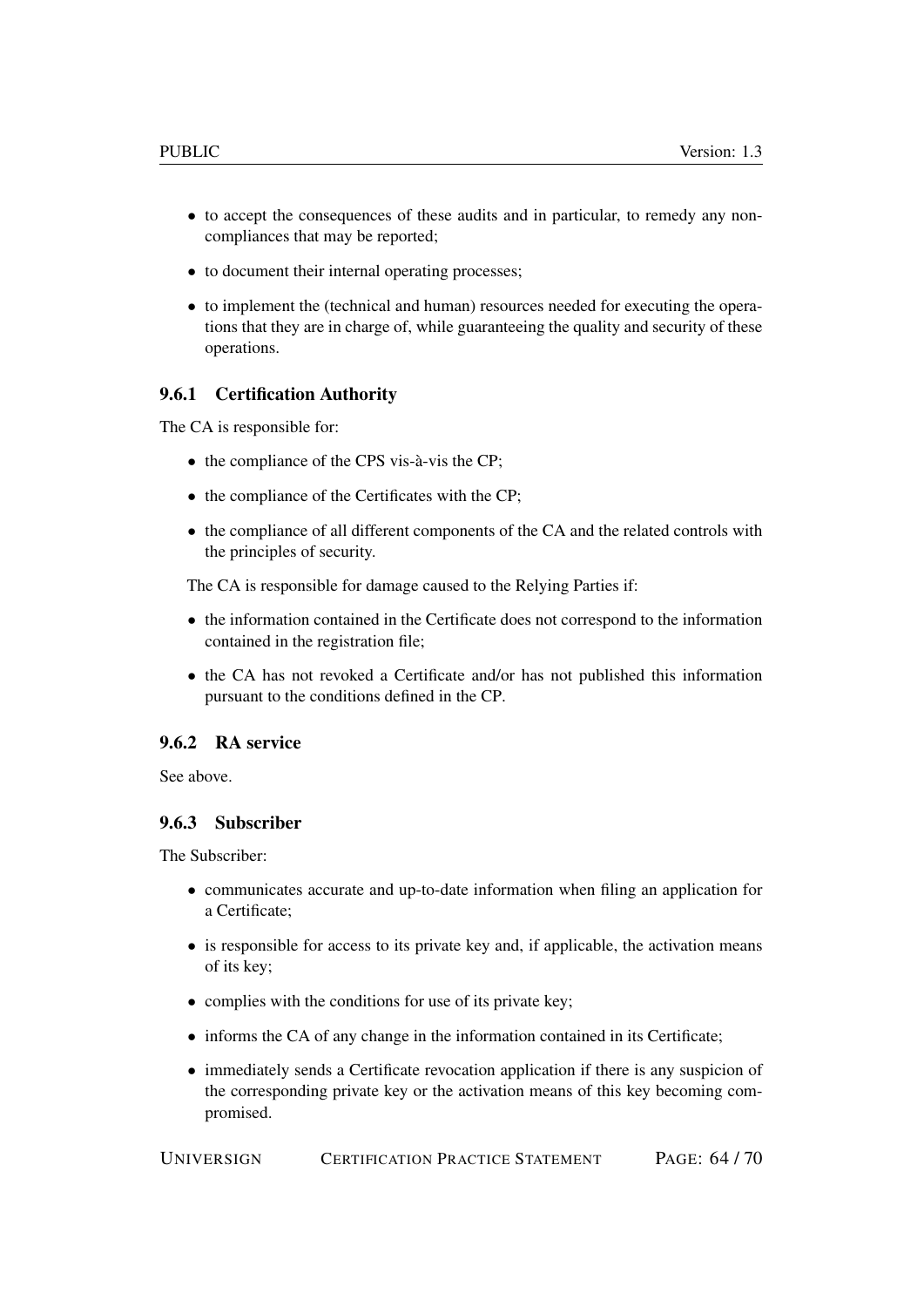#### <span id="page-64-0"></span>9.6.4 Relying Parties

The Relying Parties pledge to comply with the obligations defined in the Relying Party Agreement and to familiarise themselves with the terms and conditions of the CP applicable to the service that they use, particularly the limits of use and guarantees associated with the service

#### <span id="page-64-1"></span>9.6.5 Other participants

No specific commitment.

### <span id="page-64-2"></span>9.7 Disclaimers of warranties

The limits of guarantee of the CA are defined in Subscriber Agreement and the Relying Party Agreement.

The CA does not have any power to represent or commit the UTN, or behave in any manner that is likely to create legal obligations, both expressly and tacitly in the name of the UTN.

### <span id="page-64-3"></span>9.8 Limitations of liability

The CA cannot be held liable in case of any use of the Certificates that is unauthorised or does not comply with the CP, the Subscriber Agreement or the Relying Party Agreement.

The CA cannot be held liable for indirect damages resulting from the use of a Certificate.

The CA is not responsible for the use of the private keys associated with the Certificates or the activation data of these keys.

The CA is not responsible for any use that is unauthorised or non-compliant with the documentation of their equipment and/or software provided to the users of the certification service.

The CA cannot be held liable for any damages resulting from errors or inaccuracies in the information contained in the Certificates, when these errors or inaccuracies result directly from the erroneous nature of the information communicated by the Subscriber.

The liability of the CA is limited in accordance with the terms and conditions of the Subscriber Agreement and Relying Party Agreement or any other particular agreement signed between the CA and the user of the service.

# <span id="page-64-4"></span>9.9 Indemnities

The conditions for compensation of damages caused to Subscribers and to Relying Parties are defined contractually.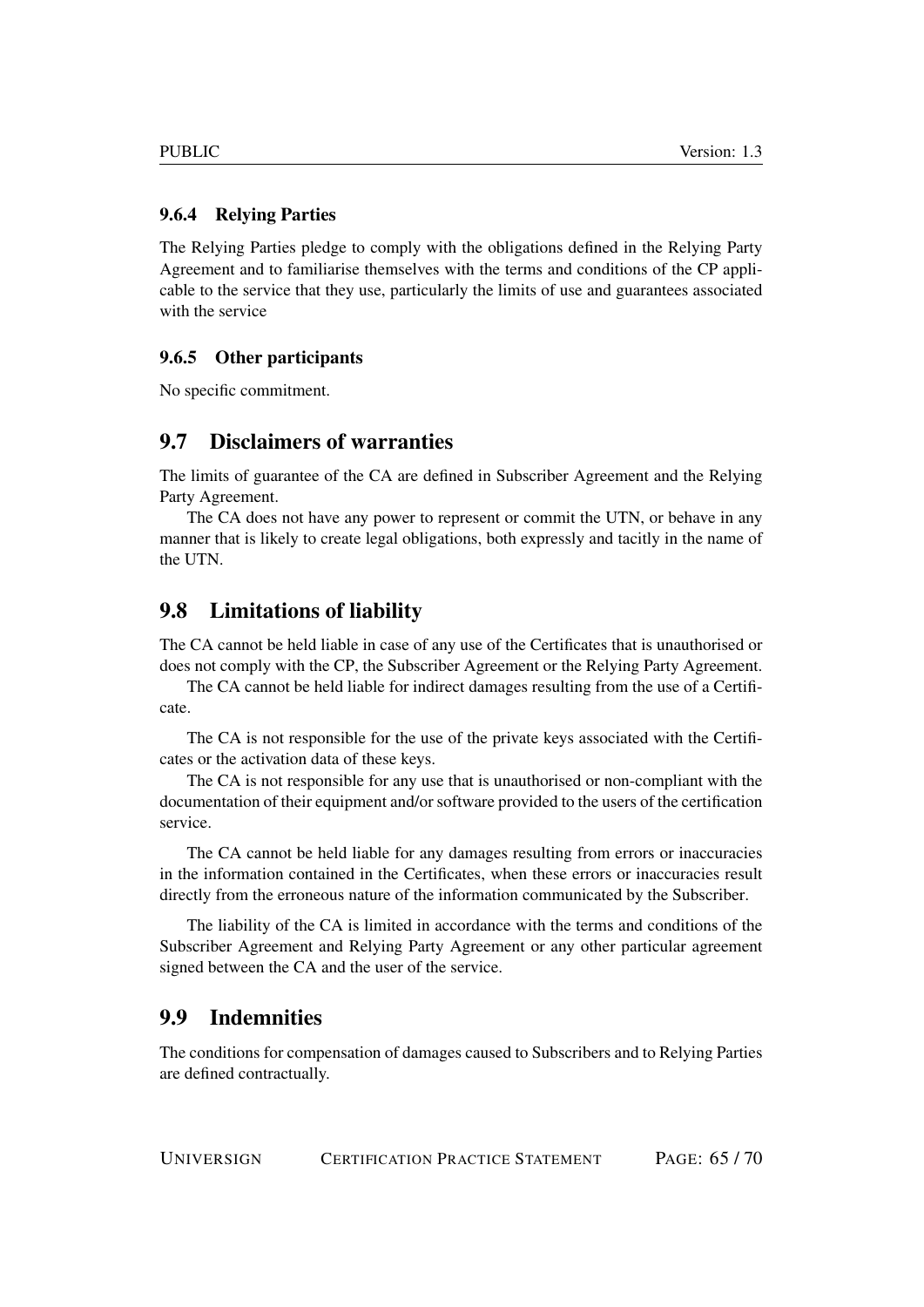# <span id="page-65-0"></span>9.10 Term and termination

### <span id="page-65-1"></span>9.10.1 Term

The CPS comes into force once it is published on the publishing website of UTN.

### <span id="page-65-2"></span>9.10.2 Termination

The CPS remains valid until it is replaced by a new version.

### <span id="page-65-3"></span>9.10.3 Effect of termination and survival

Unless specified otherwise in this CPS or in the CPS that will replace it, the end of validity of the CPS results in the nullity of all obligations of the CA applicable to the Certificates issued in accordance hereof.

# <span id="page-65-4"></span>9.11 Individual notices and communications with participants

Unless agreed otherwise by the parties concerned, all individual notifications and communications mentioned in the CP must be sent by means that guarantee their origin and their receipt.

# <span id="page-65-5"></span>9.12 Amendments

### <span id="page-65-6"></span>9.12.1 Procedure for amendment

The CA may amend the CPS. These amendments take the form of new versions of the CPS. They are published on the publishing website of the CA or the UTN.

### <span id="page-65-7"></span>9.12.2 Notification mechanism and period

The CA informs the UTN about its intent to modify the CPS, by specifying the suggested modifications and the commenting period. If the CA administers its own publishing website, it must publish the change proposals on it. These change proposals are also published on the website of the UTN.

Commenting period: Unless specified otherwise, the commenting period is one (1) month from the publishing of the proposal for non-minor changes on the publishing website of the CA. All entities intervening in the UTN may submit comments during this period.

**Processing of comments:** Once the commenting period ends, the CA may decide to publish the new CPS or once again initiate a new amendment process with a modified version or withdraw the proposed version.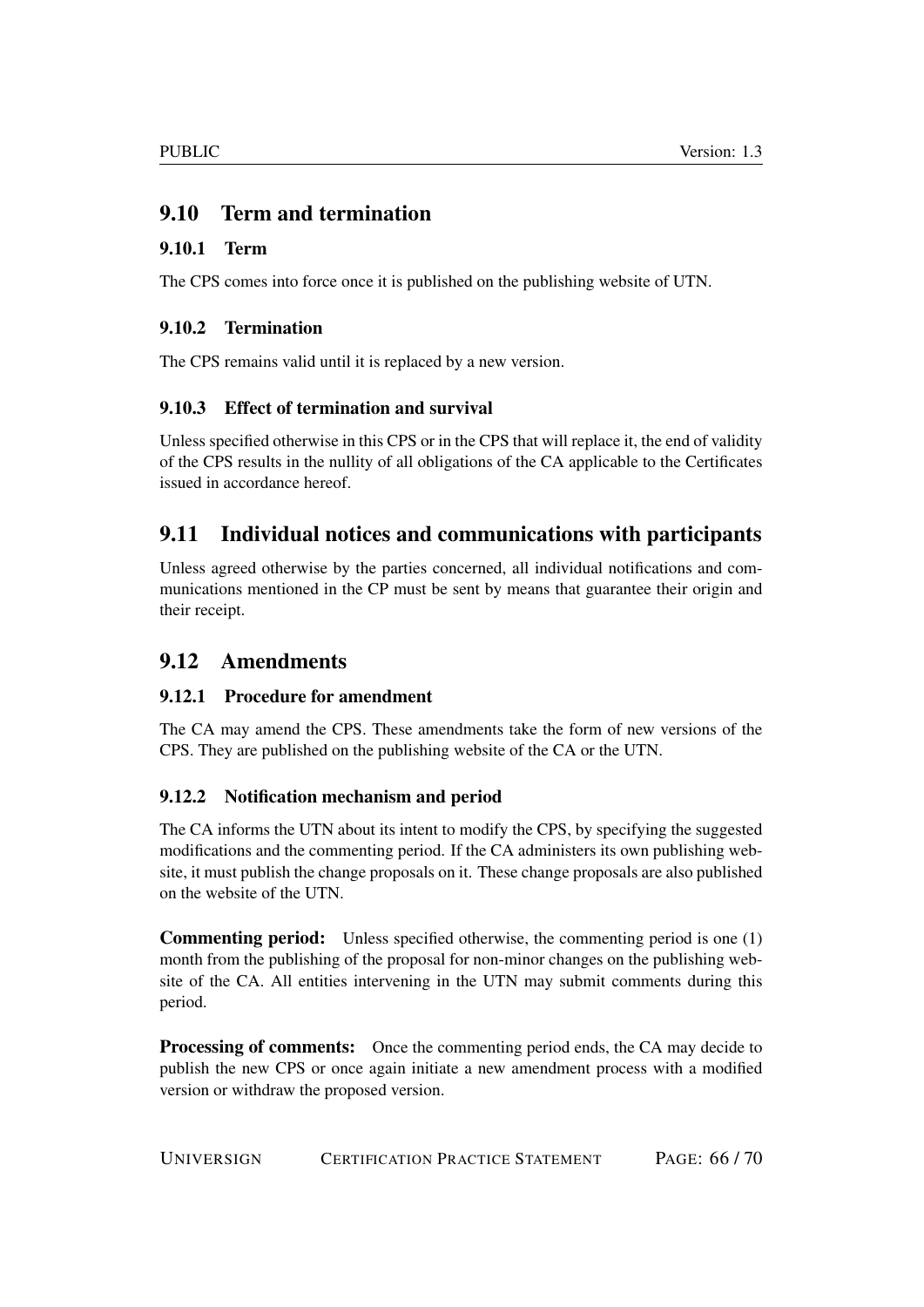### <span id="page-66-0"></span>9.12.3 Circumstances under which OID must be changed

If there is a substantial change in the CPS, the Approval Board of the CA may decide that a change in OID is necessary.

### <span id="page-66-1"></span>9.13 Dispute resolution provisions

The CA implements an adequate procedure for amicably settling disputes between it and the users of its services.

The maximum duration of the dispute settlement procedure is 3 months.

Alternative methods of amicable settlement of disputes are brought to the knowledge of users of the service via the Relying Parties or the Subscriber Agreement or any other contractual document.

### <span id="page-66-2"></span>9.14 Governing law

In the case of a dispute between the CA and a user of the service arising from the interpretation, application and/or execution of the contract and if no amicable settlement can be reached by the parties as described above, exclusive jurisdiction is granted to the courts under the Court of Appeal of Bruxelles.

### <span id="page-66-3"></span>9.15 Compliance with applicable law

The provisions of the CPS are compliant with Belgian law.

### <span id="page-66-4"></span>9.16 Miscellaneous provisions

#### <span id="page-66-5"></span>9.16.1 Entire agreement

No specific commitment.

#### <span id="page-66-6"></span>9.16.2 Assignment

No specific commitment.

### <span id="page-66-7"></span>9.16.3 Severability

If a clause of the CPS becomes null or is deemed unwritten by the verdict of a court having jurisdiction, the validity, legality and enforceable nature of the other clauses shall not be affected or reduced in any manner whatsoever.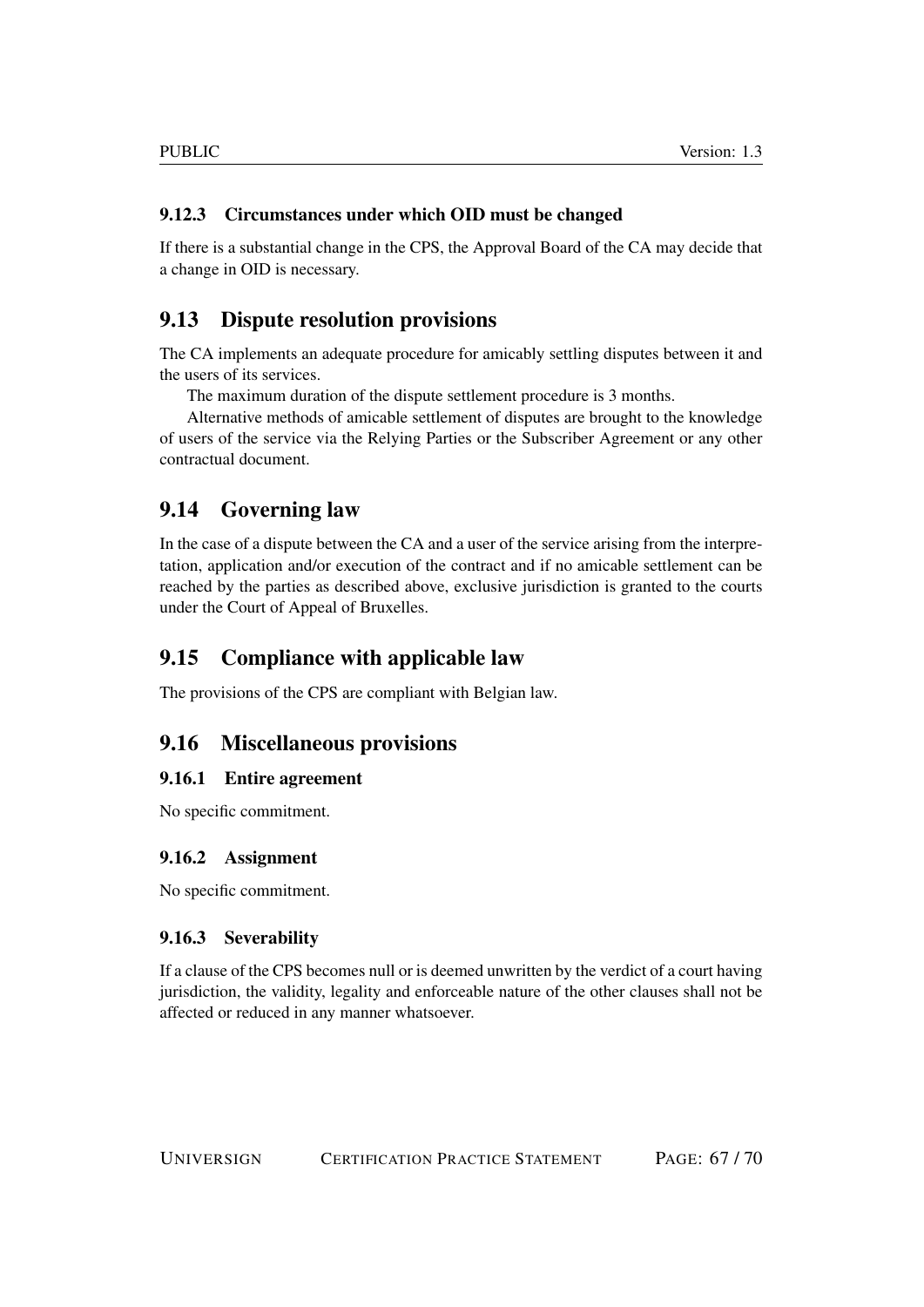### <span id="page-67-0"></span>9.16.4 Enforcement (attorneys' fees and waiver of rights)

The requirements defined in the CPS must be applied in accordance with the provisions of the associated CP and no exemption of rights, with the intent to modify any prescribed right or obligation, shall be possible.

#### <span id="page-67-1"></span>9.16.5 Force majeure

The CA shall not be held liable for indirect damages and the interruption of its services resulting from force majeure, which caused direct damage to their users.

Force majeure covers the events that are normally qualified as such by Belgian law and case-law.

### <span id="page-67-2"></span>9.17 Other provisions

#### <span id="page-67-3"></span>9.17.1 Organization reliability

To guarantee the impartiality of its services, the CA ensures that the persons occupying Trusted Roles do not suffer from any conflicts of interest that would harm the impartiality of their tasks, especially when the said task consists of generating and revoking Certificates.

The CA pledges to carry out the tasks assigned to it by this CPS in complete independence and impartiality. It guarantees that the persons in charge of issuing and revoking Certificates shall act exclusively on their own instruction, free from any conflict of interest and in accordance with the CP.

It verifies the regularity of the Certificate issue and revocation applications with respect to the commitments defined in the CP.

The CA particularly pledges process issue and revocation requests only after ensuring that the procedures defined in the CP have been followed and that they can be executed smoothly.

The CA implements all legal means in its possession to ensure the honesty of persons occupying a Trusted Role. This verification is based on the inspection of the person's history, in which it is verified that this person has not been legally sentenced to a punishment that contradicts his duties. These verifications are carried out before assigning a person to a Trusted Role and are reviewed regularly (at least once every 3 years).

#### <span id="page-67-4"></span>9.17.2 Accessibility

Insofar as possible, the CA allows disabled persons to access the services that it provides.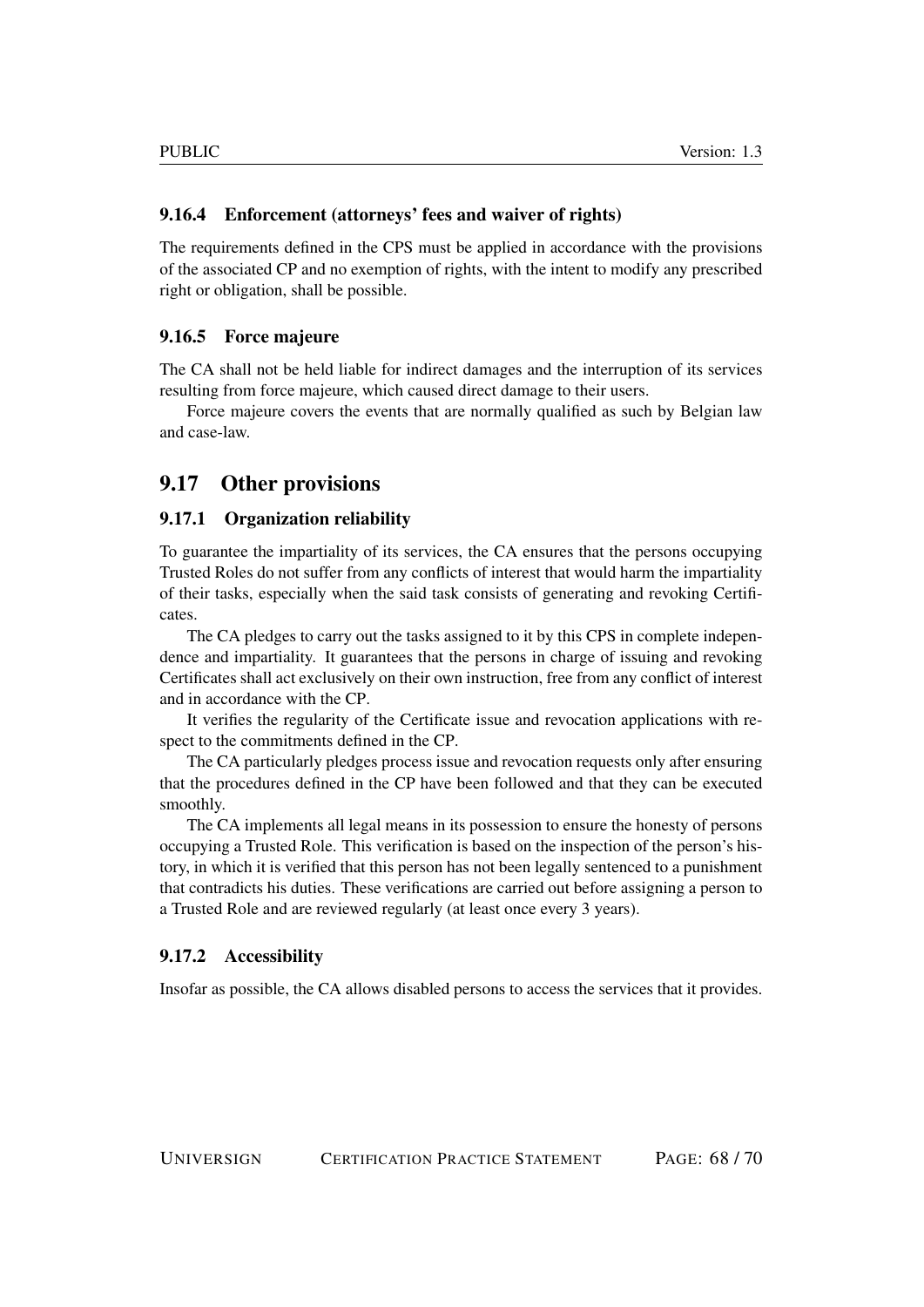# References

#### [RFC 3647]

Network Working Group - Request for Comments: 3647 - Internet X.509 Public Key Infrastructure - Certificate Policy and Certification Practices Framework - November 2003.

#### [ETSI 319 401]

ETSI EN 319 401 V2.1.1 - Electronic Signatures and Infrastructures (ESI); General Policy Requirements for Trust Service Providers (2016-02)

#### [ETSI 319 411-1]

ETSI EN 319 411-1 V1.1.1 - Electronic Signatures and Infrastructures (ESI); Policy and security requirements for Trust Service Providers issuing certificates; Part 1: General requirements (2016-02)

#### [ETSI 319 411-2]

ETSI EN 319 411-2 V2.1.1 - Electronic Signatures and Infrastructures (ESI); Policy and security requirements for Trust Service Providers issuing certificates; Part 2: Requirements for trust service providers issuing EU qualified certificates (2016-02)

#### <span id="page-68-0"></span>[ETSI 319 412-2]

ETSI EN 319 412-2 V2.1.1 - Electronic Signatures and Infrastructures (ESI); Certificate Profiles; Part 2: Certificate profile for certificates issued to natural persons (2016-02)

#### <span id="page-68-1"></span>[ETSI 319 412-3]

ETSI EN 319 412-3 V1.1.1 - Electronic Signatures and Infrastructures (ESI); Certificate Profiles; Part 3: Certificate profile for certificates issued to legal persons (2016-02)

#### <span id="page-68-2"></span>[ETSI 319 412-5]

ETSI EN 319 412-5 V2.1.1 - Electronic Signatures and Infrastructures (ESI); Certificate Profiles; Part 5: QC Statements (2016-02)

#### [ETSI 319 421]

ETSI EN 319 421 V1.1.1 - Electronic Signatures and Infrastructures (ESI); Policy and Security Requirements for Trust Service Providers issuing Time-Stamps (2016- 03)

#### [CPVP]

Loi du 8 décembre 1992 relative à la protection de la vie privée à l'égard des traitements de données à caractère personnel (loi vie privée) et la Règlement (UE) 2016/679 du Parlement européen et du Conseil du 27 avril 2016 relatif à la protection des personnes physiques à l'égard du traitement des données à caractère personnel et à la libre circulation de ces données, et abrogeant la directive 95/46/CE (règlement général sur la protection des données)

UNIVERSIGN CERTIFICATION PRACTICE STATEMENT PAGE: 69 / 70